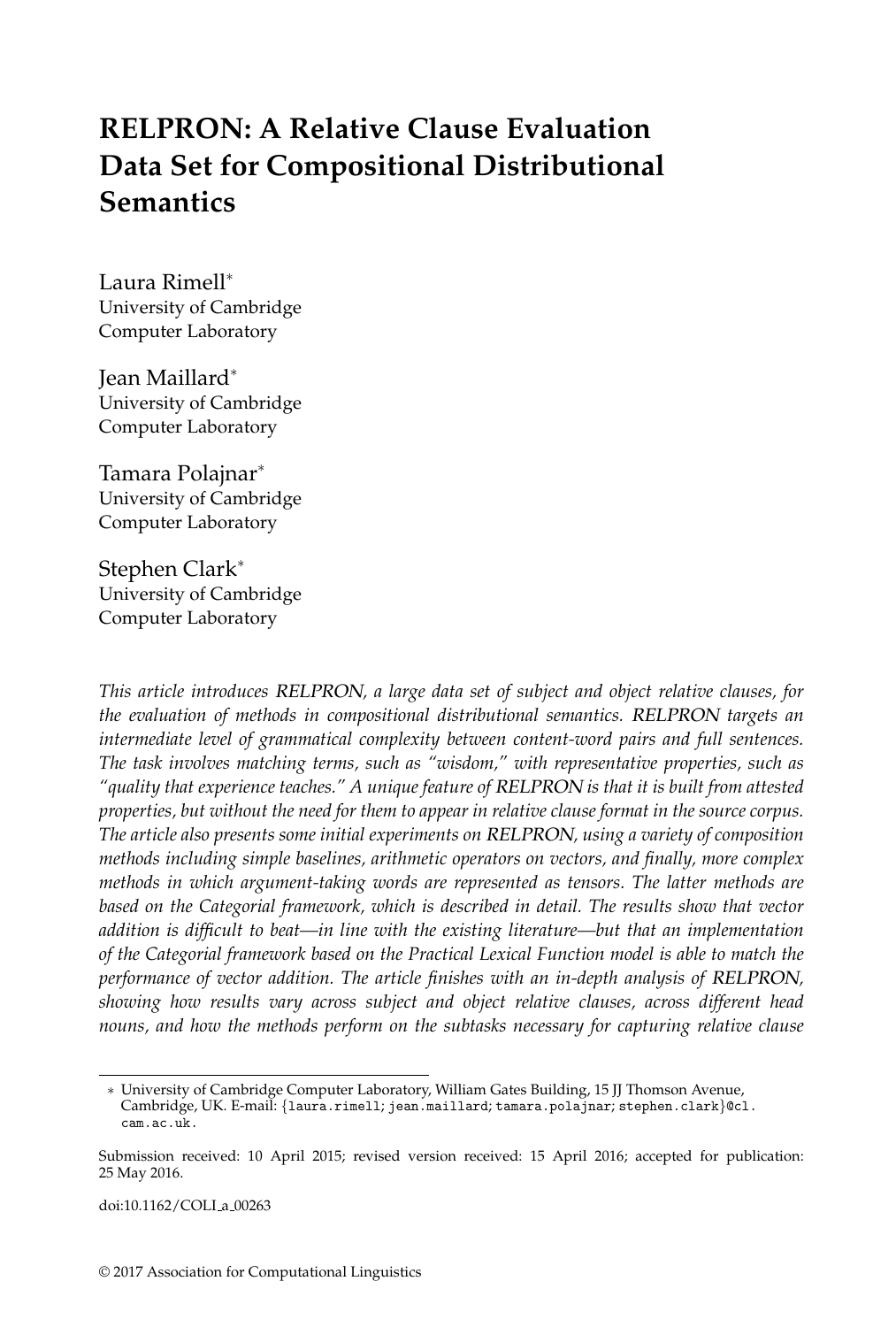*semantics, as well as providing a qualitative analysis highlighting some of the more common errors. Our hope is that the competitive results presented here, in which the best systems are on average ranking one out of every two properties correctly for a given term, will inspire new approaches to the* RELPRON *ranking task and other tasks based on linguistically interesting constructions.*

# **1. Introduction**

The field of compositional distributional semantics (Mitchell and Lapata 2008; Clark, Coecke, and Sadrzadeh 2008; Baroni, Bernardi, and Zamparelli 2014) integrates distributional semantic representations of words (Schütze 1998; Turney and Pantel 2010; Clark 2015) with formal methods for composing word representations into larger phrases and sentences (Montague 1970; Dowty, Wall, and Peters 1981). In recent years a number of composition methods have been proposed, including simple arithmetic operations on distributional word vectors (Mitchell and Lapata 2008, 2010), multi-linear operations involving higher-order representations of argument-taking words such as verbs and adjectives (Baroni and Zamparelli 2010; Coecke, Sadrzadeh, and Clark 2010), and composition of distributed word vectors learned with neural networks (Socher, Manning, and Ng 2010; Mikolov, Yih, and Zweig 2013). To compare such approaches it is important to have high-quality data sets for evaluating composed phrase representations at different levels of granularity and complexity.

Existing evaluation data sets fall largely into two categories. Some data sets focus on two to three word phrases consisting of content words only (i.e., no closedclass function words), including subject–verb, verb–object, subject–verb–object, and adjective–noun combinations (Mitchell and Lapata 2008, 2010; Baroni and Zamparelli 2010; Vecchi, Baroni, and Zamparelli 2011; Grefenstette and Sadrzadeh 2011; Boleda et al. 2012; Boleda et al. 2013; Lazaridou, Vecchi, and Baroni 2013). Such data sets have been essential for evaluating the first generation of compositional distributional models, but the relative grammatical simplicity of the phrases—in particular, the absence of function words—leaves open a wide range of compositional phenomena in natural language against which models must be evaluated.<sup>1</sup>

Other data sets, including those used in recent SemEval and \*SEM Shared Tasks (Agirre et al. 2012, 2013; Marelli et al. 2014; Agirre 2015), focus on pairs of full sentences, some as long as 20 words or more. The evaluation is based on a numeric similarity measure for each sentence pair. These data sets represent a more realistic task for language technology applications, but reducing sentence similarity to a single value makes it difficult to identify how a model performs on subparts of a sentence, or on specific grammatical constructions, masking the areas where models need improvement.<sup>2</sup>

In the domain of syntactic parsing, a call has been made for "grammatical construction-focused" parser evaluation (Rimell, Clark, and Steedman 2009; Bender et al. 2011), focusing on individual, often challenging syntactic structures, in order to tease out parser performance in these areas from overall accuracy scores. We make an analogous call here, for a wider range of compositional phenomena to be investigated in compositional distributional semantics in the near future.

<sup>1</sup> Exceptions are the data sets of Bernardi et al. (2013) and Pham et al. (2013), which include determiners such as *two*, *most*, and *no* in the phrases to be composed; see Section 2.1.

<sup>2</sup> The pilot subtask on interpretable Semantic Textual Similarity (Agirre 2015) begins to address this problem.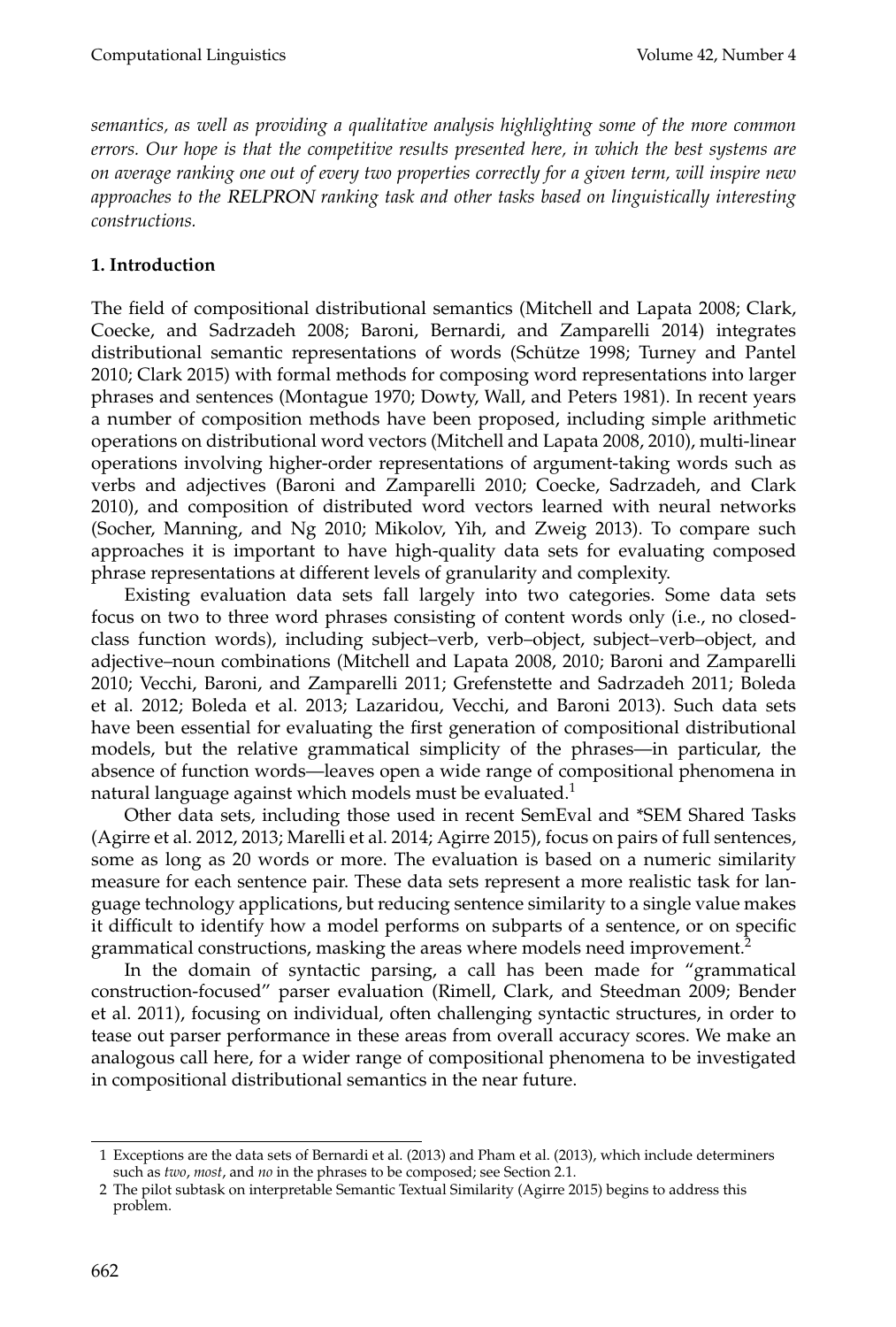This article begins to answer that call by presenting RELPRON, a data set of noun phrases consisting of a noun modified by a relative clause. For example, *building that hosts premieres* is a noun phrase containing a subject relative clause (a relative clause with an extracted subject), and in our data set describes a *theater*; while *person that helicopter saves* contains an object relative clause, and in our data set describes a *survivor*. The RELPRON data set is primarily concerned with the analysis of a particular type of closed-class function word, namely, relative pronouns (*that*, in our examples); function words have traditionally been of greater concern than content words for formal semantics, and we address how this focus can be extended to distributional semantics.

Relative clauses, although still fairly short and therefore more manageable than full sentences, are nevertheless more grammatically complex than the short phrases in previous data sets, because of the relative pronoun and the long-distance relationship between the verb and the extracted argument—known as the head noun of the relative clause (*building, person*). The aim of RELPRON is to expand the variety of phrase types on which compositional distributional semantic methods can be evaluated, thus helping to build these methods up step-by-step to the full task of compositional sentence representations.

RELPRON is a large (1,087 relative clauses), corpus-based, naturalistic data set, including both subject and object relative clauses that modify a variety of concrete and abstract nouns. The relative clauses are matched with terms and represent distinctive properties of those terms, such as *wisdom: quality that experience teaches*, and *bowler: player that dominates batsman*. A unique feature of RELPRON is that it is built from attested properties of terms, but without the properties needing to appear in relative clause form in the source corpus.

This article also presents some initial experiments on RELPRON, using a variety of composition methods. We find that a simple arithmetic vector operation provides a challenging baseline, in line with existing literature evaluating such methods, but we are able to match this baseline using a more sophisticated method similar to the Practical Lexical Function (PLF) model of Paperno, Pham, and Baroni (2014). We hope that the compositional methods presented here will inspire new approaches.

The remainder of the article is organized as follows. Section 2 provides some motivation for the RELPRON data set and the canonical ranking task that we imagine RELPRON being used for, as well as a description of existing data sets designed to test compositional distributional models. Section 3 describes the data set itself, and provides a detailed description of how it was built. Section 4 surveys some of the existing compositional methods that have been applied in distributional semantics, including a short historical section describing work from cognitive science in the 1980s and 1990s. Section 4.2 provides a fairly detailed description of the Categorial framework, which provides the basis for the more complex composition methods that we have tested, as well as a description of existing implementations of the framework. Section 5 provides further details of the composition methods, including lower-level details of how the vectors and tensors were built. Section 6 presents our results on the development and test portions of RELPRON, comparing different composition methods and different methods of building the vectors and tensors (including count-based vectors vs. neural embeddings). Finally, Section 7 provides an in-depth analysis of RELPRON, showing how results vary across subject and object relative clauses, across the different head nouns, and how the methods perform on the subtasks necessary for capturing relative pronoun semantics, as well as providing a qualitative analysis highlighting some of the more common errors. Section 8 concludes.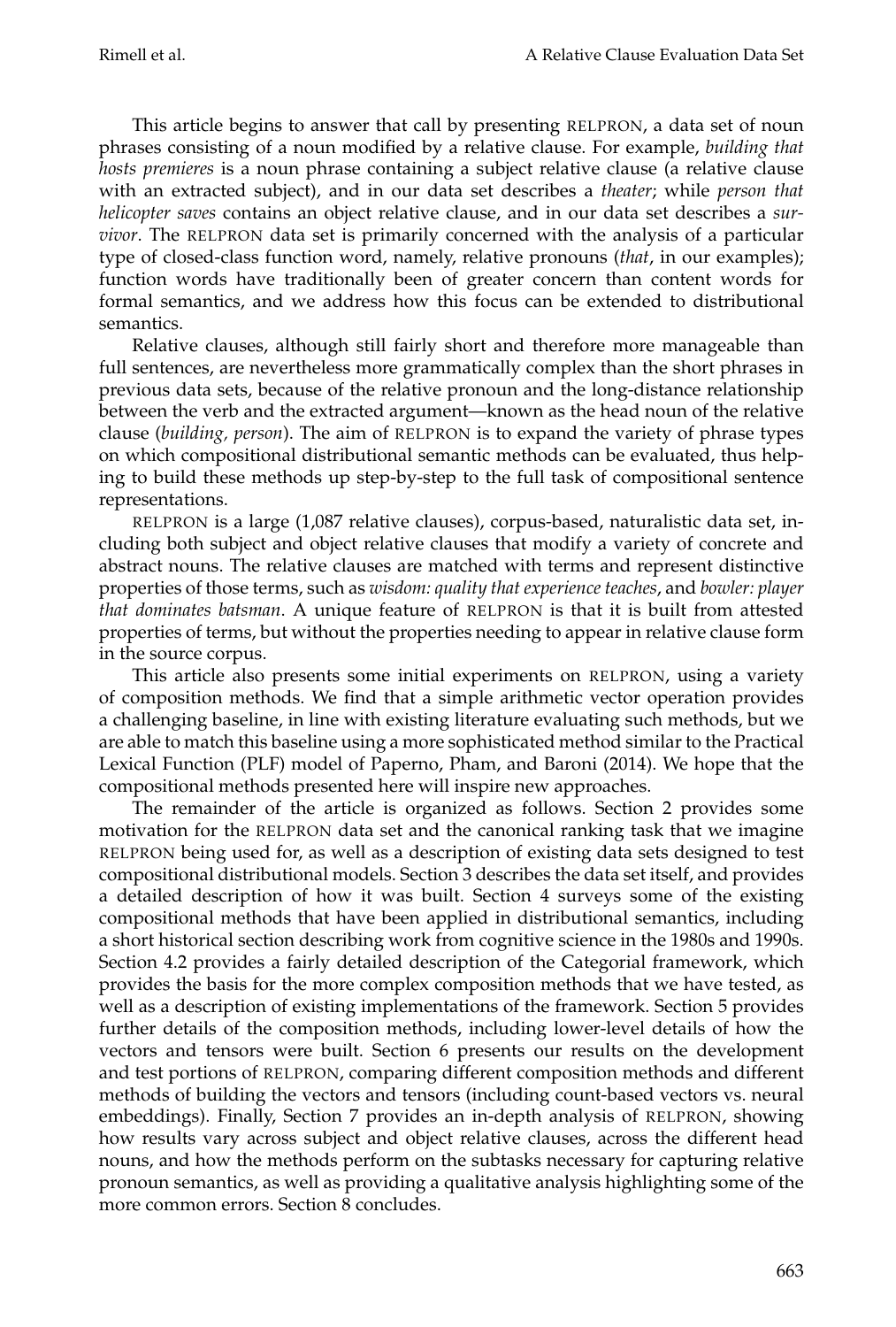#### **2. Motivation for RELPRON**

Relative clauses have been suggested as an interesting test case for compositional distributional semantic methods by Sadrzadeh, Clark, and Coecke (2013) and Baroni, Bernardi, and Zamparelli (2014). One of the main inspirations for RELPRON is the pilot experiment of Sadrzadeh, Clark, and Coecke, in which terms such as *carnivore* are matched with descriptions such as *animal who eats meat*. However, the data set is small and all examples are manually constructed. RELPRON aims to provide a larger, more realistic, and more challenging testing ground for relative clause composition methods.

RELPRON falls into the general category of *cross-level semantic similarity* tasks (Jurgens, Pilehvar, and Navigli 2014), which involve comparing phrases of different lengths; in this case, a single word with a short phrase. The task of matching a phrase with a single word can be thought of as a special case of paraphrase recognition. However, restricting one of the phrases to a word means that the experiment is better controlled with regard to composition methods; because we know that we have available high-quality, state-of-the-art distributional representations of single words, the only unknown is the composed phrase representation, whereas a comparison of two composed phrases can be more difficult to interpret.

The RELPRON task is similar to the definition classification task of Kartsaklis, Sadrzadeh, and Pulman (2012), which targeted verb phrase composition. In that task, methods were tested on their ability to match a term (in this case a verb) with its definition (usually of the form verb–object), such as *embark: enter boat or vessel*. However, the definitions of Kartsaklis, Sadrzadeh, and Pulman were mined from a set of dictionaries, whereas the RELPRON relative clauses are not limited to dictionary definitions.

Because there is an intuitive definition-like "flavor" to some relative clauses, we considered using dictionary definitions as a source of relative clauses for the data set. However, in practice we found that short, natural definitions in relative clause format are rare in dictionaries. For example, definitions for the word *telescope* from three different dictionaries, two of them learner dictionaries, are shown in Example (1).

| telescope | a monocular optical instrument possessing magnification for ob-<br>serving distant objects (Wiktionary)                                                               |  |
|-----------|-----------------------------------------------------------------------------------------------------------------------------------------------------------------------|--|
| telescope | an important tool for astronomy that gathers and focuses light<br>(Simple Wikipedia)                                                                                  |  |
| telescope | a cylinder-shaped device for making objects that are far away look<br>nearer and larger, using lenses and curved mirrors (Cambridge<br>Advanced Learner's Dictionary) |  |

Only the Simple Wikipedia definition uses a relative clause to define the term, and would still require significant editing to shorten the phrase. Instead, we collect relative clauses that express representative properties, not necessarily definitions, of the term, as seen in Example (2).

| telescope | device that astronomers use |
|-----------|-----------------------------|
| telescope | device that detects planets |
| telescope | device that observatory has |

(2)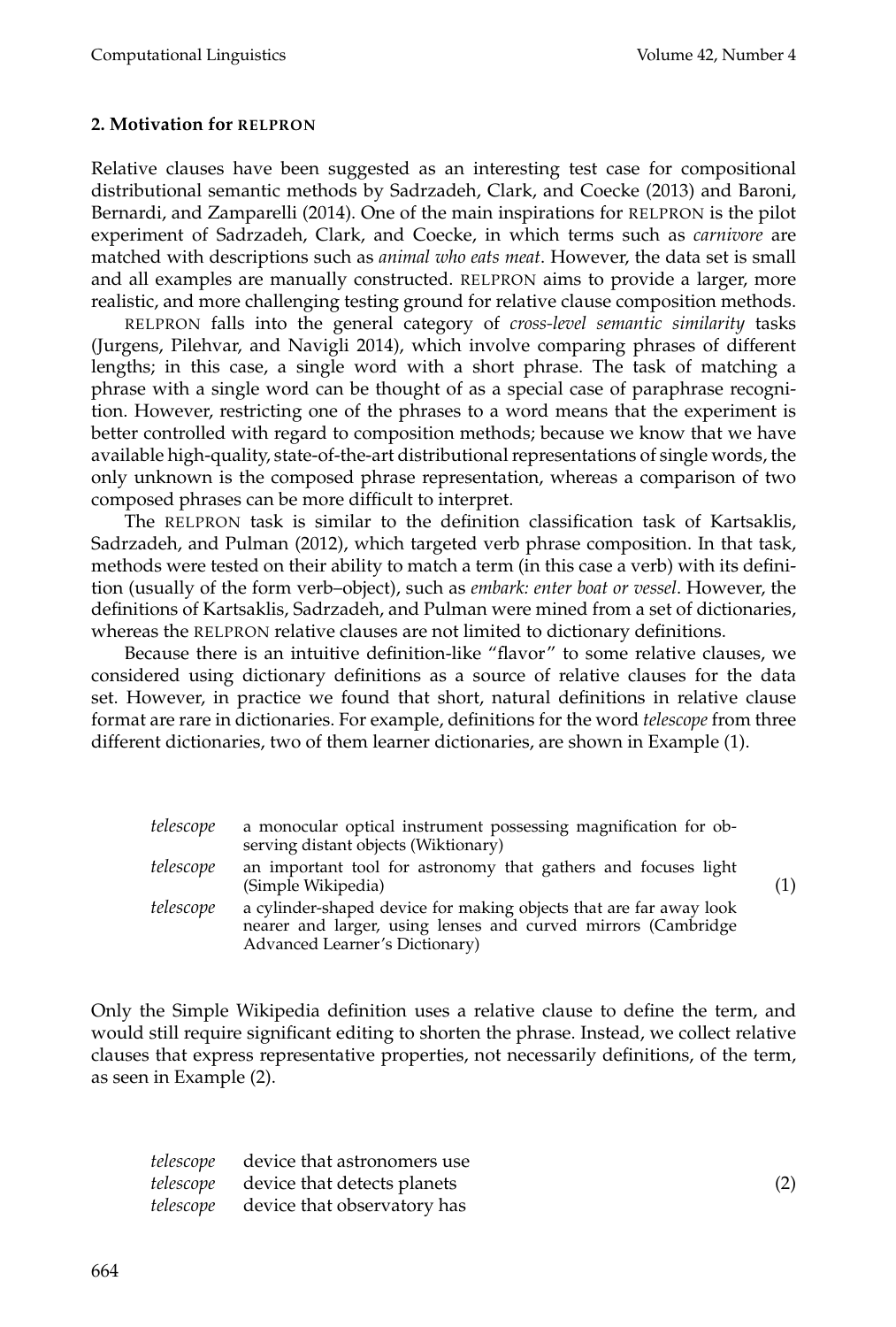

#### **Figure 1**

Terminology used to describe the terms and properties in RELPRON: subject relative clause above, object relative clause below.

Collecting properties rather than definitions allows for several phrases to be associated with each term, and substantially broadens the number and type of corpora that can be used as sources for the relative clauses.

Figure 1 introduces some terminology for describing the terms and properties in the data set.<sup>3</sup> A **term** is a single word which is associated with a set of descriptive phrases. Semantically, each descriptive phrase is a **property** of the term. Syntactically, each descriptive phrase is a **noun phrase containing a relative clause**. For the sake of brevity, we often refer to the whole noun phrase containing the relative clause as a **relative clause**, when we believe this will not lead to confusion. We say **subject relative clause** or **object relative clause** (or **subject property** or **object property**) to indicate which argument of the verb has been extracted. The **head noun** of the relative clause is the extracted noun, and is a hypernym of the term; for example, *device* is a hypernym of *telescope*. The subject or object that remains in situ in the clause we call the **argument** of the verb, and the general term for the subject or object role is **grammatical function**. The relative clauses in RELPRON are restrictive relative clauses, because they narrow down the meaning of the head noun. In contrast, a non-restrictive relative clause provides incidental situational information; for example, *a device, which was in the room yesterday*.

Our goal was to construct a data set containing at least 1,000 properties in the form of relative clauses. To make the ranking task more challenging, we chose groups of terms that share a head noun. For example, *telescope*, *watch*, *button*, and *pipe* are all subclasses of *device*, so their relative clauses will all begin *device that...*. Because the relative clauses are not definitions, each term can be associated with multiple properties; we selected between four and ten properties per term.

The construction of RELPRON also takes a novel approach to producing evaluation data sets that target a particular grammatical construction. Rather than mining examples of the construction directly from a corpus, which may be difficult because of data sparsity, the properties in RELPRON did not have to occur in relative clause format in our source corpus. Instead, the properties were obtained from subject–verb–object (SVO) triples such as *astronomer uses telescope*, and joined with head nouns such as *device*. The head nouns are also attested in the corpus as heads of relative clauses in general, though not necessarily with these specific properties. The relative clauses in RELPRON are therefore *naturalistic, plausible*, and *corpus-based*, without having to be attested in the exact relative clause form in which they ultimately appear in the data set.

<sup>3</sup> For readability, we sometimes present verbs and nouns in their inflected form in relative clauses in this article, e.g., *detects planets* rather than *detect planet*. In the data set, all words are lemmatized.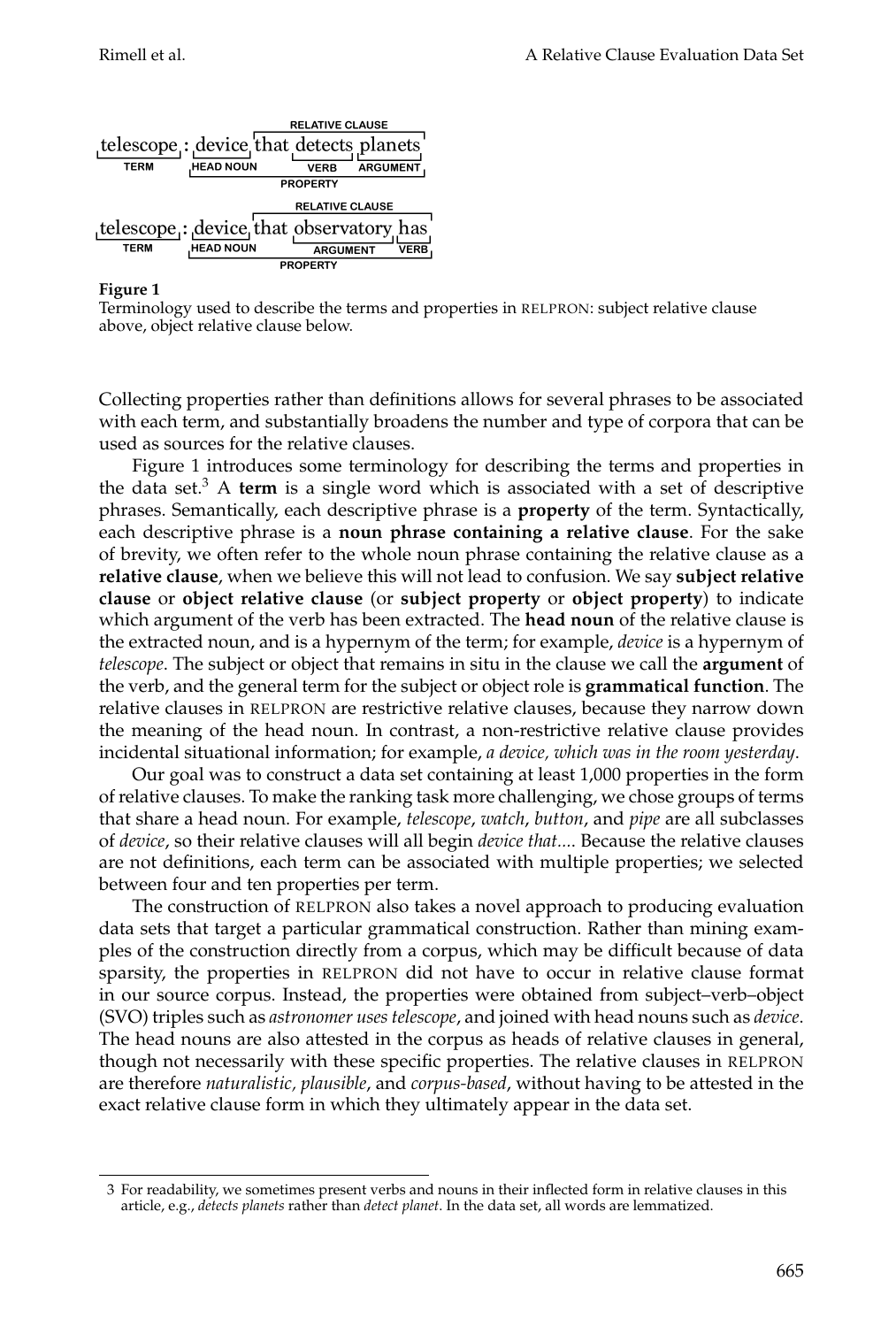The canonical task on the RELPRON data set is conceived as a ranking task. Given a term, a system must rank all properties by their similarity to the term. The ideal system will rank all properties corresponding to that term above all other properties. This is analogous to an Information Retrieval task (Manning, Raghavan, and Schütze 2008), where the term is the query and the properties are the documents, with the identifying properties for a given term as the relevant documents. Evaluation can make use of standard Information Retrieval measures; in this article we use Mean Average Precision (MAP).

# **2.1 Existing Evaluation Data Sets**

Most existing evaluation data sets for compositional distributional semantics have been based on small, fixed syntactic contexts, typically adjective–noun or subject–verb– object. Mitchell and Lapata (2008) introduce an evaluation that has been adopted by a number of other researchers. The task is to predict human similarity judgments on subject–verb phrases, where the similarity rating depends on word sense disambiguation in context. For example, *horse run* is more similar to *horse gallop* than to *horse dissolve*, whereas *colors run* is more similar to *colors dissolve* than to *colors gallop*. Compositional models are evaluated on how well their similarity judgments correlate with the human judgments. Mitchell and Lapata (2010) introduce a phrase similarity data set consisting of adjective–noun, verb–object, and noun–noun combinations, where the task again is to produce similarity ratings that correlate well with human judgments. For example, *large number* and *great majority* have high similarity in the gold-standard data, whereas *further evidence* and *low cost* have low similarity. This data set formed the basis of a shared task at the GEMS 2011 workshop (Padó and Peirsman 2011). Grefenstette and Sadrzadeh (2011) and Kartsaklis and Sadrzadeh (2014) introduce analogous tasks for subject–verb–object triples. In the disambiguation task, *people try door* is more similar to *people test door* than to *people judge door*. In the similarity task, *medication achieve result* and *drug produce effect* have high similarity ratings, whereas *author write book* and *delegate buy land* have low ratings. Sentence pairs with mid-similarity ratings tend to have high relatedness but are not mutually substitutable, such as *team win match* and *people play game*.

Other evaluations have made use of the contrast between compositional and noncompositional phrases, based on the intuition that a successful compositional model should produce phrase vectors similar to the observed context vectors for compositional phrases, but diverge from the observed context vectors for phrases known to be non-compositional. Reddy, McCarthy, and Manandhar (2011) introduce an evaluation based on compound nouns like *climate change* (compositional) and *gravy train* (noncompositional). Boleda et al. (2012, 2013) evaluate models on a data set involving intersective adjectives in phrases like *white towel* (compositional) and non-intersective adjectives in phrases like *black hole* and *false floor* (non-compositional). The data from the shared task of the ACL 2011 Distributional Semantics and Compositionality workshop (Biemann and Giesbrecht 2011) are also relevant in this context.

Also relevant for compositional distributional semantics are larger data sets for full sentence similarity and entailment, including those from recent SemEval and \*SEM Shared Tasks (Agirre et al. 2012, 2013; Marelli et al. 2014; Agirre 2015). The SemEval Semantic Textual Similarity tasks make use of a number of paraphrase corpora that include text from news articles, headlines, tweets, image captions, video descriptions, student work, online discussion forums, and statistical machine translation. These corpora include sentences of widely varying length and quality. The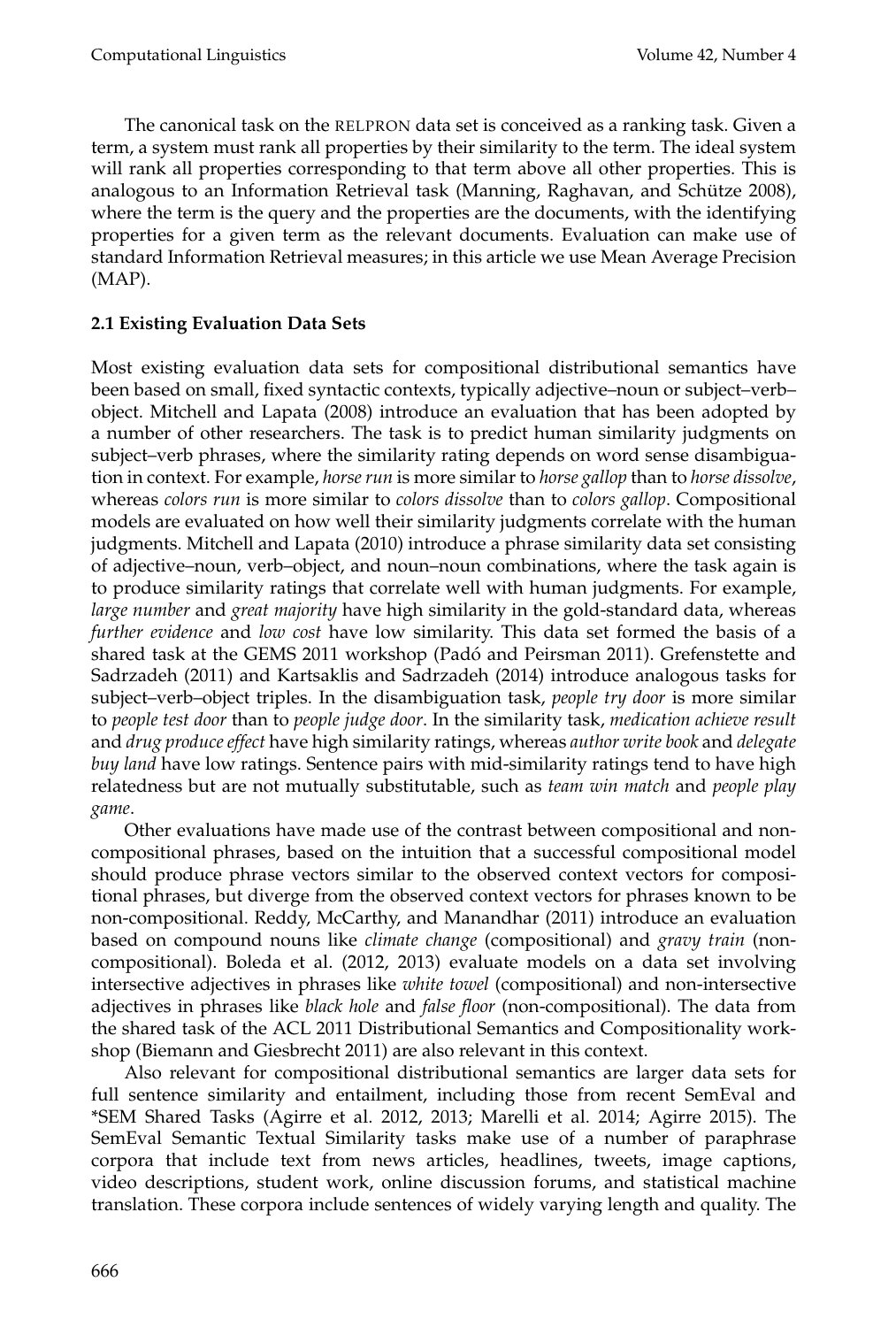SICK data set (Marelli et al. 2014) is based on image and video description corpora, with named entities removed and other normalization steps applied, in order to remove phenomena outside the scope of compositional distributional semantic models. Additional sentences are added based on linguistic transformations that vary the meaning of the original sentence in a controlled fashion. However, this data set is not designed for targeted evaluation of models on specific compositional linguistic phenomena, especially because many of the sentence pairs exhibit significant lexical overlap; for example, *An airplane is in the air, An airplane is flying in the air*.

Some recent data sets have extended the range of linguistic phenomena that may be evaluated. Cheung and Penn (2012) test the ability of compositional models to detect semantic similarity in the presence of lexical and syntactic variation, for example, among the sentences *Pfizer buys Rinat*, *Pfizer paid several hundred million dollars for Rinat*, and *Pfizer's acquisition of Rinat*. Bernardi et al. (2013) introduce a data set comparing nouns to noun phrases, including determiners as function words; for example, *duel* is compared to *two opponents* (similar), *various opponents* (dissimilar), and *two engineers* (dissimilar). Pham et al. (2013) introduce a data set involving full sentences from a limited grammar, where determiners and word order vary; for example, *A man plays a guitar* is compared to *A guitar plays a man* and *The man plays a guitar*.

### **3. The RELPRON Data Set**

One challenge in targeting specific grammatical constructions for evaluation is that the more linguistically interesting constructions can be relatively rare in text corpora. The development of RELPRON takes a novel approach, using a syntactic transformation to assemble properties in relative clause form without the properties needing to appear in this syntactic form in the source corpus. The properties were obtained from SVO triples such as *astronomer uses telescope*, and joined with head nouns such as *device*, a hypernym of *telescope*, to create the relative clause *device that astronomer uses*. The source corpus used for constructing the data set was the union of a 2010 Wikipedia download and the British National Corpus (BNC) (Burnard 2007). Here we describe the steps in the construction of RELPRON.

# **3.1 Selection of Candidate Head Nouns**

To make the data set maximally challenging, we designed it with multiple terms (hyponyms) per head noun (hypernym). This ensures that the composition method cannot rely solely on the similarity between the term and the head noun—say, *traveler* and *person*—and fail to consider the verb and argument in the relative clause.

We began by selecting a set of candidate head nouns, each of which would need to have a number of good candidate terms. To improve the naturalness of the examples, we chose candidate head nouns from among nouns frequently used as heads of relative clauses in the source corpus. We used a simple regular expression search for nouns occurring in the pattern "a[n] NOUN that  $|who|$  which," considering as candidates the 200 most frequent results. We manually excluded nouns where the *that*-clause could be an argument of the noun, for example *statement*, *decision*, and *belief*.

One author (Rimell) used WordNet (Miller 1995) as a guide to manually narrow down the candidates, with the following two requirements. First, the head nouns should have a large number of WordNet hyponyms, to maximize the chances of finding appropriate terms. The hyponyms were required to be direct children or grandchildren,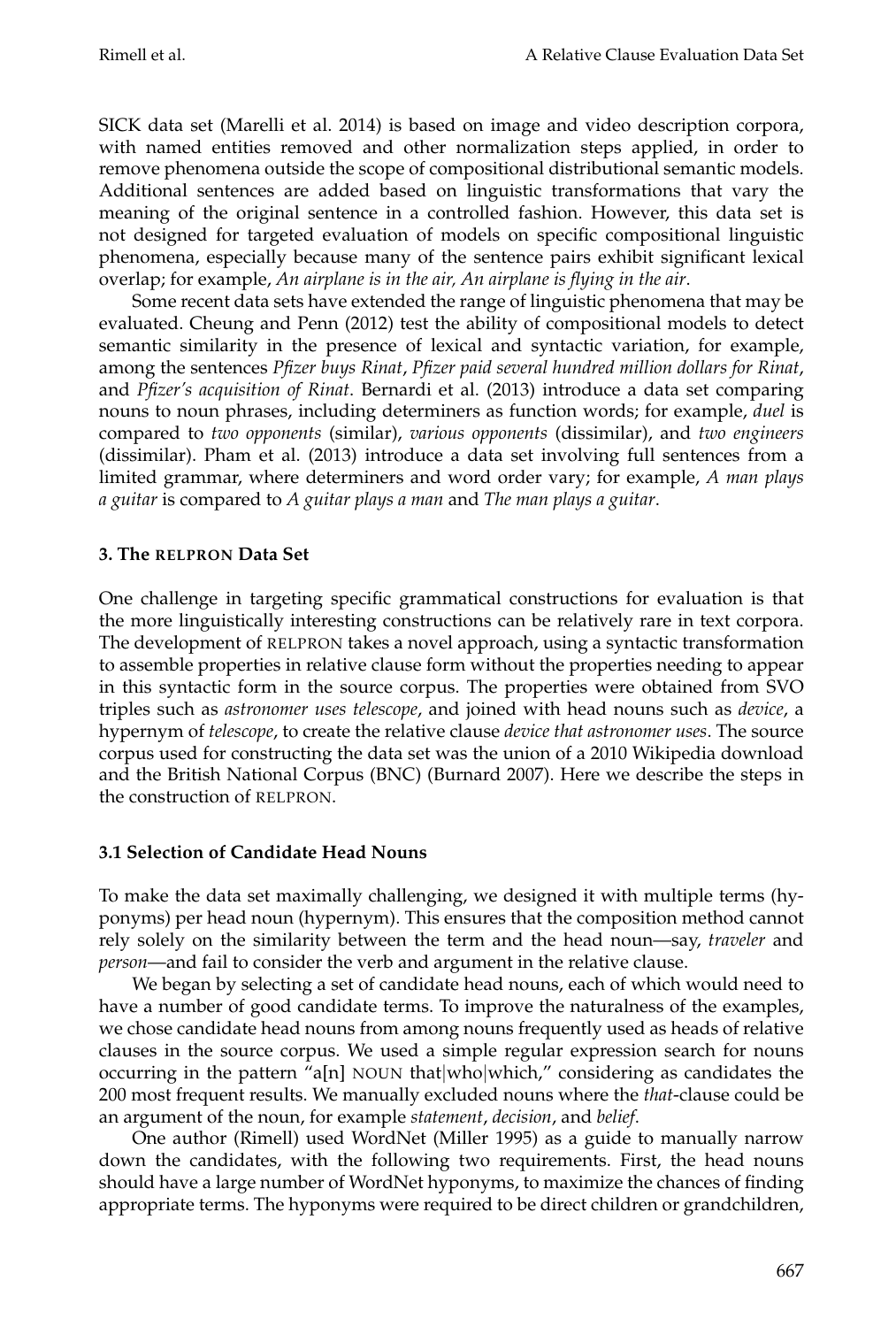because we wanted to avoid extremely abstract nouns like *entity*, which has many distant hyponyms but few direct ones. Second, the hyponyms should be mostly unigrams, because we wanted to avoid multiword terms such as *remote control*. For simplicity, we considered only the first WordNet sense of each candidate head noun. $4$ Occasionally, we utilized the WordNet level one down from the frequent head noun in the corpus; for example, the corpus search yielded *substance*, but we used its direct hyponym *material* as a head noun, because it had more direct hyponyms of its own.

### **3.2 Selection of Candidate Terms**

Following the selection of candidate head nouns, we chose candidate terms. For each candidate head noun, one author (Rimell) manually selected candidate terms from among the full list of WordNet hyponyms. Only one word was chosen from each WordNet synset, on the grounds that members of the same synset would not be sufficiently distinguishable from one another by their properties. Generally this was the first unigram member of the synset. For example, the WordNet hyponyms for *building* include the synset in Example (3).

dormitory, dorm, residence hall, hall, student residence (3)

From this synset *dormitory* was kept as a candidate term. On the other hand, the WordNet hyponyms for *quality* include the synset in Example (4).

$$
\hbox{economy, triftiness} \qquad \qquad (4)
$$

Here *economy* was discarded on the basis that its primary sense is not relevant, and *thriftiness* was kept as a candidate term. Entire synsets were discarded when they seemed to be a poor example of the head noun, seemed to be too ambiguous, or consisted only of multi-word or proper noun entries. A multi-word term was very occasionally edited to make a unigram.

Next, potential terms were filtered by frequency. Based on initial exploration of the data, we passed along for manual annotation only those candidate terms that occurred at least 5,000 times in the source corpus, to maximize the chances that there would be enough SVO triples for annotation (see Section 3.3). Finally, candidate terms that appeared in WordNet as hyponyms of more than one candidate head noun were removed. For example, *surgery* could be an *activity* or a *room*; *school* could be a *building* or an *organization*. We believed that the inclusion of such terms would complicate the data set and the evaluation unnecessarily.

# **3.3 Extraction of SVO Triples**

For each candidate term, candidate properties were obtained from the source corpus by extraction of all triples in which the term occurred in either subject or object position. We used a version of the corpus lemmatized with Morpha (Minnen, Carroll, and Pearce

<sup>4</sup> For example, for *person* the WordNet command for viewing the hyponym hierarchy was: wn person -n1 -treen.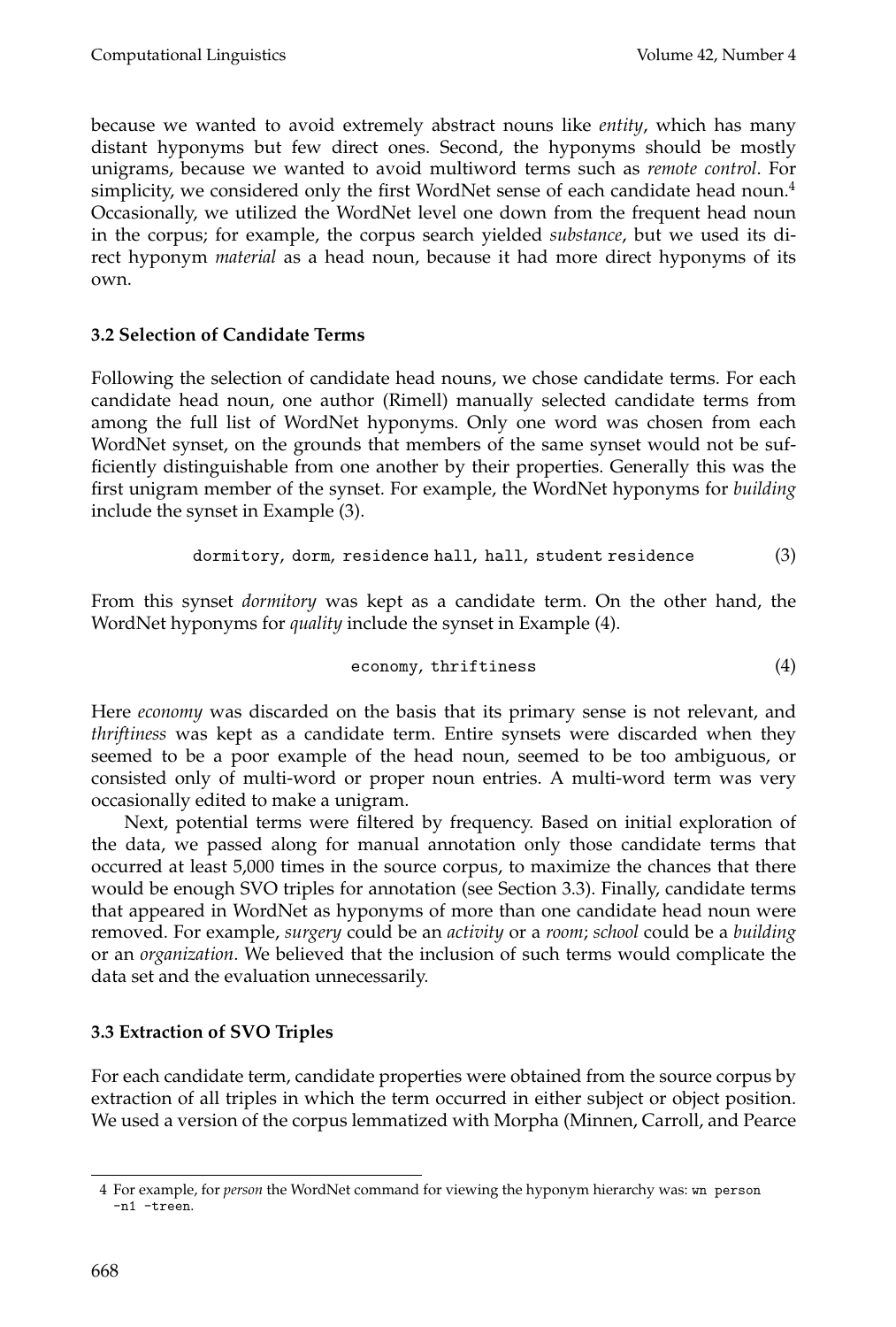Sample SVO triples extracted from the source corpus for the candidate term *traveler*.

| Object                  | Subject                 |
|-------------------------|-------------------------|
| it allow traveler       | traveler make decision  |
| website allow traveler  | traveler make journey   |
| inn serve traveler      | traveler take road      |
| business serve traveler | traveler take advantage |
| she become traveler     | traveler have option    |
| student become traveler | traveler have luggage   |

2001) and parsed with the C&C Tools (Clark and Curran 2007) to obtain the subject and object relations. A minimum frequency cutoff of six occurrences per verb, per grammatical function (subject/object), per candidate term was applied. Properties containing proper noun arguments were removed. Table 1 shows some sample triples extracted from the corpus prior to manual annotation.

#### **3.4 Conversion to Relative Clause Form**

The candidate properties were converted to relative clause form prior to annotation, by joining the head noun with the relevant part of the SVO triple, using the template *term: headnoun that V O* for a subject property, or *term: headnoun that S V* for an object property. Using the examples from Table 1, *inn serve traveler* thus became *traveler: person that inn serve*; and *traveler make journey* became *traveler: person that make journey*. For simplicity, *that* was used as the relative pronoun throughout the data set, although some head nouns are more likely to appear with *who* or *which*.

#### **3.5 Manual Annotation of Properties**

The manual annotation step was the stage at which candidate head nouns, terms, and properties were filtered for the final data set. Only terms with at least four good properties, and head nouns with at least four terms, were retained after this step. Annotation was continued until the data set reached the desired size.

Most of the SVO triples extracted from the corpus did not make good identifying properties for their terms. In many cases the SVO triple represented a property which, although it could be true of the term, did not distinguish it from other terms, especially from other hyponyms of the same head noun. Thus *player that wins tournament* is not a good property for *golfer*: many golfers do win tournaments, but so do other sports players. Similarly, *organization that money helps* is an accurate description of a *charity*, but does not distinguish it from other types of organizations. In other cases, the extracted triple contained a light verb and/or a pronoun in argument position, such as *golfer: player that he become*, or *charity: organization that these include*. These candidates were too vague to be meaningful properties. Some candidate properties were unsuitable because they were not generic. Among the candidates for *killer* were *person that win lottery* and *person that actor play*, because some specific killer in the corpus experienced these events. However, they are not descriptive of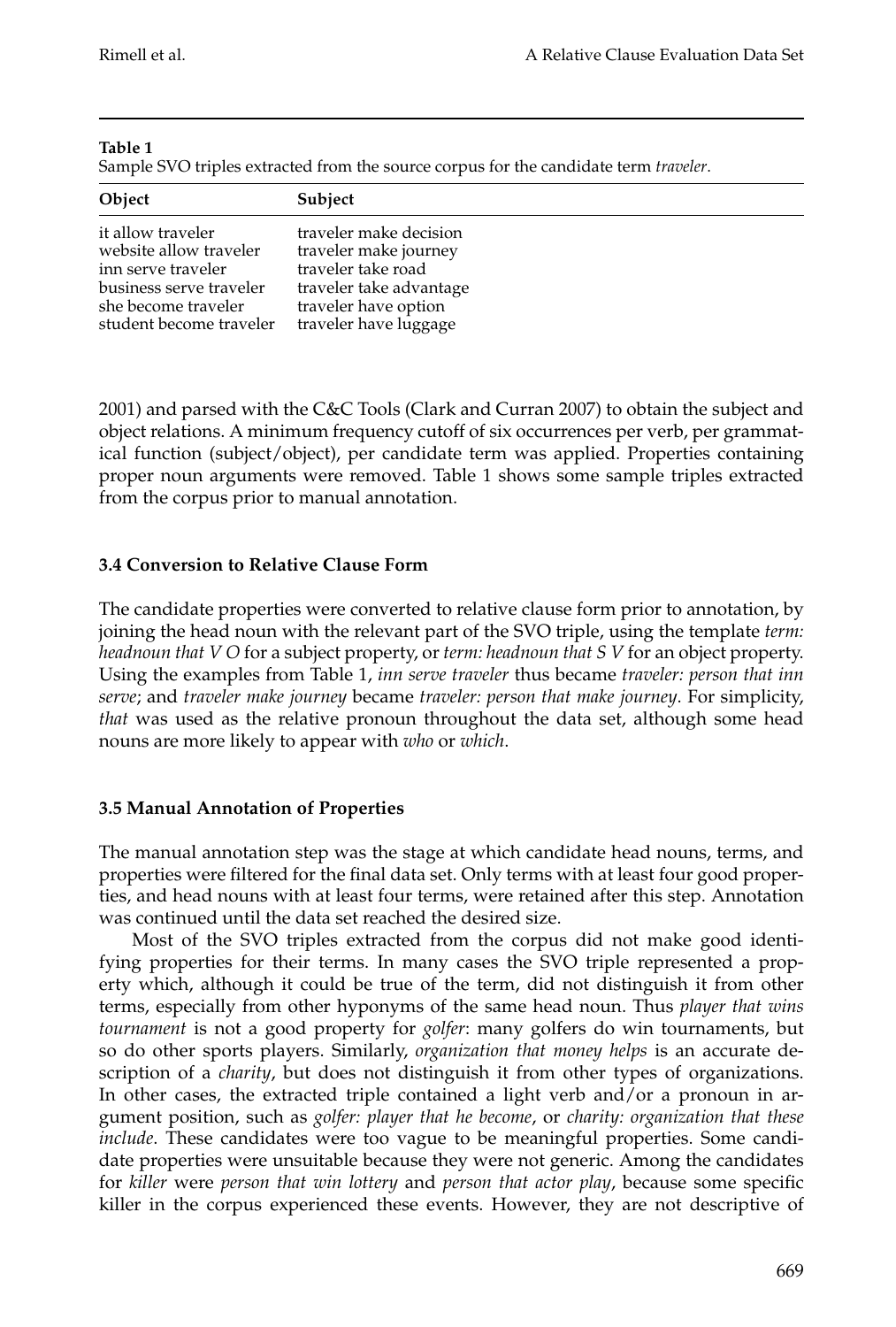killers in general. Lexical ambiguity and parser errors contributed other unsuitable candidates.

Two of the authors (Rimell and Clark) selected good properties from among the candidates for each term, looking for what we called **identifying properties**. Such a property should distinguish a term from other hyponyms of its head noun, both those in RELPRON, and ideally other examples of the head noun as well (barring nearsynonyms such as *traveler* and *voyager*). As a further guideline for annotation, we defined an identifying property as one that distinguishes a term because it *mainly* or *canonically* applies to the term in question, compared with other examples of the head noun. For example, *person that tavern serves* was not judged to be a good property for *traveler*. It does not distinguish a *traveler* from other examples of people, because serving *travelers* is not the main or canonical purpose of a tavern (since the majority of people who eat and drink in a tavern are not traveling). On the other hand, *person that hotel accommodates* is a good property, because, although hotels might accommodate other people (e.g., for meetings or in a restaurant), their main and canonical purpose is to accommodate *travelers*. A more subtle example is the property *device that bomb has*, a candidate property for *timer*. This property does not uniquely distinguish *timer* from among other devices, because bombs contain multiple (sub-)devices, but we felt that a timer was such a canonical part of a bomb that this could be considered a good property for *timer*.

For a given head noun (hypernym), the annotator began with a random selection of ten candidate terms (hyponyms) from the candidates selected as in Section 3.2. For each candidate term, the annotator chose up to ten good properties. Once ten had been found, annotation stopped on that term, even if more good properties might have been available, because the aim was a broad and balanced data set rather than recall of all good properties. Not all terms had ten good properties. We required a minimum of four, otherwise the candidate term was discarded and another candidate randomly selected from the list of candidates. We also required a minimum of four terms per head noun, otherwise the entire head noun was discarded and another chosen from the list of candidates.

The two annotators originally worked together on a small set of data. After the annotation guidelines were refined, the head nouns were divided between the annotators. As a final check, all properties were reviewed and discussed; any property on which the annotators could not agree was discarded. We aimed for a balance of subject and object relative clauses for each term, but this was not always possible. Some head nouns were very unbalanced in this respect: *person* terms tended to have better subject properties thanks to their agentivity, such as *philosopher: person that interprets world*; whereas *quality* terms tended to have better object properties because of their lack of agentivity, such as *popularity: quality that artist achieves*. We also tried to make the data set more challenging by choosing properties with lexical confounders when we noticed them. For example, *team: organization that loses match* and *division: organization that team joins* share the lemma *team*, which means a ranking method cannot rely on lexical overlap between the term and the property as an indicator of similarity. Table 2 shows the full list of selected properties for two terms in the development set, *navy* and *expert*.

Finding terms with enough good properties was a challenging task. Overall, we had to examine candidate properties for 284 candidate terms to yield the 138 terms in the final data set. Most head nouns in the final data set have ten terms, but two (*player* and *woman*) have only five terms, and one (*scientist*) has eight terms. The final list of head nouns, in alphabetical order, is: *activity, building, device, document,*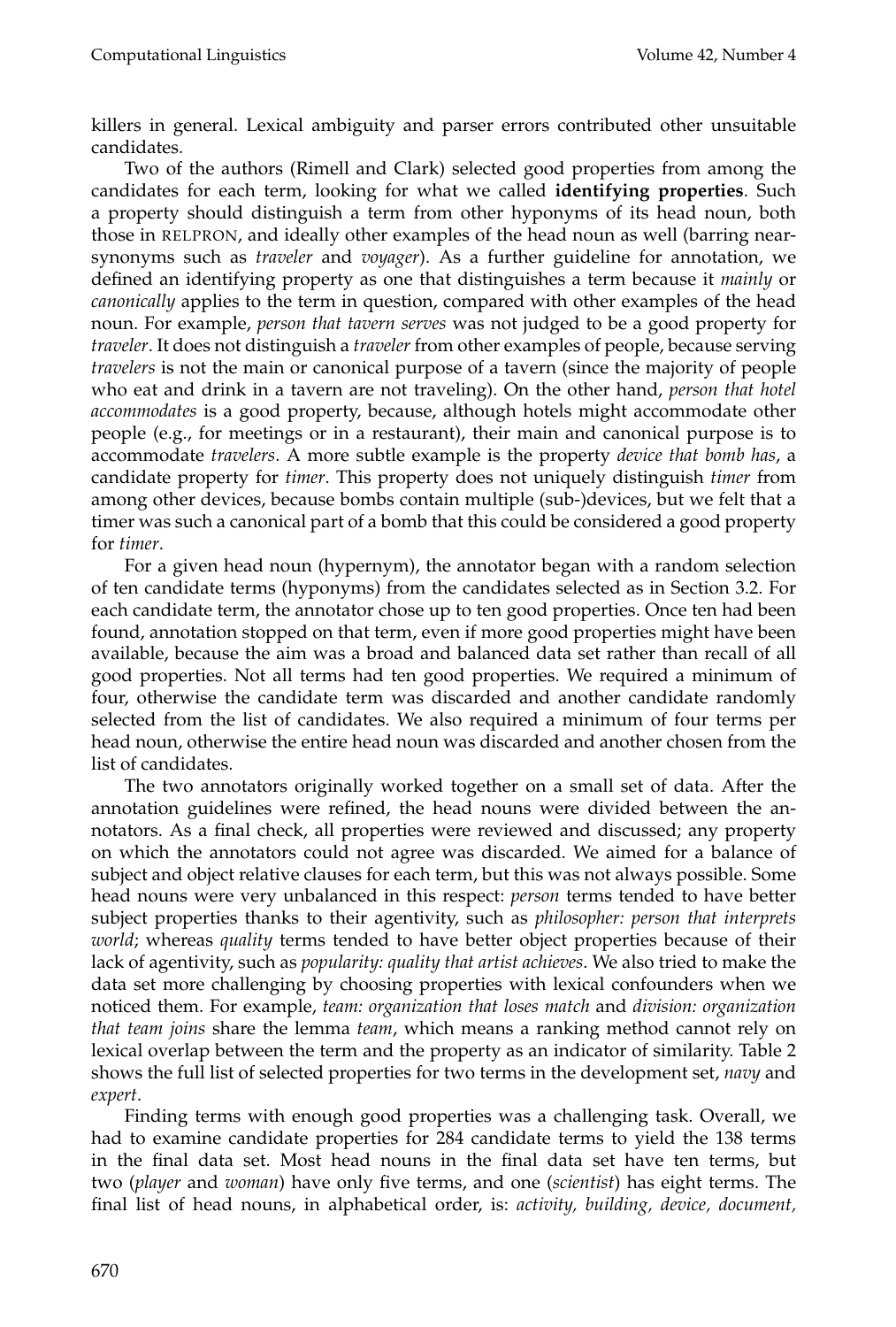Full list of selected properties for the terms *navy* and *expert* from the development set.

| <b>OBI</b> | navy: organization that sailor join        | <b>OBI</b> | expert: person that novice become      |
|------------|--------------------------------------------|------------|----------------------------------------|
| <b>OBI</b> | navy: organization that fleet destroy      | OBI.       | expert: person that panel include      |
| <b>OBI</b> | navy: organization that vessel serve       | <b>OBI</b> | expert: person that lawyer consult     |
| <b>OBI</b> | navy: organization that battleship fight   | <b>OBI</b> | expert: person that report cite        |
| <b>SBI</b> | navy: organization that use submarine      | <b>SBI</b> | expert: person that have knowledge     |
| <b>SBI</b> | navy: organization that maintain blockade  | <b>SBI</b> | expert: person that give tutorial      |
| <b>SBI</b> | navy: organization that defeat fleet       | <b>SBI</b> | expert: person that describe model     |
| <b>SBI</b> | navy: organization that protect waters     | <b>SBI</b> | expert: person that write treatise     |
| <b>SBI</b> | navy: organization that establish blockade | <b>SBI</b> | expert: person that develop curriculum |
| <b>SBI</b> | navy: organization that blockade port      | <b>SBI</b> | expert: person that author monograph   |

*mammal, material, organization, person, phenomenon, player, quality, room, scientist, vehicle, woman*. 5

#### **3.6 Final Data Set**

After annotation was complete, the data were divided into test and development sets. The division was made by head noun (hypernym), with all terms (and therefore properties) for a given head noun appearing in either the test or the development set. Assuming that terms with the same head noun are good mutual confounders, this split was chosen to maximize the difficulty of the task. We arranged the split so that both sets contained a range of concrete and abstract head nouns. We also ensured that both sets contained the maximum possible number of lexical confounders.

The final data set consists of 1,087 properties, comprising 15 head nouns and 138 terms. This is divided into a test set of 569 properties, comprising 8 head nouns and 73 terms; and a development set of 518 properties, comprising 7 head nouns and 65 terms. The total number of terms and properties by head noun is given in Table 3. Overall, the data set includes 565 subject and 522 object properties, with the distribution across test and development sets as shown in Table 4.

#### **4. Composition Methods: Background**

This section surveys some of the composition methods that have been proposed in the distributional semantics literature, focusing on the methods applied in this article. We also include a short section giving more of a historical perspective, contrasting current work in computational linguistics with that from cognitive science in the 1980s and 1990s. Although in our experiments we do use neural embeddings (Mikolov, Yih, and Zweig 2013) as input vectors to the composition, we leave the application of neural networks to the modeling of the relative pronoun itself as important future work. Hence in this section we leave out work using recurrent or recursive neural networks

<sup>5</sup> Readers may wonder why *woman* and not *man* was included in the data set. This was a simple matter of statistics: *man* did not have enough WordNet hyponyms with sufficient corpus frequency, according to the criteria in Section 3.2.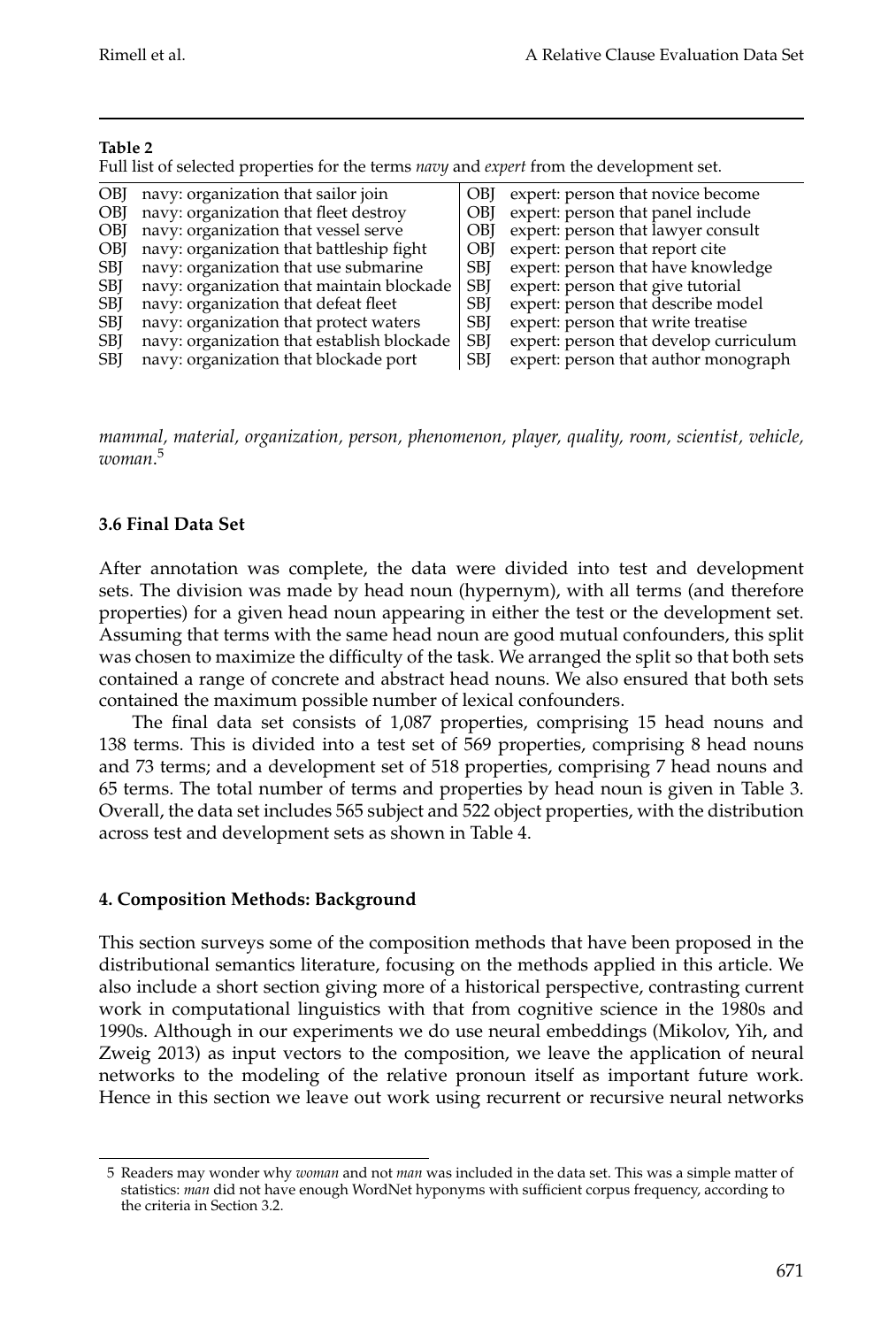|              | <b>Test Set</b> |       | Development Set       |    |     |
|--------------|-----------------|-------|-----------------------|----|-----|
| Head noun    | Terms           | Props | Head noun Terms Props |    |     |
| phenomenon   | 10              | 80    | quality               | 10 | 81  |
| activity     | 10              | 83    | organization          | 10 | 99  |
| material     | 10              | 82    | device                | 10 | 76  |
| room         | 10              | 80    | building              | 10 | 69  |
| vehicle      | 10              | 79    | document              | 10 | 69  |
| mammal       | 10              | 70    | person                | 10 | 86  |
| woman        | 5               | 37    | player                | 5  | 38  |
| scientist    | 8               | 58    |                       |    |     |
| <b>TOTAL</b> | 73              | 569   | TOTAL                 | 65 | 518 |

**Table 3** Total number of terms and properties by head noun in RELPRON.

specifically designed for composition, such as Socher, Manning, and Ng (2010), Socher et al. (2013), and Hermann, Grefenstette, and Blunsom (2013).

In this section, we are agnostic about how the vector representations are built. Many of the composition techniques we describe can be equally applied to "classical" distributional vectors built using count methods (Turney and Pantel 2010; Clark 2015) and vectors built using neural embedding techniques. It may be that some composition techniques work better with one type of vector or the other—for example, there is evidence that elementwise multiplication performs better with count methods—although research comparing the two vector-building methods is still in its infancy (Baroni, Dinu, and Kruszewski 2014; Levy and Goldberg 2014; Milajevs et al. 2014; Levy et al. 2015). Section 5 provides details of how our vector representations are built in practice.

#### **4.1 Simple Operators on Vectors**

The simplest method of combining two distributional representations, for example, vectors for *fast* and *car*, is to perform some elementwise combination, such as vector

| Total number of subject and object properties by head noun in RELPRON. |     |          |                 |     |         |  |  |  |
|------------------------------------------------------------------------|-----|----------|-----------------|-----|---------|--|--|--|
| <b>Test Set</b>                                                        |     |          | Development Set |     |         |  |  |  |
| Head noun                                                              | Sbj | Obj      | Head noun       |     | Sbi Obj |  |  |  |
| phenomenon                                                             | 38  | 42       | quality         | 16  | 65      |  |  |  |
| activity                                                               | 46  | 37       | organization    | 54  | 45      |  |  |  |
| material                                                               | 30  | 52       | device          | 40  | 36      |  |  |  |
| room                                                                   | 38  | 42       | building        | 37  | 32      |  |  |  |
| vehicle                                                                | 38  | 41       | document        | 21  | 48      |  |  |  |
| mammal                                                                 | 41  | 29       | person          | 59  | 27      |  |  |  |
| woman                                                                  | 20  | 17       | player          | 29  | 9       |  |  |  |
| scientist                                                              | 58  | $\theta$ |                 |     |         |  |  |  |
| <b>TOTAL</b>                                                           | 309 | 260      | <b>TOTAL</b>    | 256 | 262     |  |  |  |

**Table 4**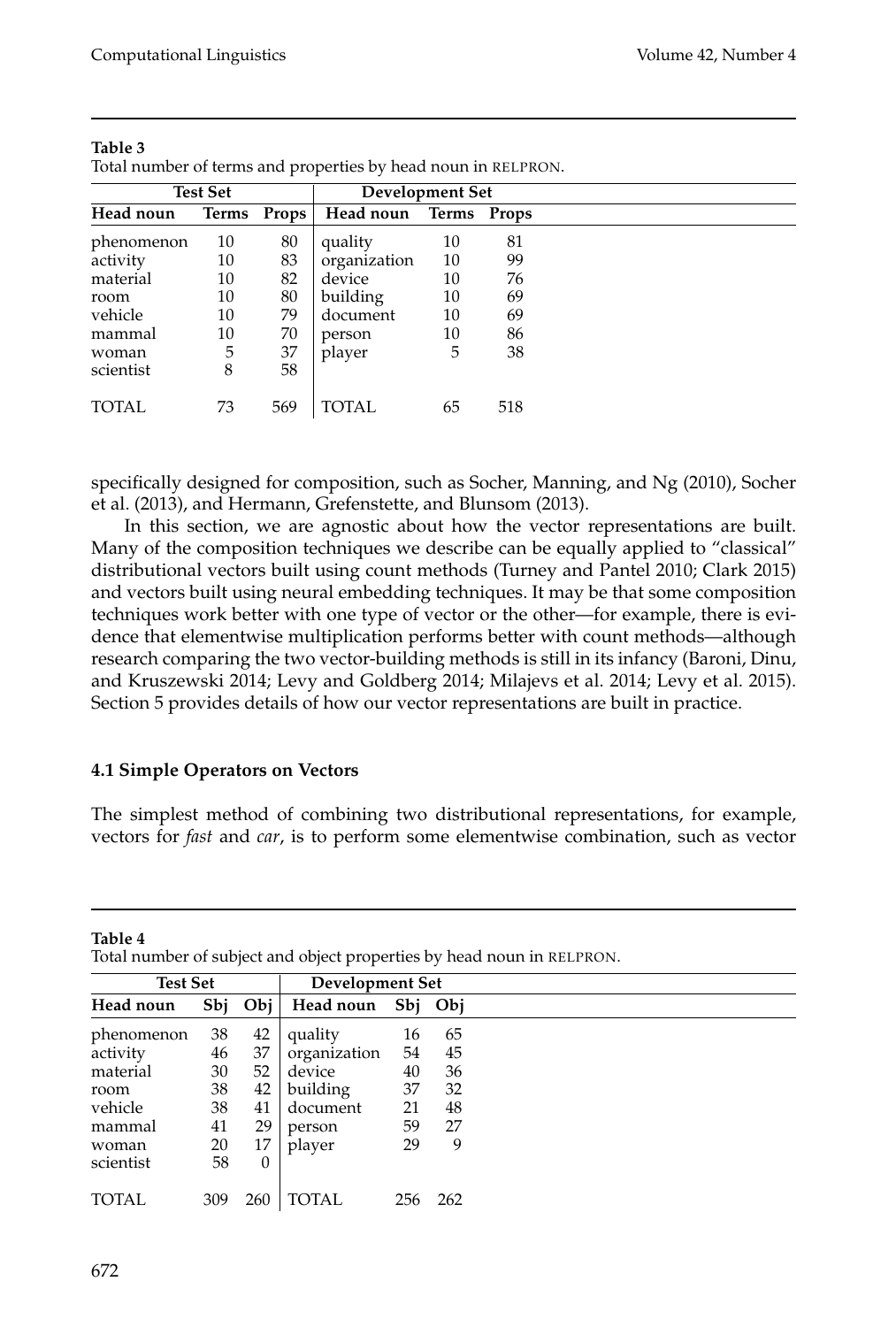addition or elementwise multiplication. As a method of integrating formal and distributional semantics, these operators appear to be clearly inadequate a priori, not least because they are commutative, and so do not respect word order. Despite this fact, there is a large literature investigating how such operators can be used for phrasal composition, starting with the work of Mitchell and Lapata (2008, 2010) (M&L subsequently).

The additive model from M&L has the general form:

$$
\mathbf{p} = A\mathbf{u} + B\mathbf{v} \tag{5}
$$

where **u** and **v** are word (column) vectors in  $\mathbb{R}^n$  (e.g., *fast* and  $\overrightarrow{car}$ ),  $\mathbf{p} \in \mathbb{R}^n$  is the vector for the phrase resulting from composition of **u** and **v** ( $\overline{fast car}$ ), and  $A \in \mathbb{R}^{n \times n}$  and  $B \in \mathbb{R}^{n \times n}$ are matrices that determine the contribution of **u** and **v** to **p**. However, M&L make the simplifying assumption that only the *i*th components of **u** and **v** contribute to the *i*th component of **p**, which yields the form:

$$
\mathbf{p} = \alpha \mathbf{u} + \beta \mathbf{v} \tag{6}
$$

The parameters  $\alpha, \beta \in \mathbb{R}$  allow the contributions of **u** and **v** to be weighted differently, providing a minimal level of syntax-awareness to the model. For example, if **u** is the vector representation for an adjective, and **v** the vector representation for a noun, **v** may be given a higher weight because it provides the linguistic head for the resulting noun phrase; whereas if **u** is an intransitive verb and **v** a noun, **u** may be weighted more highly.

The multiplicative model presented by M&L has the general form:

$$
\mathbf{p} = C \left( \mathbf{u} \otimes \mathbf{v} \right) \tag{7}
$$

where **u** ⊗ **v** is the tensor, or outer, product of **u** and **v**, and *C* is a tensor of order 3, which projects the tensor product of **u** and **v** onto the space of **p** (which is assumed to be the same space as that containing **u** and **v**). Under similar simplifying assumptions to the additive model, the multiplicative model has the form:

$$
\mathbf{p} = \mathbf{u} \odot \mathbf{v} \tag{8}
$$

where  $\odot$  represents elementwise multiplication, that is,  $\mathbf{p}_i = \mathbf{u}_i \cdot \mathbf{v}_i$ , where  $\mathbf{p}_i$  is the *i*th coefficient of **p**. In this simpler model, *C* simply picks out the diagonal in the  $\mathbf{u} \otimes \mathbf{v}$ tensor.

One obvious question to consider is how well such simple operators scale when applied to phrases or sentences longer than a few words. Polajnar, Rimell, and Clark (2014) and Polajnar and Clark (2014) suggest that elementwise multiplication performs badly in this respect, with the quality of the composed representation degrading quickly as the number of composition operations increases. Vector addition is more stable, but Polajnar, Rimell, and Clark suggest that the quality of the composed representation degrades after around 10 binary composition operations, even with addition.

M&L also introduce a method that aims to interpret one of the constituent vectors as an operator, despite its lying in the same semantic space as the argument. A dilation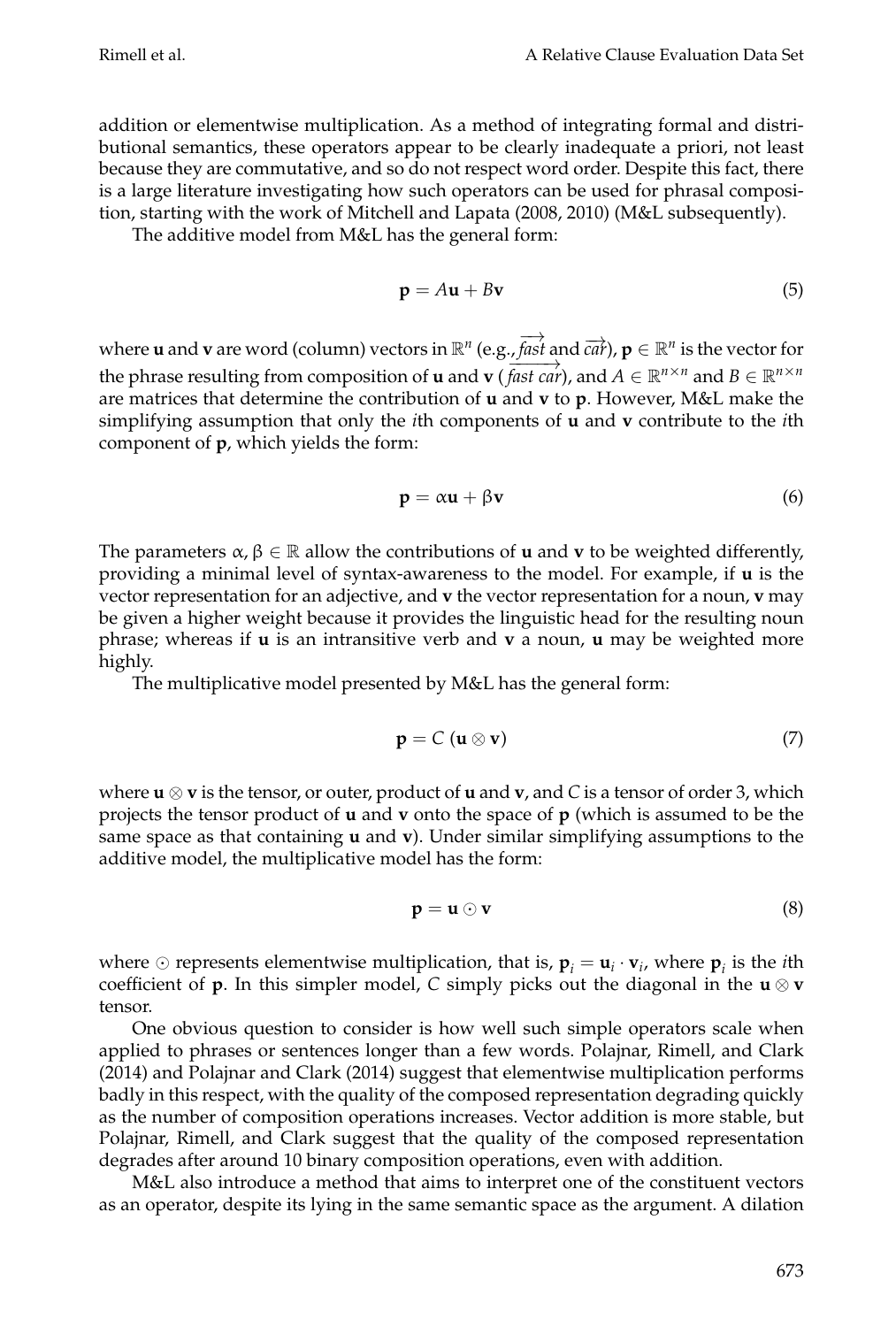operation decomposes **v** (the argument) into two components, one parallel to **u** and the other perpendicular, and dilates **v** in the direction of **u**:

$$
\mathbf{p} = (\mathbf{u} \cdot \mathbf{u})\mathbf{v} + (\lambda - 1)(\mathbf{u} \cdot \mathbf{v})\mathbf{u}
$$
 (9)

M&L also consider the tensor product, which is an instance of the general multiplicative model described above (when *C* is the identity operator), and described in Section 4.4, but find that it performs poorly on their phrasal composition tasks and data sets, using classical count vectors. One of the potential problems with the tensor product is that the resulting phrase vector lives in a different vector space from the argument  $\frac{1}{\sqrt{2}}$  and the resulting primes vector in the understandant vector space from *car*. Hence M&L also discuss circular convolution, a technique for projecting a vector in a tensor product space onto the original vector space components (Plate 1991).

### **4.2 The Categorial Framework**

Because the majority of the methods used in our experiments are variants of the Categorial framework, this section provides a fairly detailed description of that framework.

In an attempt to unite a formal, Montague-style semantics (Montague 1970; Dowty, Wall, and Peters 1981) with a distributional semantics, Coecke, Sadrzadeh, and Clark (2010) and Baroni, Bernardi, and Zamparelli (2014) both make the observation that the semantics of argument-taking words such as verbs and adjectives can be represented using multi-linear algebraic objects.<sup>6</sup> This is the basis for the Categorial framework (Coecke, Sadrzadeh, and Clark 2010), which uses higher-order tensors—a generalization of matrices—for words which take more than one argument. The Categorial framework has vectors and their multi-linear analogues as native elements, and provides a natural operation for composition, namely, tensor contraction (see Section 4.2.2). It therefore stands in contrast to frameworks for compositional distributional semantics that effectively take the logic of formal semantics as a starting point, and use distributional semantics to enrich the logical representations (Garrette, Erk, and Mooney 2011; Lewis and Steedman 2013; Herbelot and Copestake 2015).

It is important to note that the Categorial framework makes no commitment to how the multi-linear algebraic objects are realized, only a commitment to their shape and how they are combined. In particular, the vector spaces corresponding to atomic categories, such as noun and sentence, do not have to be *distributional* in the classical sense; they could be *distributed* in the connectionist sense (Smolensky 1990), where the basis vectors themselves are not readily interpretable (the neural embeddings that we use in this article fall into this category).

*4.2.1 Composition as Matrix Multiplication.* A useful starting point in describing the framework is adjectival modification. In fact, the proposal in Baroni and Zamparelli (2010) (B&Z hereafter) to model the meanings of adjectives as matrices can be seen as

<sup>6</sup> Another way to motivate this idea is that some words naturally have more of an "operator semantics," whereas others have more of a "content semantics." Socher et al. (2012, 2013) realize this distinction in the context of a recursive neural network, using matrices for the operator semantics and vectors for the content semantics. Every word has both associated types, but the network may learn to put more weight on one type or the other for a given word.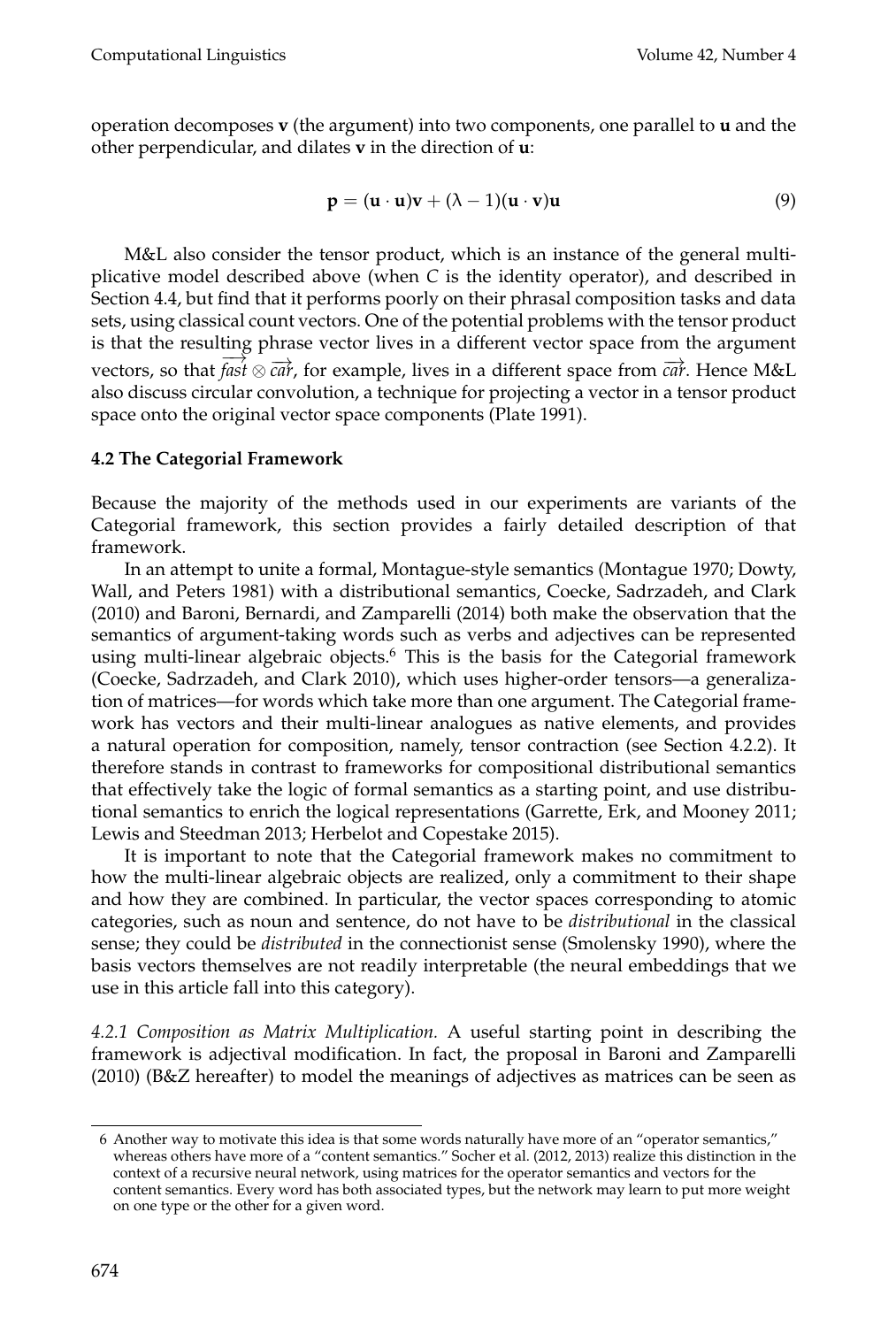| red                                                                                                                                                                                                                            | $\overrightarrow{onv}$ | red car         |
|--------------------------------------------------------------------------------------------------------------------------------------------------------------------------------------------------------------------------------|------------------------|-----------------|
| $(K_{11} K_{12} K_{13} R_{14} R_{15})$<br>$R_{21} \ R_{22} \ R_{23} \ R_{24} \ R_{25}$<br>$R_{31} \ R_{32} \ R_{33} \ R_{34} \ R_{35}$<br>$R_{41}$ $R_{42}$ $R_{43}$ $R_{44}$ $R_{45}$<br>$R_{51} R_{52} R_{53} R_{54} R_{55}$ |                        | rc <sub>2</sub> |

### **Figure 2**

Matrix mulitiplication for adjective–noun combinations.

an instance of the Categorial framework (and also an instance of the general framework described in Baroni, Bernardi, and Zamparelli [2014]). The insight in B&Z is that, in theoretical linguistics, adjectives are typically thought of as having a functional role, mapping noun denotations to noun denotations. B&Z make the transition to vector spaces by arguing that, in linear algebra, functions are represented as matrices (the **linear maps**). This insight provides an obvious answer to the question of what the composition operator should be in this framework, namely, matrix multiplication. Figure 2 shows how the context vector for *car* is multiplied by the matrix for *red* to produce the vector for *red car*. In this simple example, the noun space containing  $\overline{ca}r = (c_1, \ldots, c_5)^T$ and  $\vec{red} \cdot \vec{car} = (rc_1, \ldots, rc_5)^T$  has five basis vectors, which means that a  $5 \times 5$  matrix,  $\vec{red}$ , is required for the adjective.

The second contribution of B&Z is to propose a method for learning the *red* matrix From supervised training data. What should the gold-standard representation for *red car*<br>*From supervised training data*. What should the gold-standard representation for *red car* be? B&Z argue that, given large enough corpora, it should ideally be the context vector for the compound *red car*; in other words, the vector for *red car* should be built in exactly the same way as the vector for *car*. These context vectors for phrases are generally known as **holistic vectors**. The reason for the adjective matrix is that it allows the generalization of adjective–noun combinations beyond those seen in the training data. The details of the B&Z training process will not be covered in this section, but briefly, the process is to find all examples of adjective–noun pairs in a large training corpus, and then use standard linear regression techniques to obtain matrices for each adjective in the training data. These learned matrices can then be used to generalize beyond the seen adjective–noun pairs. So if *tasty artichoke*, for example, has not been seen in the training data (or perhaps seen infrequently), the prediction for the con-The transmitted and the person article continuously the prediction for the contract vector *tasty artichoke* can be obtained, as long as there are enough examples of *tasty X* in the data to obtain the *tasty* matrix (via linear regression), and enough occurrences of *artichoke* to obtain the −−−−−→ *artichoke* vector.

Testing is performed by using held-out context vectors for some of the adjective– noun pairs in the data, and seeing how close—according to the cosine measure—the predicted context vector is to the actual context vector for each adjective–noun pair in the test set. The learning method using linear regression was compared against various methods of combining the context vectors of the adjective and noun, such as vector addition and elementwise multiplication, and was found to perform significantly better at this prediction task.

*4.2.2 An Extension Using Multi-Linear Algebra: Tensor-Based CCG Semantics.* The grammatical formalism assumed in this section will be a variant of Categorial Grammar,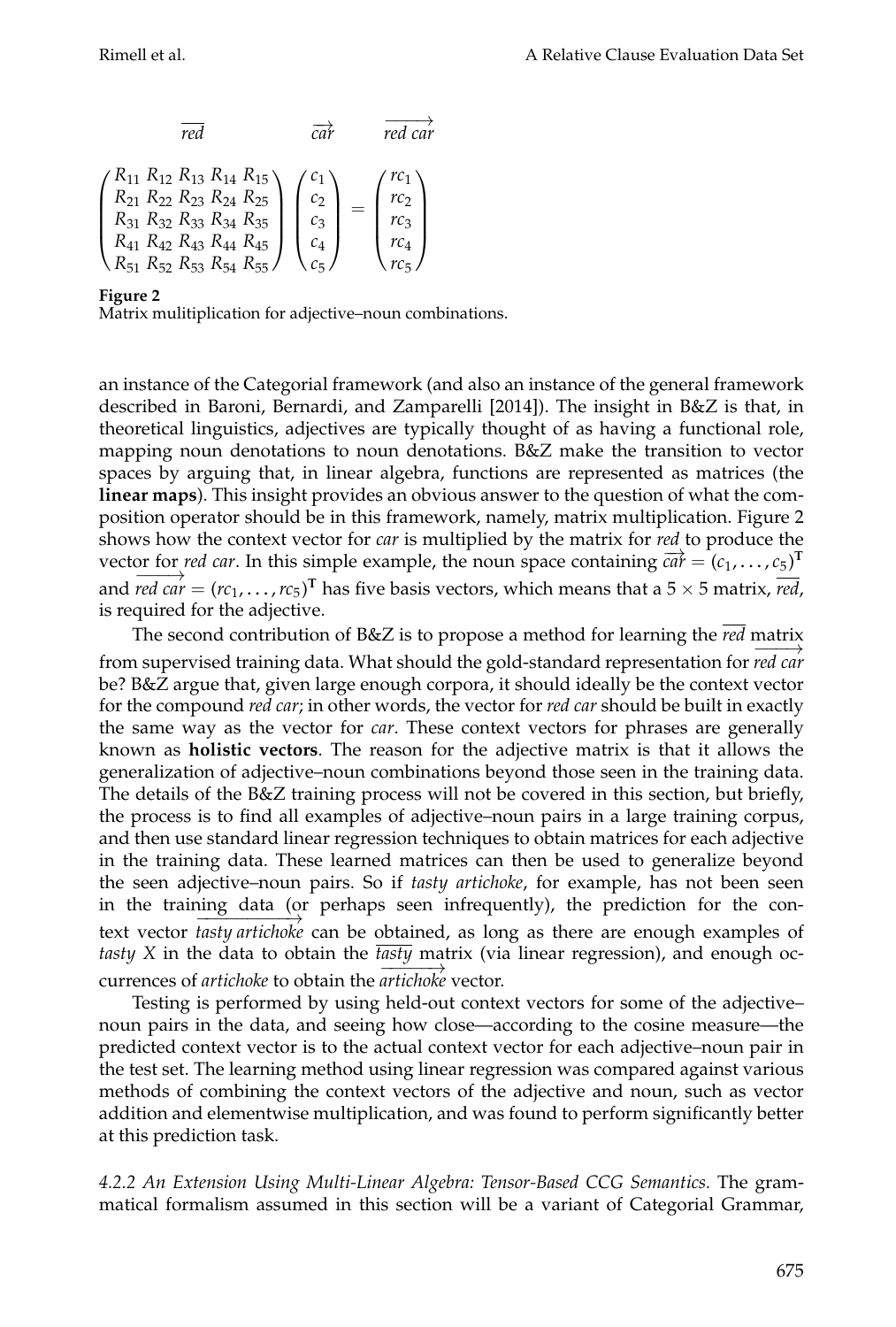which was also the grammar formalism used by Montague (1970). The original papers setting out the tensor-based compositional framework (Clark, Coecke, and Sadrzadeh 2008; Coecke, Sadrzadeh, and Clark 2010) used pregroup categorial grammars (Lambek 2008), largely because they share an abstract mathematical structure with vector spaces. However, other forms of categorial grammar can be used equally as well in practice, and here we use Combinatory Categorial Grammar (CCG; Steedman 2000), which has been shown to fit seamlessly with the tensor-based semantic framework (Grefenstette 2013; Maillard, Clark, and Grefenstette 2014). With a computational linguistics audience in mind, we also present the framework entirely in terms of multi-linear algebra, rather than the category theory of the original papers.

A matrix is a second-order tensor; for example, the *red* matrix mentioned earlier lives in the  $N \otimes N$  space, meaning that two indices—each corresponding to a basis vector in the noun space  $N$ —are needed to specify an entry in the matrix.<sup>7</sup> Noting that N  $\otimes$  N is structurally similar to the CCG syntactic type for an adjective  $(N/N)$  both specify functions from nouns to nouns—a recipe for translating a syntactic type into a semantic type suggests itself: Replace all slash operators in the syntactic type with tensor product operators. With this translation, the combinators used by CCG to combine syntactic categories carry over seamlessly to the meaning spaces, maintaining what is often described as CCG's "transparent interface" between syntax and semantics. The seamless integration with CCG arises from the (somewhat trivial) observation that tensors are linear maps—a particular kind of function—and hence can be manipulated using CCG's combinatory rules.

Here are some example syntactic types, and the corresponding tensor spaces in which words with those types are semantically represented (using the notation *syntactic type* : *semantic type*). We first assume that all atomic types have meanings living in distinct vector spaces:<sup>8</sup>

- noun phrases,  $NP : N$
- r sentences, *S* : S

Replacing each slash in a complex syntactic type with a tensor product operator results in the following meaning spaces, following the CCG result-leftmost convention for both the syntactic and semantic types:

- r Intransitive verb,  $S\backslash NP$  : S  $\otimes$  N
- Transitive verb,  $(S\N P)/NP$ : S  $\otimes N \otimes N$
- Ditransitive verb,  $((S\N P)/N P)/N P$ : S ⊗ N ⊗ N ⊗ N
- Adverbial modifier,  $(S\NP)\(S\NP) : S \otimes N \otimes S \otimes N$
- Preposition modifying *NP*,  $(NP\backslash NP)/NP : N \otimes N \otimes N$

<sup>7</sup> The tensor product *V*  $\otimes$  *W* of two vector spaces *V*  $\in \mathbb{R}^n$  and *W*  $\in \mathbb{R}^m$  is an *nm*-dimensional space spanned by elements of the form  $\vec{v} \otimes \vec{w}$ ; that is, pairs of basis vectors of *V* and *W*. An element  $a \in V \otimes W$  can be written as  $\sum a_{ij} \overrightarrow{v_i} \otimes \overrightarrow{w_j}$  where  $a_{ij}$  is a scalar.

<sup>8</sup> We make no distinction in this section between nouns and noun phrases, as far as the corresponding semantic space is concerned.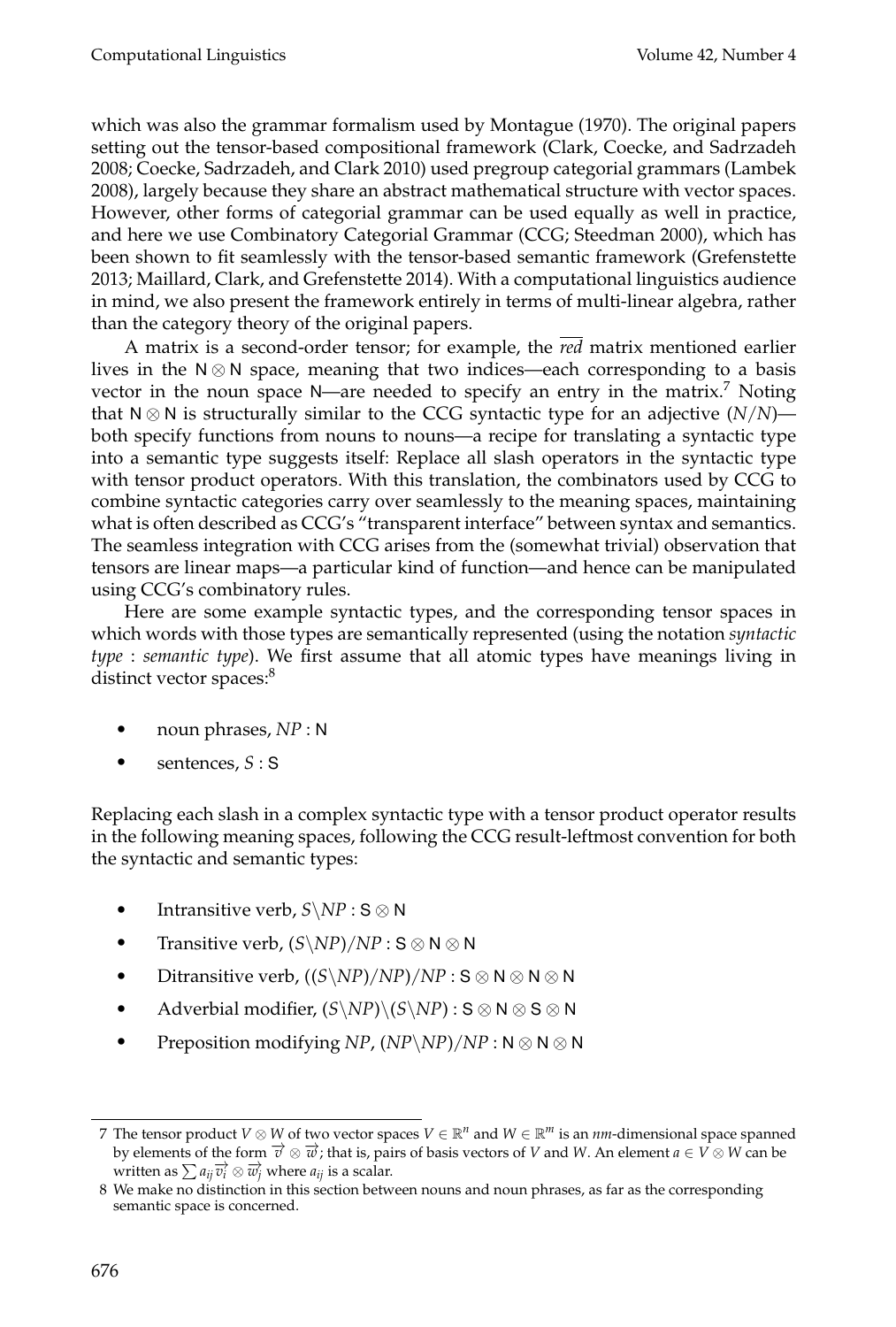Hence the meaning of an intransitive verb, for example, is a particular matrix, or second-order tensor, in the tensor product space  $S \otimes N$ . The meaning of a transitive verb is a "cuboid," or third-order tensor, in the tensor product space  $S \otimes N \otimes N$ . In the same way that the syntactic type of an intransitive verb can be thought of as a function taking an *NP* and returning an *S*—the meaning of an intransitive verb is also a function (linear map)—taking a vector in N and returning a vector in S. Another way to think of this function is that each element of the matrix specifies, for a pair of basis vectors (one from N and one from S), how a value on the given N basis vector contributes to the result for the given S basis vector.

In order to see how the tensors combine with their arguments, consider the following CCG derivation involving an intransitive verb, with the corresponding semantic type under its syntactic type:

Basil

\n
$$
\frac{\text{NPP}}{\text{NP}} \cdot \frac{\text{S} \setminus \text{NP}}{\text{S} \otimes \text{N}}
$$
\n
$$
\frac{\text{S}}{\text{S}}
$$
\n(10)

Let the meaning of *Basil* be  $\overrightarrow{Basil} \in N$  and *sleeps* be  $\overrightarrow{sleeps} \in S \otimes N$ ; then applying the <del>side</del> the meaning of *shen* co *shen* cut and *supple so energy* co *Supplement* appropriate the sleeps operator (matrix) to its argument *Basil* is an example of the more general **tensor contraction** operation from multi-linear algebra. We refer readers to Maillard, Clark, and Grefenstette (2014) for details of how the additional combinators of CCG such as forward and backward composition, backward-crossed composition, and typeraising—naturally apply to the tensor-based semantic representations, and how tensor contraction applies in this more general setting.

*4.2.3 Existing Implementations of the Categorial Framework.* There are a few existing implementations of the Categorial framework, focusing mostly on adjectives and transitive verbs. The adjective implementation is that of B&Z as described in Section 4.2.1, where linear regression is used to learn each adjective as a mapping from noun contexts to adjective–noun contexts, with the observed context vectors for the noun and adjective– noun instances as training data. Because an adjective–noun combination has noun phrase meaning, the noun space is the obvious choice for the space in which the composed meanings should live. Maillard and Clark (2015) extend this idea by showing how the skip-gram model of Mikolov, Yih, and Zweig (2013) can be adapted to learn adjective matrices as part of a neural embedding objective.

For verb–argument composition, the question of sentence spaces arises. $9$  A transitive verb such as *chase* lives in *S* ⊗ *N* ⊗ *N*, and can therefore be represented as

$$
\sum_{ijk} C_{ijk} (\overrightarrow{s_i} \otimes \overrightarrow{n_j} \otimes \overrightarrow{n_k})
$$
 (11)

<sup>9</sup> We consider a verb with all of its argument positions saturated—for example, an SVO triple—to be a sentence, although real-world sentences are much longer and contain determiners and other function words.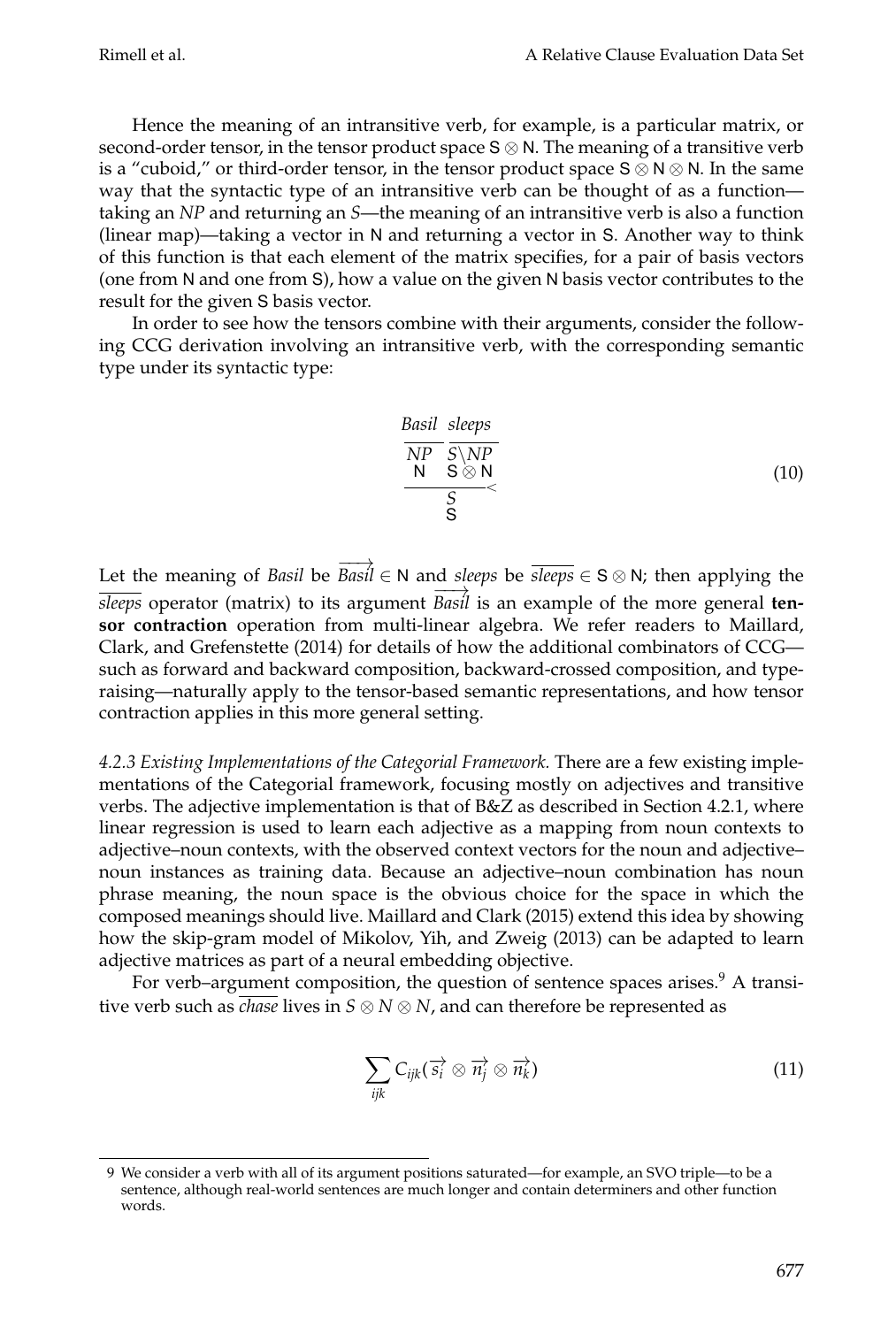for some choice of coefficients  $C_{ijk}$ . Grefenstette et al. (2011) choose  $S = N \otimes N$ , using the tensor product of the noun space with itself as the sentence space. Their concrete implementation learns the verb by counting observed  $n^{(s)}$ ,  $n^{(o)}$  pairs where  $n^{(s)}$  is the subject and  $n^{(o)}$  the object of *V*. The final representation for *V* is then

$$
V = \sum_{i=1}^{N_V} \overrightarrow{n_i^{(s)}} \otimes \overrightarrow{n_i^{(o)}}
$$
 (12)

where  $N_V$  is the number of instances of  $V$  in the corpus, and  $(n_i^{(s)})$ *i* , *n* (*o*) *i* ) are the subject and object nouns for the *i*th instance of *V*. This method of learning the verb tensor is known as the **relational** method, because it captures relations between subject and object features. Composition with a particular subject and object reduces to taking the tensor product of the subject and object, and performing elementwise multiplication with the verb matrix, yielding a sentence meaning in  $N \otimes N$ . Sentence meanings can be compared with one another by taking the cosine of their angle in sentence space. One problem with this approach is that sentences with transitive verbs live in a different space than sentences with intransitive verbs, so sentences with different grammatical structures cannot be directly compared.

Kartsaklis, Sadrzadeh, and Pulman (2012) introduce another sentence space, by setting  $S = N$ . To achieve this, while training the verb in the same way as the relational method, they embed the  $N \otimes N$  tensor into  $N \otimes N \otimes N$  space, by copying the subject or object slices of the original tensor; for example, in the copy-object method the representation for *V* is

$$
V = \sum_{i=1}^{N_V} \overrightarrow{n_i^{(s)}} \otimes \overrightarrow{n_i^{(o)}} \otimes \overrightarrow{n_i^{(o)}}
$$
(13)

Representing sentence meaning in the noun space confers the advantage that words, phrases, and sentences of any grammatical structure can be compared with one another, but it is an open question whether the features in the noun space, whether distributional or not, are appropriate or adequate for representing sentence meaning.

An alternative way of learning the transitive verb tensor parameters is presented in Grefenstette et al. (2013), using a process analogous to B&Z's process for learning adjectives. Two linear regression steps are performed. In the first step, a matrix is learned representing verb–object phrases, that is, a verb that has already been paired with its object. For example, the matrix for *eat meat* is learned as a mapping from corpus instances such as *dogs* and *dogs eat meat*. The full tensor for *eat* is then learned with *meat* as input and the *eat meat* matrix as output. Essentially, the subject mapping is learned in the first step, and the object mapping in the second.

Polajnar, Fagarasan, and Clark (2014), following Krishnamurthy and Mitchell (2013), investigate a non-distributional sentence space, the "plausibility space" described by Clark (2013, 2015). Here the sentence space is one- or two-dimensional, with sentence meaning either a real number between 0 and 1, or a probability distribution over the classes *plausible* and *implausible*. A verb tensor is learned using single-step linear regression, with the training data consisting of positive (plausible) and negative (implausible) SVO examples. Positive examples are attested in the corpus, and negative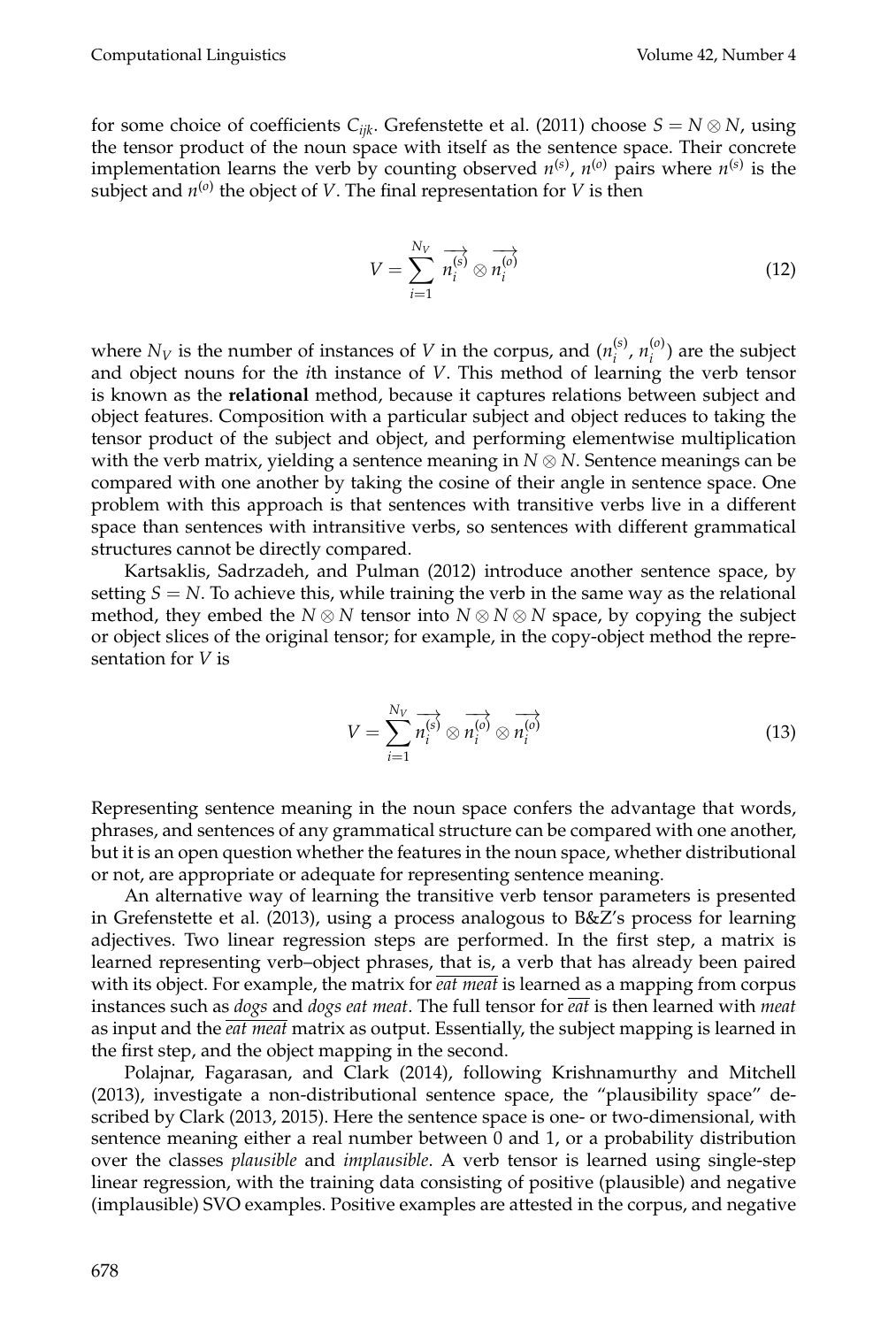examples for a given verb have frequency-matched random nouns substituted in the argument positions. One tensor investigated has dimensions  $K \times K \times S$ , where *K* is the number of noun dimensions and *S* has two dimensions, each ranging from 0 to 1. The parameters of the tensor are learned so that when combined with a subject and object, a plausibility judgment is produced. Polajnar, Rimell, and Clark (2015) investigate a distributional sentence space based on the wider discourse context, in which the meaning of a sentence is represented as a distributional vector based on context words in the surrounding discourse, making the sentence space completely distinct from the noun space. $10$ 

Existing implementations of the Categorial framework have investigated learning up to third-order tensors (for transitive verbs). However, in practice, syntactic categories such as ((*N*/*N*)/(*N*/*N*))/((*N*/*N*)/(*N*/*N*)) are not uncommon in the wide-coverage CCG grammar of Hockenmaier and Steedman (2007); such a category would require an *eighth-order* tensor. The combination of many word–category pairs and higher-order tensors results in a huge number of parameters to be learned in any implementation. As a solution to this problem, various ways of reducing the number of parameters are being investigated, for example, using tensor decomposition techniques (Kolda and Bader 2009; Fried, Polajnar, and Clark 2015), and removing some of the interactions encoded in the tensor by using only matrices to encode each predicate–argument combination (Paperno, Pham, and Baroni 2014; Polajnar, Fagarasan, and Clark 2014).

For this article, the problem of large numbers of parameters arises in the modeling of the relative pronoun, because its CCG type is (*NP*\*NP*)/(*S*\*NP*) for subject relative clauses or (*NP*\*NP*)/(*S*/*NP*) for object relative clauses, resulting in a fourth-order tensor, *N* ⊗ *N* ⊗ *S* ⊗ *N*. Given the limited amount of training data available (see Section 5.5.1), we do not attempt to model the full tensor, but investigate two approximations, based on the methods of Paperno, Pham, and Baroni (2014). First, by modeling the transitive verb with two matrices—one for the subject interaction and the other for the object—we are able to model the verb as a pair of matrices with semantic type *S* ⊗ *N*. This approximation is described in Section 5.2.2, and allows us to reduce the relative pronoun to a third-order tensor,  $N \otimes N \otimes S$  (Section 5.5.1). Second, we apply the same "decoupling" approximation to the relative pronoun, in order to represent the relative pronoun as a pair of matrices (Section 5.5.4), which can be learned independently of one another.

# **4.3 Relative Clause Composition**

Two approaches to modeling relative clauses have been proposed in the compositional distributional semantics literature, both within the Categorial framework, although neither one has received a large-scale implementation. Both approaches are based on the fact that the relative clause (interpreted strictly, without the head noun) is a noun modifier, so the relative pronoun must map the meaning of the composed verb–argument phrase to a modifier of the head noun. In set theoretic terms, the relative pronoun signals the intersection between the set of individuals denoted by the head noun, and those denoted by the verb–argument phrase. For example, in *accuracy: quality that correction improves*, accuracy is both a quality and a thing that is improved by correction.

Clark, Coecke, and Sadrzadeh (2013) and Sadrzadeh, Clark, and Coecke (2013) propose an interpretation of relative clauses based on Frobenius algebra. The transitive verb is represented by a third-order tensor that combines with its argument by tensor

<sup>10</sup> Kiros et al. (2015) investigate a similar sentence space within the context of recurrent neural networks.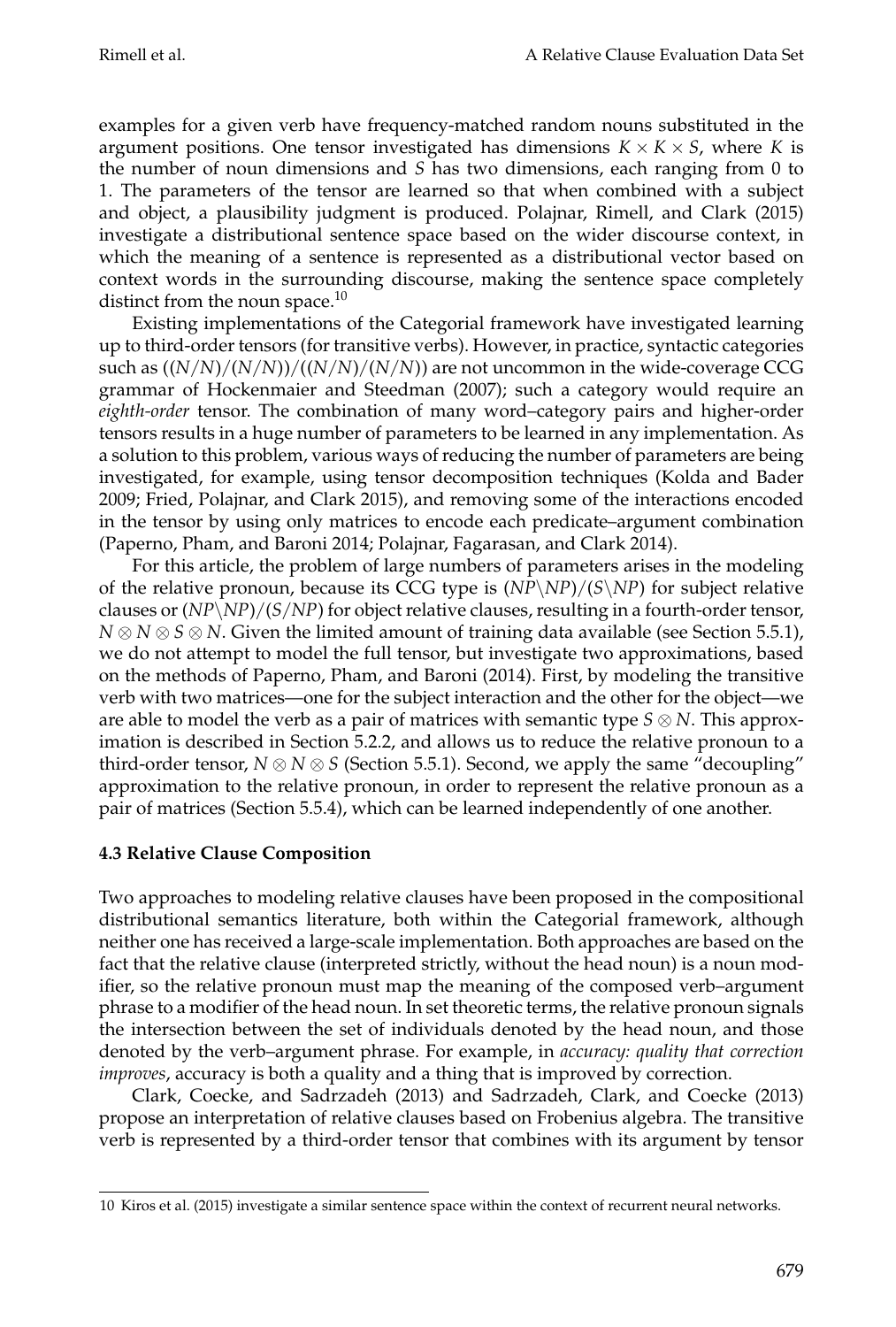contraction. The relative pronoun introduces a Frobenius operator that "discards" the third dimension of the verb tensor, allowing information to flow from the composed verb and argument to the head noun. In practice, this operator allows the verb to be represented as a matrix. The relative clause therefore takes the form of a vector, which is then composed with the head noun  $(\vec{n})$  by elementwise multiplication:<sup>11</sup>

$$
\vec{n} \odot (\nabla \vec{\sigma})
$$
 (subject relative clause, with verb V and object *o*) (14)

$$
\vec{n} \odot (\overline{V}^T \overrightarrow{s})
$$
 (object relative clause, with verb V and subject s) (15)

This method corresponds to an intuition that elementwise multiplication represents intersection, emphasizing those features that are shared by the head noun and the composed verb–argument phrase. As described in Section 2, this method has been tested on a toy data set by Sadrzadeh, Clark, and Coecke (2013), using relational verb matrices; we test it on RELPRON in this article.

Baroni, Bernardi, and Zamparelli (2014) propose a method for learning a relative pronoun as a fourth-order tensor that maps verb–argument phrases to noun modifiers. The proposed method would use multi-step linear regression to learn: (1) in the first step, verb–argument matrices, such as a *chase cats* matrix from training data such as h*dogs, dogs chase cats*i; (2) in the second step, noun modifier matrices, such as a *that chase cats* matrix from training data such as  $\langle animal, animal that^2 \rangle$ *;* and (3) in the third step, a tensor for the relative pronoun *that*, using the matrices from steps 1 and 2 with matched predicates. The final tensor would thus be learned from paired matrices such as *chases cats, that chases cats*. Under this approach, the intersective semantics of the relative pronoun must be captured within the tensor. Although the necessary training data might be relatively sparse, particularly for holistic relative clause vectors, Baroni, Bernardi, and Zamparelli (2014) hypothesize that they are sufficiently common to learn a general representation for the relative pronoun. We test a similar approach in this article, using holistic relative clause vectors to learn a tensor representing the relative pronoun (Section 5.5.1), though with single-step linear regression and a simplification of the verb representation that allows the tensor to be third- rather than fourth-order. We also learn a variant that represents the relative pronoun as a pair of matrices (Section 5.5.4) and requires learning fewer parameters.

### **4.4 Historical Perspective**

The general question of how to combine vector-based meaning representations in a compositional framework is a relatively new question for computational linguistics, but one that has been actively researched in cognitive science since the 1980s. The question arose because of the perceived failure of distributed models in general, and connectionist models in particular, to provide a suitable account of compositionality in language (Fodor and Pylyshyn 1988). The question is also relevant to the broad enterprise of

<sup>11</sup> In practice, the formulae work out equivalently to the copy-subject and copy-object methods used by Kartsaklis, Sadrzadeh, and Pulman (2012) for composed SVO triples, although they are arrived at in a different way. The formulation for the object relative clause also glosses over the fact that the CCG derivation requires type-raising and function composition, but it can easily be shown that the resulting semantic interpretation is equivalent based on the type-raising implementation in Maillard, Clark, and Grefenstette (2014).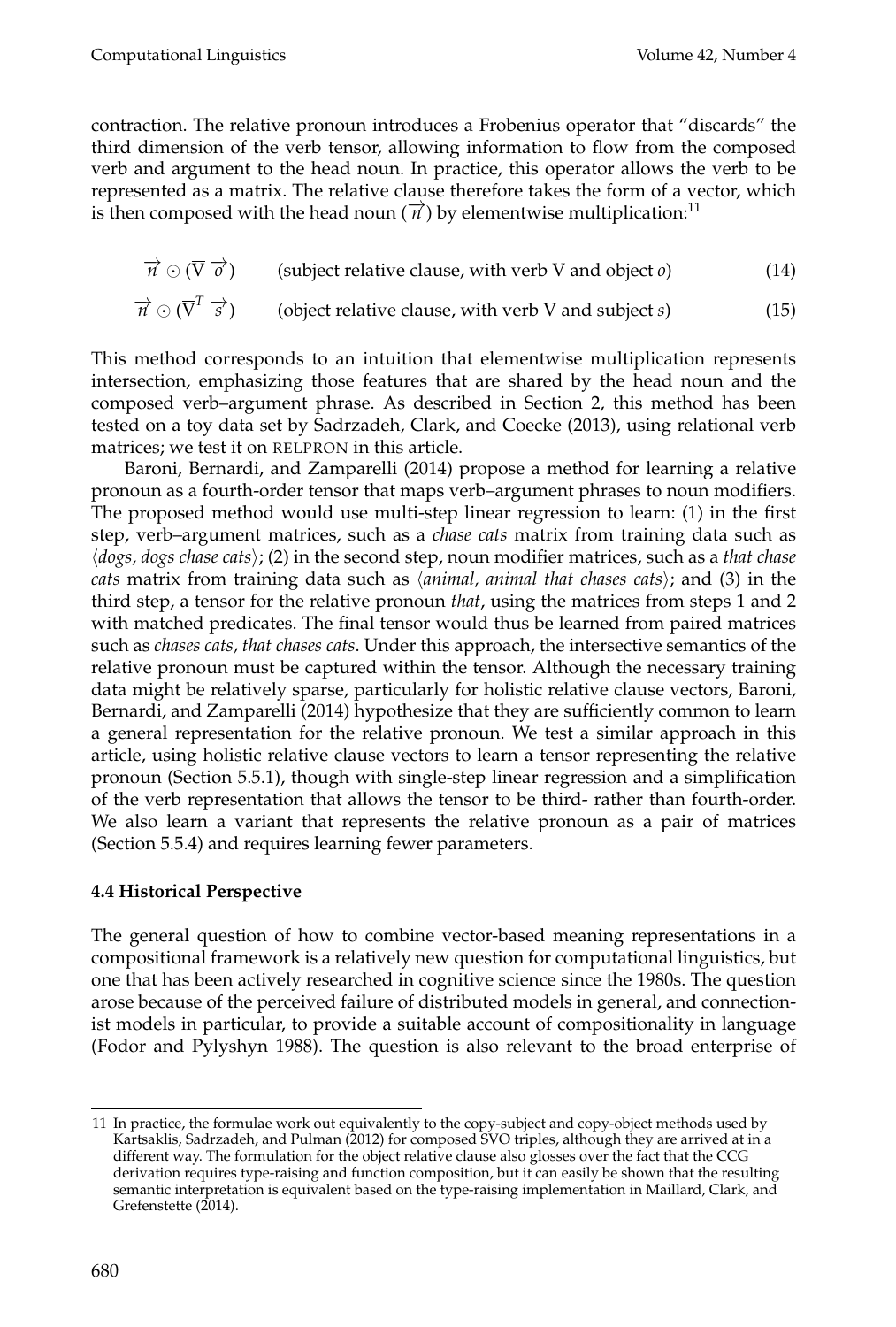artificial intelligence (AI) in that connectionist or distributed representations may seem to be in opposition to the more traditional symbolic systems often used in AI.

Smolensky argues for the tensor product as the operation that binds a predicate to an argument in the distributed meaning space (Smolensky 1990; Smolensky and Legendre 2006). Smolensky represents a structure as possessing a set of *roles*, **r***<sup>i</sup>* , which, for a particular instance of the structure, also has a set of *fillers*, **f***<sup>i</sup>* (the roles are *bound* to fillers). The vector representation of a role–filler pair is obtained using the tensor product, and the representation for a complete structure, **s**, of role–filler pairs is the sum of the tensor products for each pair:

$$
\mathbf{s} = \sum_i \mathbf{f}_i \otimes \mathbf{r}_i \tag{16}
$$

A dependency tree, for example, is naturally represented this way, with the roles being predicates paired with grammatical relations, such as *object of eat*, and the fillers being heads of arguments, such as *hotdog*. The vector representation of *eat hotdog* is <del>o carge nodes of</del> *negativency* start as *nemal*. The vector representation of a whole dependency tree is the sum of hotdog ⊗ *eat* dobj. The vector representation of a whole dependency tree is the sum of the tensor products over all the dependency edges in the tree.

Smolensky and Legendre (2006) argue at length for why the tensor product is appropriate for combining connectionist and symbolic structures. A number of other proposals for realizing symbolic structures in vector representations are described, including Plate (2000) and Pollack (1990). Smolensky's claim is that, despite perhaps appearances to the contrary, all are special cases of a generalized tensor product representation.

Clark and Pulman (2007) suggest that a similar scheme to Smolensky's could be applied to parse trees for NLP applications, perhaps with the use of a convolution kernel (Haussler 1999) to calculate similarity between two parse trees with distributed representations at each node. A similar idea has been fleshed out in Zanzotto, Ferrone, and Baroni (2015), showing how kernel functions can be defined for a variety of composition operations (including most of the operations discussed in this article), allowing the similarity between two parse trees to be computed based on the distributional representations at the leaves and the composed representations on the internal nodes.

There are similarities between Smolensky's approach and the Categorial framework from Section 4.2, in that tensor representations are central to both. However, in Smolensky's approach, the tensor product is the operation used for composition of the predicate and its argument, whereas tensor contraction is the composition operation in the Categorial framework.

#### **5. Composition Methods: Implementation**

This section provides a more detailed description of the methods we have tested on RELPRON, ranging from some trivial lexical baselines, through to the simple arithmetic operators, and finally more sophisticated methods based on the Categorial framework. Both count-based vectors and neural embeddings have been investigated.

#### **5.1 Word Vectors**

In this section we describe how we built the word and holistic phrase vectors used by the various composition methods.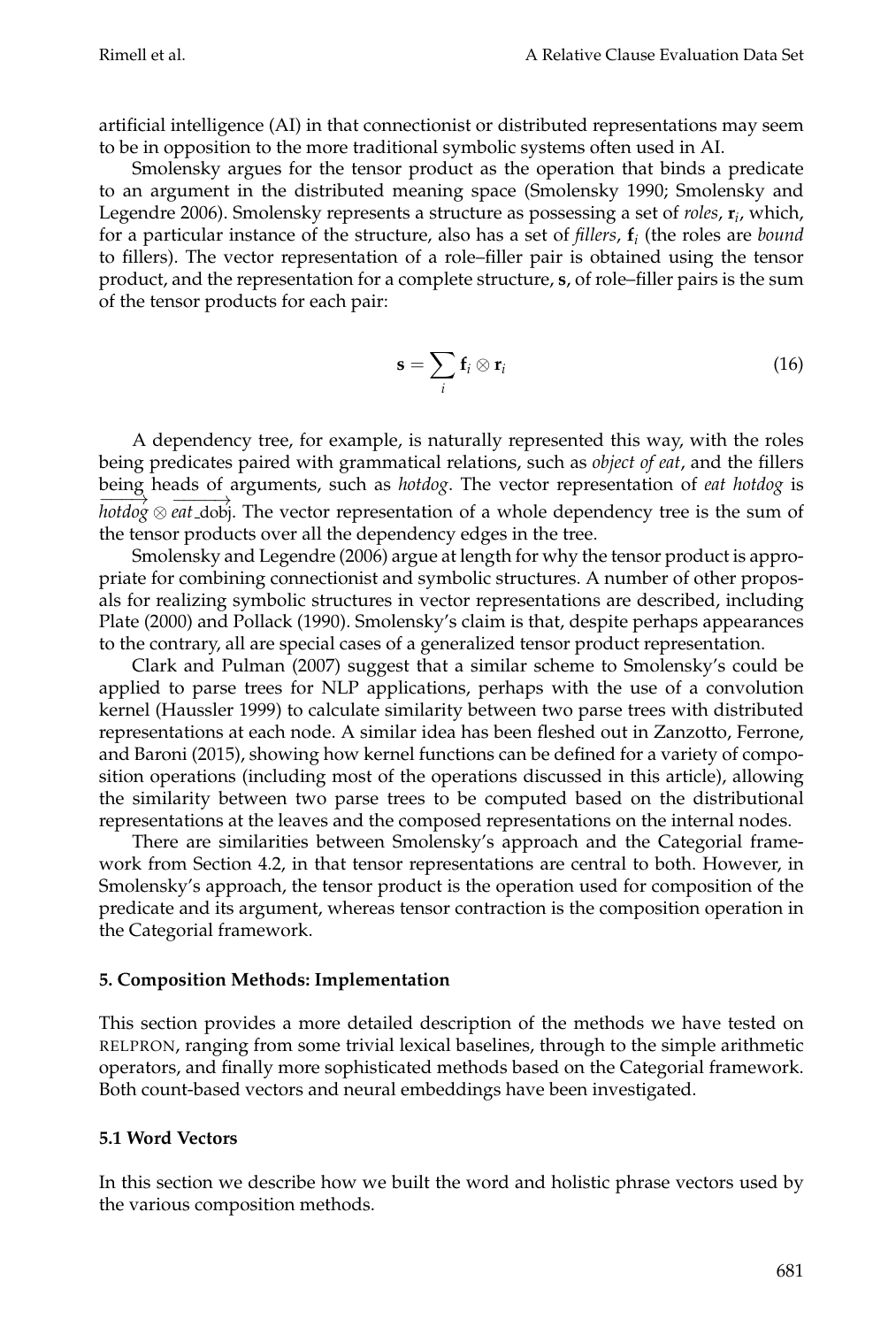*5.1.1 Count-Based Vectors (Count).* For historical completeness we include classical countbased vectors in this article, although these large vectors are impractical for more sophisticated tensor learning. These vectors are used only for the baseline results (Section 6, Table 5), including the Frobenius algebra composition method of Sadrzadeh, Clark, and Coecke (2013).

Count-based word vectors were built from a 2013 download of Wikipedia, using the settings from Grefenstette and Sadrzadeh (2011). The top 2,000 words in the corpus (excluding stopwords) were used as features, with a co-occurrence window of three content words on either side of the target word (i.e., with stopwords removed before applying the window), and co-occurrence counts weighted as the probability of a context word given the target word divided by the overall probability of the context word (Mitchell and Lapata 2008). We found that these settings achieved the best result on the transitive verb composition task of Grefenstette and Sadrzadeh (2011).

*5.1.2 Reduced Count-Based Vectors (Count-SVD).* As a variant on the classical count-based vectors, we also present baseline results (Section 6, Table 5) on a count-based space reduced with Singular Value Decomposition (SVD), which produces dense vectors more comparable to neural embeddings.

Word vectors were built from the same 2013 Wikipedia download, using the settings of Polajnar, Fagarasan, and Clark (2014). The top 10,000 words in the corpus (excluding stopwords) were used as features, with sentence boundaries defining the co-occurrence window, and co-occurrence counts weighted with the t-test statistic (Curran 2004). SVD was used to reduce the number of dimensions to 300. Following Polajnar and Clark (2014), context selection (with  $n = 140$ ) and row normalization were performed prior to SVD.

*5.1.3 Neural Embeddings (Skip-Gram).* Our main results in Section 6 are produced using neural embeddings. These types of vectors have proven useful for a wide variety of tasks in recent literature, and in our early experiments with tensor, learning provided the best results on the RELPRON development data and other composition tasks. For our methods, in addition to the word vectors, we required holistic vectors to use as targets for training the verb and relative pronoun matrices and tensors. The holistic vectors were also obtained using neural embeddings.

Word vectors were built using a re-implementation of skip-gram with negative sampling (Mikolov et al. 2013) on a lemmatized 2015 download of Wikpedia. We used a window of ten words on either side of the target, with ten negative samples per word occurrence, and 100-dimensional target and context vectors. All lemmas occurring fewer than 100 times in the corpus were ignored.<sup>12</sup> The context vectors produced during word vector learning were retained for use during training of the holistic vectors for phrases.

Verb matrices and relative pronoun matrices and tensors require holistic vectors to serve as training targets for linear regression. These vectors represent the observed contexts in which instances of verbs or relative pronouns with their arguments are found in the Wikipedia corpus. We tagged and parsed the corpus with the Stanford Parser (Chen and Manning 2014). For learning of verb matrices, we extracted verb– subject and verb–object pairs, ensuring that each pair occurred within a transitive verb

<sup>12</sup> The word *slipping*, which occurs once in the RELPRON test set, was missing from the resulting corpus. We substituted the vector for *slip* at test time.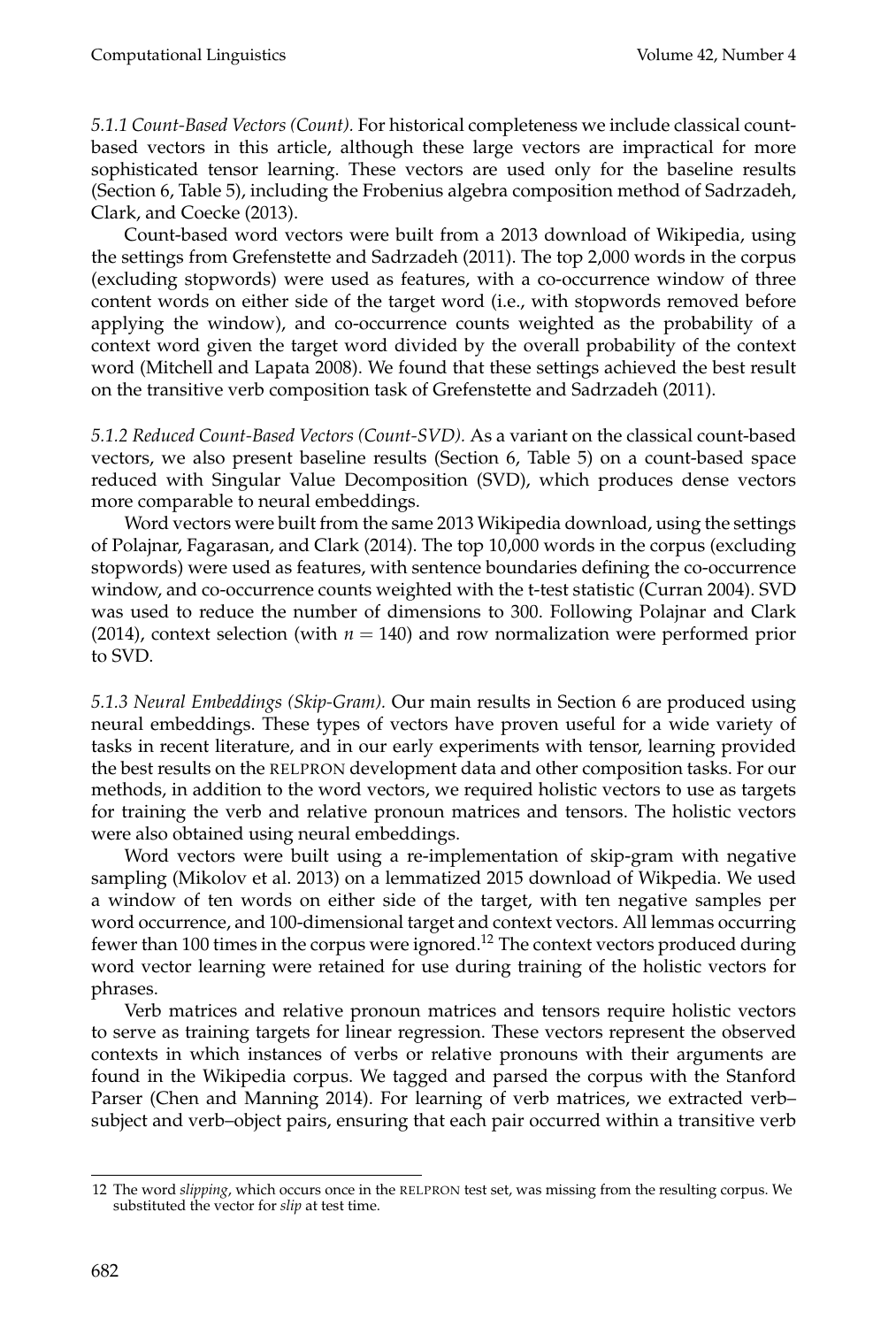construction. For learning of relative pronoun matrices and tensors, we extracted (head noun, verb, argument $\rangle$  tuples that occurred within relative clause constructions. To identify relative clauses, we looked for characteristic dependency subtrees containing the Stanford Universal Dependency labels RELCL and PRONTYPE=REL. The grammatical role of the relative pronoun argument of the verb, and of the verb's in situ argument, determined whether it was a subject or object relative clause. We used a small number of manually defined heuristics to help limit the results to true relative clauses, for example, to exclude cases of clausal complementation on the verb, as in *an incident that left one government embarrassed*.

The contexts of our extracted verb–argument pairs and relative clause tuples were used to train holistic vectors using our implementation of skip-gram, only retaining phrases that occurred at least twice in the corpus. For holistic vectors, we followed Paperno, Pham, and Baroni (2014) and used a wider window of 15 words on either side of the target. Skip-gram has a random component in the initialization of vectors. In order to ensure that the learned holistic and word vectors were in the same vector space, we trained both using the same context vectors.

# **5.2 Verb Matrices**

In this section we describe two methods used for constructing verb matrices for the composition methods based on the Categorial framework.

*5.2.1 Relational Verb Matrices.* Using the relational method of Grefenstette and Sadrzadeh (2011), as described in Section 4.2.3, verb matrices were built as a sum of outer products of their subject–object pairs. Pairs were subject to a minimum per-verb count of 2 and a minimum frequency of 100 for both nouns in the 2013 Wikipedia download, and not weighted by frequency.

*5.2.2 Decoupled Verb Matrices with Linear Regression.* All of the Categorial methods require a representation for the transitive verb in the relative clause. Based on the CCG category  $(S\NP)/NP$  of a transitive verb, this is a third-order tensor,  $S \otimes N \otimes N$ . The relative pronoun has a CCG type of (*NP*\*NP*)/(*S*\*NP*) or (*NP*\*NP*)/(*S*/*NP*), resulting in a fourthorder tensor, *N* ⊗ *N* ⊗ *S* ⊗ *N*. In order to make the learning of a relative pronoun tensor tractable, we make use of the method introduced by Paperno, Pham, and Baroni (2014) and Polajnar, Fagarasan, and Clark (2014) in order to reduce the semantic type of the transitive verb to  $S \otimes N$ . This method models a transitive verb as two second-order tensors (matrices), one governing the interaction of the verb with its subject and the other with its object, and has been shown to reproduce sentence semantics without loss of accuracy. This "decoupling" approximation for the transitive verb allows the relative pronoun to be modeled as a third-order tensor,  $N \otimes N \otimes S$ .

Specifically, we adopt the approach of Paperno, Pham, and Baroni (2014). For each verb  $V$  we learn a pair of matrices  $\overline{V}{}^S,\overline{V}{}^O$  . These matrices are used by Paperno, Pham, and Baroni to calculate the vector for an SVO triple (*s*, *V*, *o*) as in Equation (17), which also gives a lexicalized example.

$$
\overrightarrow{V}^{S} \overrightarrow{s} + \overrightarrow{V}^{O} \overrightarrow{\sigma} + \overrightarrow{\tau} \qquad ex. \overrightarrow{eat}^{S} \overrightarrow{cat} + \overrightarrow{eat}^{O} \overrightarrow{mouse} + \overrightarrow{eat} \qquad (17)
$$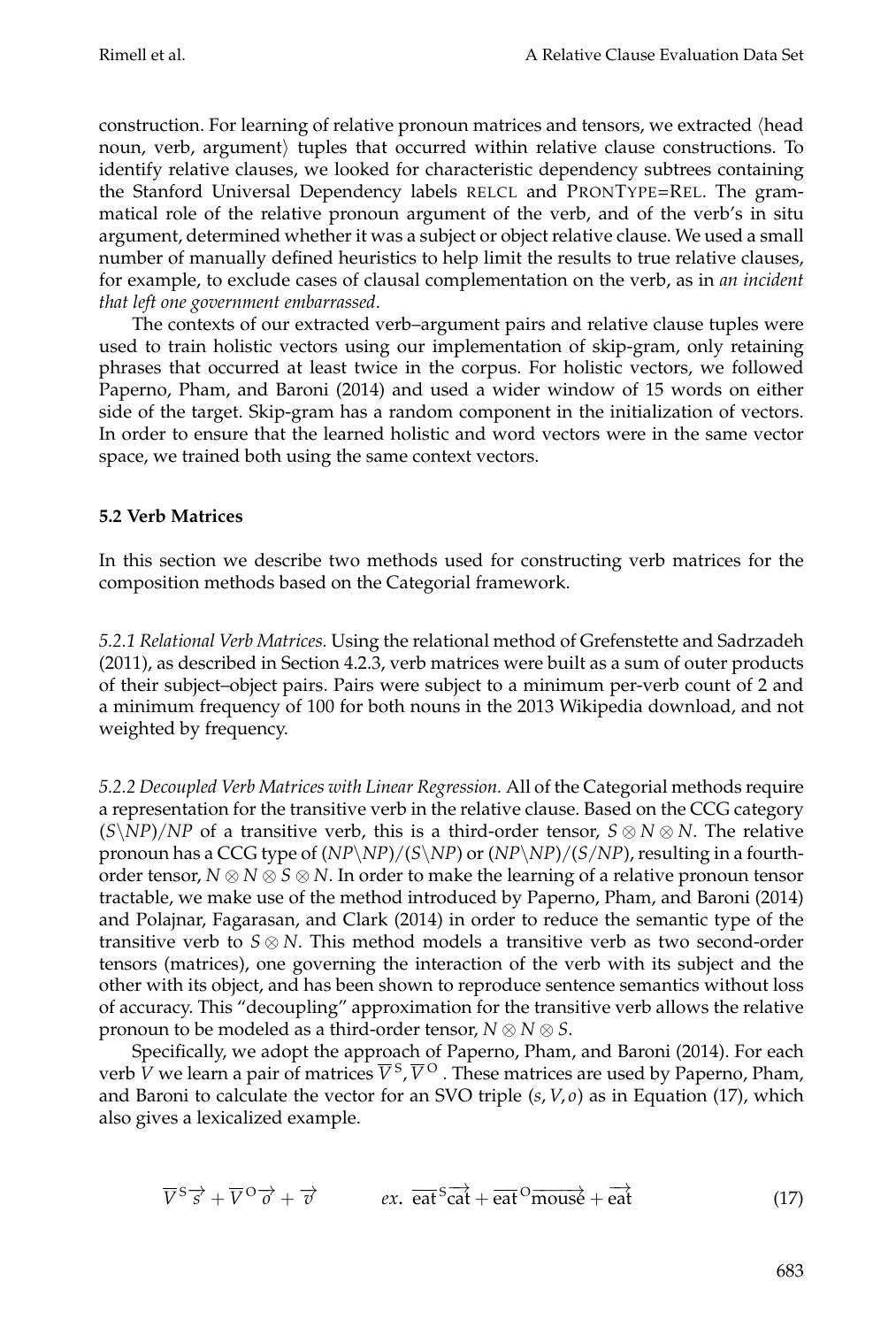We also adopt the modification of Gupta, Utt, and Padó (2015), in which the word vector for the verb is not added to the composition result, because this formulation was found to yield more accurate results. With this modification, we calculate the vector for an SVO triple (*s*, *V*, *o*) as in Equation (18).

$$
\overrightarrow{V}^{S} \overrightarrow{s} + \overrightarrow{V}^{O} \overrightarrow{\sigma}
$$
 ex.  $\overrightarrow{eat}^{S} \overrightarrow{cat} + \overrightarrow{eat}^{O} \overrightarrow{mouse}$  (18)

Verb matrices were learned using *L*<sup>2</sup> ridge regression (Hoerl and Kennard 1970), also known as *L*<sub>2</sub>-regularized regression. For a given verb *V*, the training data for  $\overline{V}^S$  consisted of (subject vector, holistic subject–verb vector) pairs, and the training data for  $\overline{V}{}^{\rm O}$  consisted of (object vector, holistic verb–object vector) pairs. In addition, each pair was weighted by the logarithm of its number of occurrences in the corpus, which we found improved performance on the RELPRON development set. Regression was implemented in Python using standard NumPy operations, and we optimized the regularization parameter on the RELPRON development set, using MAP scores and the SPLF composition method described in Section 5.5.3. A single regularization parameter was used globally for all verbs and set to 75 after tuning.

### **5.3 Simple Composition Methods**

In this section we describe our relative clause composition methods. We first present the baseline methods, consisting of lexical comparisons, simple arithmetic operators, and the Frobenius algebra method of Clark, Coecke, and Sadrzadeh (2013) and Sadrzadeh, Clark, and Coecke (2013). We then introduce our main methods, all of which, like the Frobenius algebra method, are based on the Categorial framework, but which differ according to whether and how the relative pronoun is modeled. All of our main methods are implemented using neural embedding vectors.

*5.3.1 Lexical Baselines.* Two simple lexical similarity baselines (**Lexical**) set the vector representation of the property equal to the verb vector or the argument vector. No composition is involved. These baselines check whether a system can predict the similarity between, for example, *traveler* and *person that hotel serves* by the similarity between *traveler* and *hotel* (argument) or*traveler* and *serve* (verb). We do not have a lexical baseline consisting of the head noun, because this would not produce a well-defined ranking of properties, given that many properties share the same head noun (*person* in this example).

*5.3.2 Arithmetic Operators.* Arithmetic composition methods (**Arithmetic**) are the vector addition and elementwise vector product (Mitchell and Lapata 2008, 2010) of the vectors for the three lexical items in the property: head noun, verb, and argument. For vector addition, we also perform ablation to determine the contribution of each lexical item. The relative pronoun itself is not modeled in the composed representation for the arithmetic operators. Although the arithmetic operators are simple, vector addition has proven a difficult baseline to beat in many composition tasks.

# **5.4 Frobenius Algebra Baseline**

The Frobenius algebra method of Clark, Coecke, and Sadrzadeh (2013) and Sadrzadeh, Clark, and Coecke (2013) is a previously existing implementation of the Categorial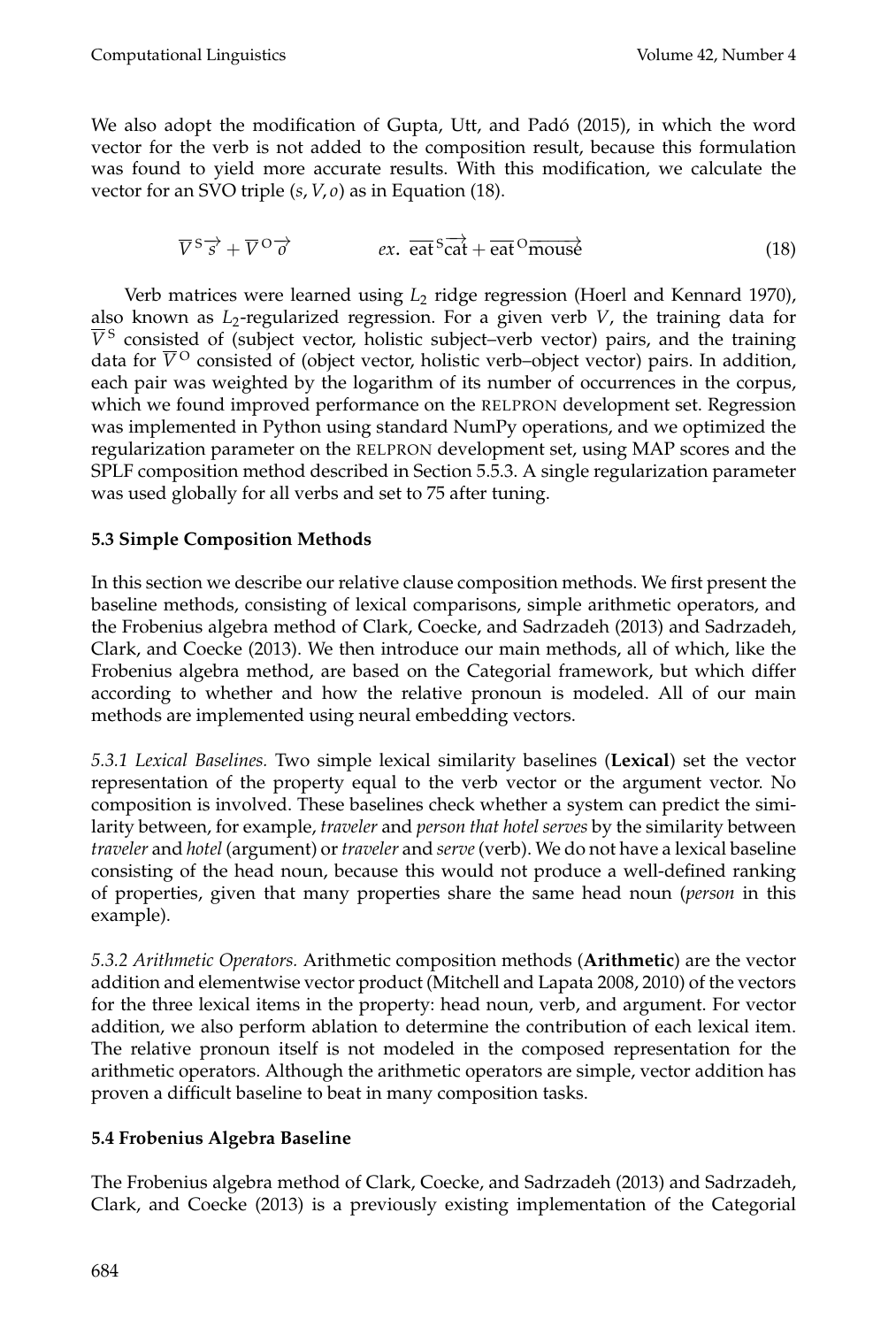framework for relative clauses, and was described in detail in Section 4.3. The composition of the relative clause vector is shown in Equations (19)–(20), for subject and object relative clauses, respectively, where  $\odot$  represents elementwise multiplication; note that unlike the other Categorial methods, there is a single verb matrix, which is learned as a relational matrix.

$$
\overrightarrow{n} \odot (\overrightarrow{V} \overrightarrow{\sigma}) \qquad ex. \overrightarrow{\text{device}} \odot (\overrightarrow{\text{detect}} \overrightarrow{\text{planet}}) \qquad \qquad \text{(subject)} \tag{19}
$$

$$
\overrightarrow{n} \odot (\overline{V}^T \overrightarrow{s}) \qquad ex. \overrightarrow{device} \odot (\overrightarrow{play}^T \overrightarrow{shepherd}) \qquad (object) \quad (20)
$$

# **5.5 Composition Methods within the Categorial Framework**

In the next sections we describe the main composition methods evaluated in this article. These methods are based on the Categorial framework, as is the Frobenius algebra baseline; however, the methods described here are all implemented with Skip-Gram vectors, and matrices and tensors learned by linear regression. Figure 3 gives a schematic view of these composition methods.

*5.5.1 Tensor Composition Method (RPTensor).* The **RPTensor** method models the relative pronoun as a third-order tensor *R*. Learning a relative pronoun tensor from holistic



### **Figure 3**

Schematic view of the major composition methods investigated in this article: (a) Addition, (b) RPTensor, (c) PLF, (d) SPLF, (e) FPLF. Figures are agnostic as to subject or object grammatical function for the relative clause.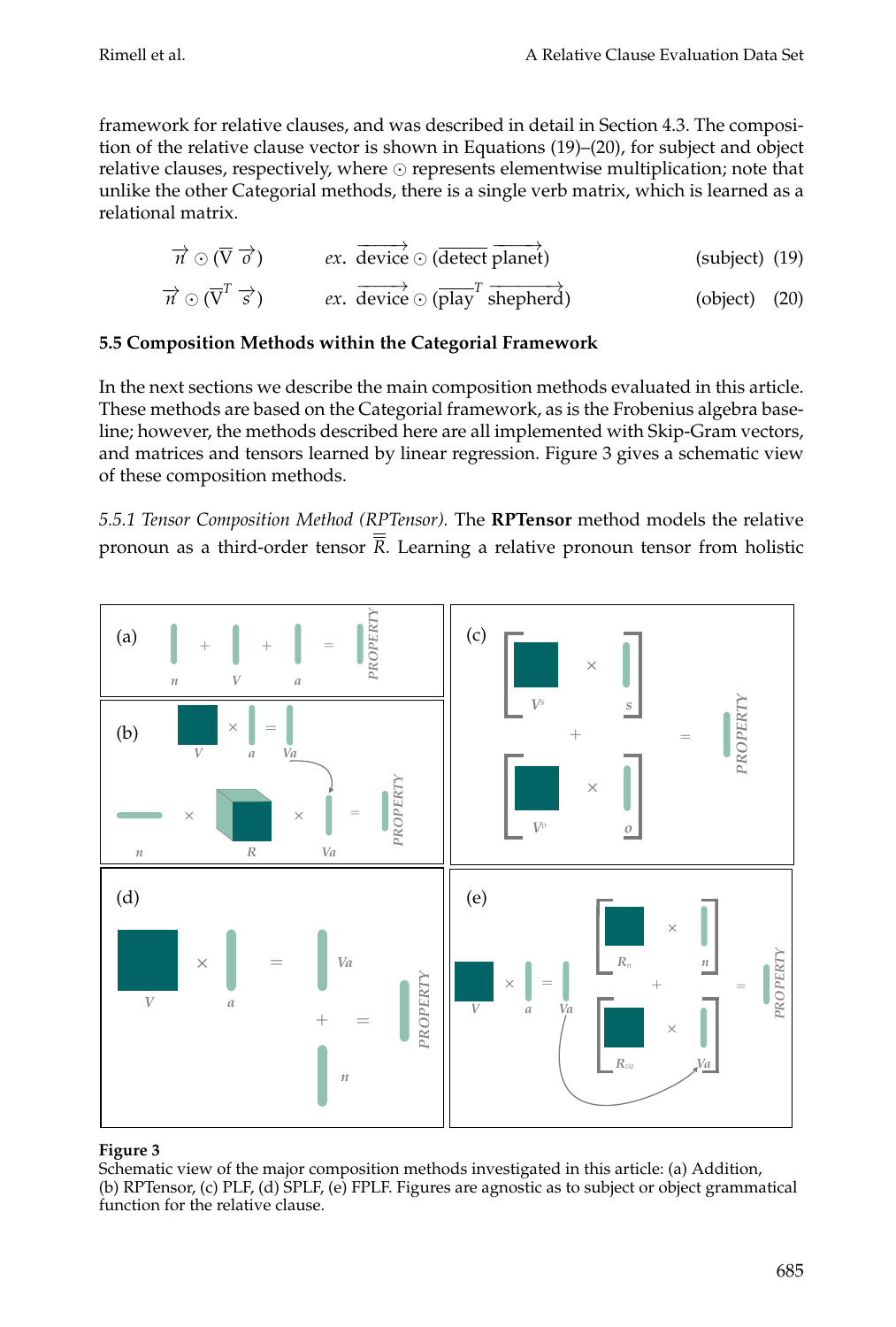vectors for relative clauses was suggested by Baroni, Bernardi, and Zamparelli (2014), but to our knowledge this is the first implementation of a function word tensor. We learn two separate tensors  $\overline{R}{}^{\text{S}}$  and  $\overline{R}{}^{\text{O}}$  for subject and object relative clauses, respectively, because we assume that the relative pronoun may have a different semantics in each case.

The relative pronoun tensors have the type  $N \otimes N \otimes S$ , and combine via tensor contraction with the head noun vector and the vector resulting from verb–argument composition. Here and in subsequent sections,  $\vec{n}$  is the head noun vector, and  $\vec{a}$  is the argument vector, which may be the object (in a subject relative clause) or the subject (in an object relative clause). The composition of the relative clause vector is shown in Equations (21)–(22), for subject and object relative clauses, respectively.

$$
\overrightarrow{n} \overrightarrow{R}^{S} (\overrightarrow{V}^{O} \overrightarrow{a}) \qquad ex. \overrightarrow{device} \overrightarrow{that}^{S} (\overrightarrow{detect}^{O} \overrightarrow{planet}) \qquad (subject) (21)
$$

$$
\overrightarrow{n} \overrightarrow{R}^{\circ} (\overrightarrow{V}^{S} \overrightarrow{a}) \qquad ex. \overrightarrow{device} \overrightarrow{that}^{\circ} (\overrightarrow{play}^{S} \overrightarrow{shepherd}) \qquad (object) (22)
$$

Note that the appropriate verb matrix, subject or object, is first contracted with its argument, so that the relative pronoun is composing the head noun with the verb– argument phrase (a vector).

As with the verb matrices, the relative pronoun tensors  $\overline{R}^S$  and  $\overline{R}^O$  are learned by weighted *L*<sup>2</sup> ridge regression, where the training data consist of (head noun vector, holistic verb–argument vector, holistic relative clause vector) tuples. The regularization parameter was optimized on the RELPRON development set using MAP scores and set to 80 for both tensors.

The power of the tensor comes from the fact that it captures the interaction between the head noun and the composed verb–argument phrase, and hence models the relative pronoun in a meaningful way that composition methods such as vector addition, which omits the pronoun entirely, do not. However, capturing these interactions leads to a large number of parameters, and the sparsity of training data is therefore a challenge in training the full tensor model. Our corpus of 72M sentences contained only around 800K occurrences of relative clauses, compared with over 80M verb–subject and verb– object occurrences (4M types); and this was heavily unbalanced across subject and object relative clauses, with 771K subject relative clause occurrences (222K types) compared with 21K object relative clause occurrences (only 8K types).

*5.5.2 PLF Composition Method (PLF).* The **PLF** method implements the Practical Lexical Function model of Paperno, Pham, and Baroni (2014). As described in Section 5.2.2, this is one of the models that decouples the subject and object interaction of the transitive verb. In PLF, function words such as relative pronouns are explicitly treated as empty elements. A noun phrase containing a relative clause is not modeled as a noun phrase, but rather an SVO sentence. For example, *device that detects planets* is equivalent to *device detects planets*, and *device that shepherd plays* is equivalent to *shepherd plays device*. The subject and object verb matrices combine with their arguments by tensor contraction (in this case, matrix multiplication), and the resulting vectors are added. The composition of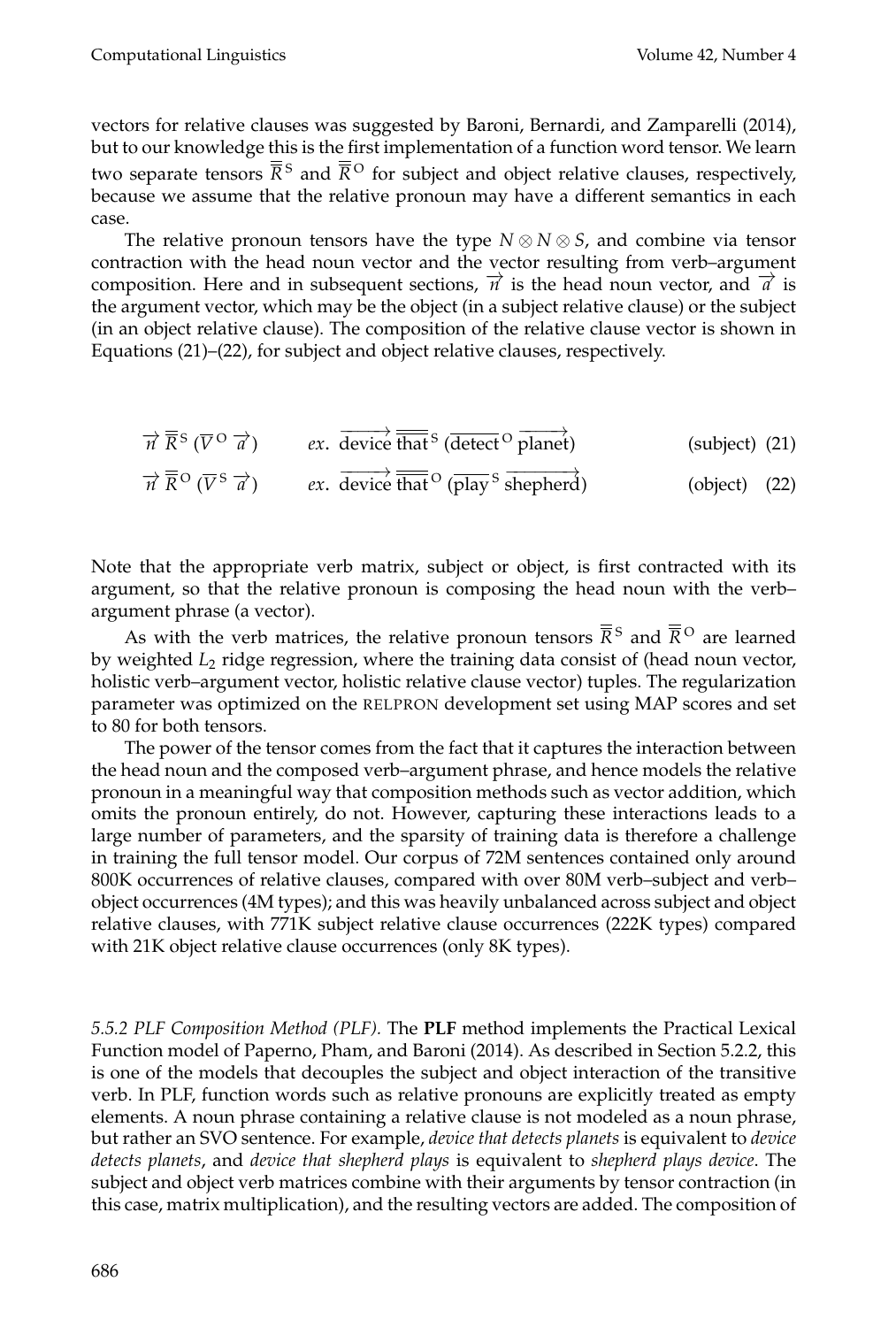the relative clause vector is shown in Equations  $(23)$ – $(24)$ , for subject and object relative clauses, respectively.

$$
\overrightarrow{V}^{S}\overrightarrow{n} + \overrightarrow{V}^{O}\overrightarrow{a}
$$
 ex.  $\overrightarrow{detect}^{S}$   $\overrightarrow{device} + \overrightarrow{detect}^{O}$   $\overrightarrow{planet}$  (subject) (23)

$$
\overrightarrow{V}^{S} \overrightarrow{a} + \overrightarrow{V}^{O} \overrightarrow{n}
$$
 ex.  $\overrightarrow{play}^{S} \overrightarrow{shepherd} + \overrightarrow{play}^{O} \overrightarrow{device}$  (object) (24)

As noted in Section 5.2.2, in this and all other PLF variants we use the modification of Gupta, Utt, and Padó (2015) to the original PLF, so the word vector for the verb is not included in the composition.

*5.5.3 Simplified PLF Composition Method (SPLF).* The **SPLF** method is a simplification of PLF, where the verb and argument are combined by tensor contraction as in PLF, but the resulting verb–argument vector is combined with the head noun by vector addition. The relative pronoun is not explicitly modeled, although we might think of the vector addition as a crude representation of relative pronoun semantics that "distinguishes" the roles played by the extracted head noun and the in situ argument. SPLF is also similar to Addition, except that the verb and argument are combined by tensor contraction (in this case, matrix multiplication). The composition of the relative clause vector is shown in Equations (25)–(26), for subject and object relative clauses, respectively.

$$
\overrightarrow{n} + \overrightarrow{V}^{\circ}\overrightarrow{a}
$$
 *ex.*  $\overrightarrow{device} + \overrightarrow{detect}^{\circ}\overrightarrow{planet}$  (subject) (25)

$$
\overrightarrow{n} + \overrightarrow{V}^{S} \overrightarrow{a}
$$
 *ex.*  $\overrightarrow{device} + \overrightarrow{play}^{S} \overrightarrow{shepherd}$  (object) (26)

*5.5.4 Full PLF Composition Method (FPLF).* The **FPLF** method offers a way to mitigate the sparsity of the training data for RPTensor, while retaining explicit modeling of the relative pronoun. Here we extend the intuition about modeling higher order tensors with matries to the relative pronoun itself, by decoupling the interaction of the pronoun with the head noun from its interaction with the composed verb–argument phrase. We had already reduced the relative pronoun to a third-order tensor, and we now represent it by two matrices, one for head noun interaction and one for verb–argument interaction. We further separate subject and object relative clauses, and thus end up with two pairs of matrices  $(\overline{R}^S_{n},\overline{R}^S_{va})$  and  $(\overline{R}^O_{n},\overline{R}^O_{va})$ . We call this a "full" variant of PLF because it extends the PLF intuition to function words, a suggestion made by Paperno, Pham, and Baroni (2014) but which to our knowledge has not been previously implemented. The composition of the relative clause vector is shown in Equations (27)–(28), for subject and object relative clauses, respectively.

$$
\overrightarrow{R}_{n}^{S} \overrightarrow{n} + \overrightarrow{R}_{va}^{S} (\overrightarrow{V}^{O} \overrightarrow{a}) \quad ex. \overrightarrow{that}_{n}^{S} \overrightarrow{device} + \overrightarrow{that}_{va}^{S} (\overrightarrow{detect}^{O} \overrightarrow{planet}) \quad \text{(subject)} (27)
$$

$$
\overrightarrow{R}_{n}^{\Omega} \overrightarrow{n} + \overrightarrow{R}_{va}^{\Omega} (\overrightarrow{V}^{S} \overrightarrow{a}) \quad ex. \overrightarrow{that}_{n}^{\Omega} \overrightarrow{device} + \overrightarrow{that}_{va}^{\Omega} (\overrightarrow{play}^{S} \overrightarrow{shepherd}) \quad (object) (28)
$$

The relative pronoun matrices  $(\overline{R}_{n}^{S}, \overline{R}_{va}^{S})$  and  $(\overline{R}_{n}^{O}, \overline{R}_{va}^{O})$  are learned by weighted *L*<sup>2</sup> ridge regression, where the training data consists of (noun vector, holistic relative clause vector) pairs for  $(\overline{R}_{n}^{S}, \overline{R}_{n}^{O})$ , and (holistic verb–argument vector, holistic relative clause vector) pairs for  $(\overline{R}_{\text{va}}^S, \overline{R}_{\text{va}}^O)$ . The regularization parameter was optimized on the RELPRON development set and set to 75 for all four matrices.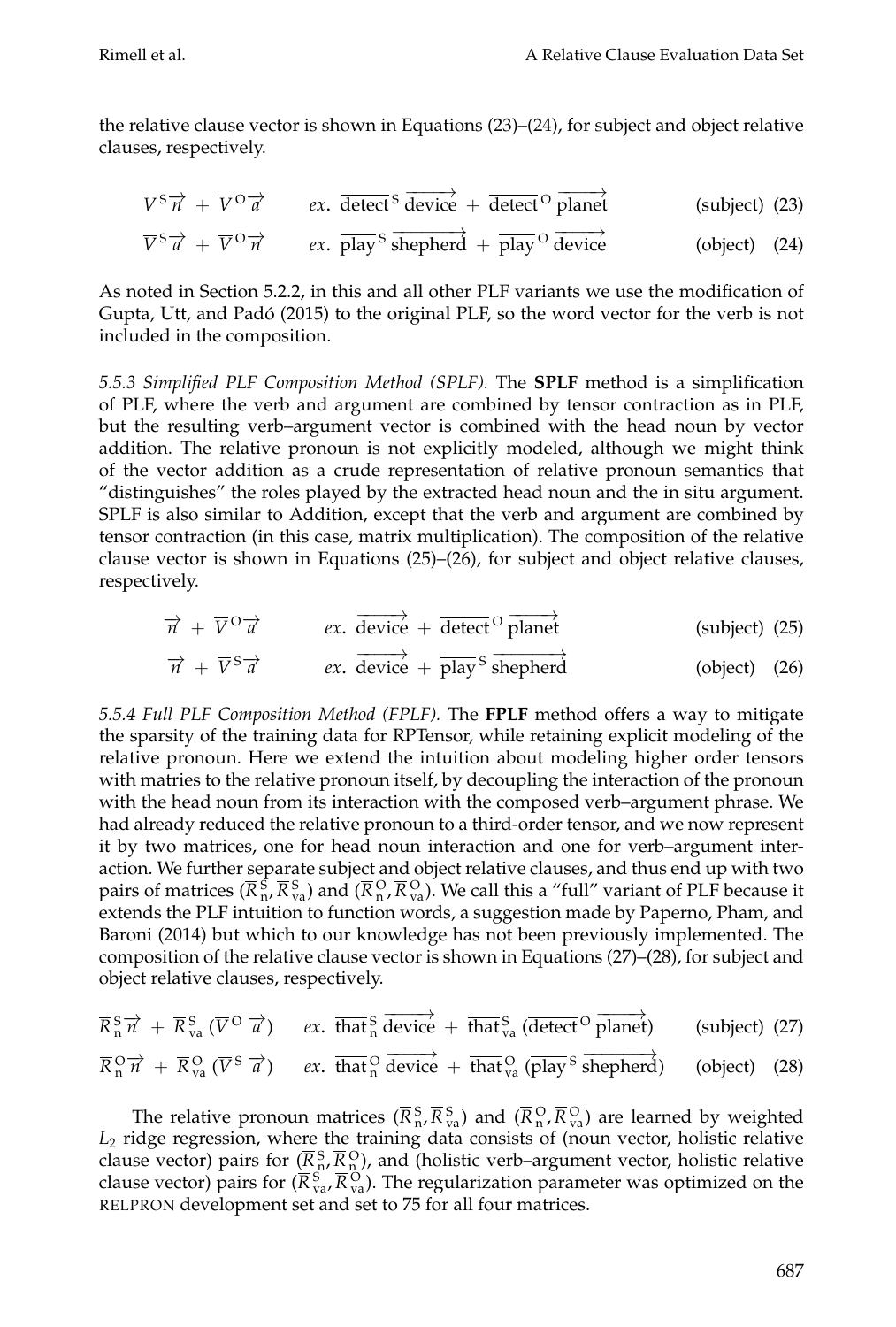$$
\overrightarrow{V}^{\text{O}} \overrightarrow{a}
$$
 *ex.*  $\overrightarrow{\text{detect}}^{\text{O}} \overrightarrow{\text{planet}}$  (subject) (29)

$$
\overrightarrow{V}^S \overrightarrow{a} \qquad ex. \overrightarrow{play}^S \overrightarrow{shepherd} \qquad (object) (30)
$$

**Vhn** is the verb matrix (subject or object, as appropriate) multipled by the head noun. In this case, *person that rescuer assists* is *assists person*, and *device that detects planets* is *device detects*. The composition of the relative clause vector is shown in Equations (31–32), for subject and object relative clauses, respectively.

$$
\overrightarrow{V}^{S} \overrightarrow{n}
$$
 *ex.*  $\overrightarrow{detect}^{S} \overrightarrow{device}$  (subject) (31)  

$$
\overrightarrow{V}^{O} \overrightarrow{n}
$$
 *ex.*  $\overrightarrow{play}^{O} \overrightarrow{device}$  (object) (32)

#### **6. Evaluation and Results**

This section describes the evaluation of the ranking task on RELPRON and presents the results of the various composition methods.

#### **6.1 Evaluation**

To evaluate a composition method, composed vectors are produced for all properties in the data set. For each term, the properties are ranked according to cosine similarity with the term vector. Evaluation is based on MAP, which is defined as:

$$
MAP = \frac{1}{N} \sum_{i=1}^{N} AP(t_i)
$$
 (33)

where *N* is the number of terms in the data set, and *AP*(*t*) is the Average Precision (AP) for term *t*, defined as:

$$
AP(t) = \frac{1}{P_t} \sum_{k=1}^{M} \text{Prec}(k) \times \text{rel}(k)
$$
\n(34)

where  $P_t$  is the number of correct properties for term  $t$  in the data set,  $M$  is the total number of properties in the data set,  $Prec(k)$  is the precision at rank  $k$ , and rel $(k)$  is an indicator function equal to one if the property at rank *k* is a correct property for *t*, and zero otherwise.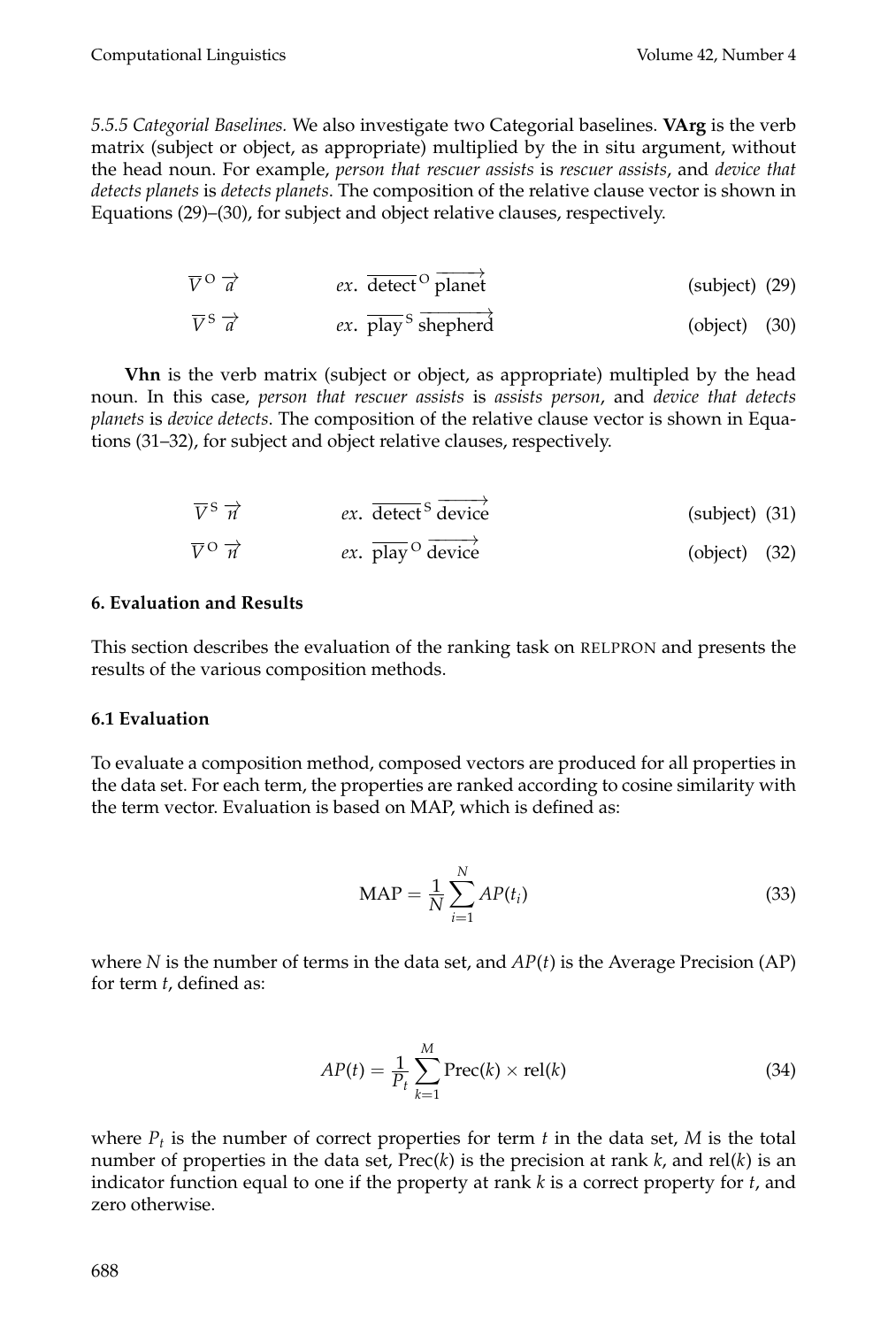# **6.2 Results**

Table 5 shows the results for the baseline methods, using Count, Count-SVD, and Skip-Gram vectors. The highest MAP score for all three types of vectors is achieved with vector addition, adding the vectors for head noun, verb, and argument, and the Skip-Gram vectors achieve the best result overall, with a MAP of 0.496. This is already a challenging score to beat, because it represents a system that on average places a correct property at every second position in the top-ranked properties for each term. Elementwise multiplication performs almost as well for Count vectors, but very poorly for Count-SVD and Skip-Gram vectors, which is consistent with previous findings on elementwise multiplication in dense vector spaces (Vecchi, Baroni, and Zamparelli 2011; Utsumi 2012; Milajevs et al. 2014; Polajnar and Clark 2014). We will therefore use vector addition as our primary arithmetic vector operation for the rest of the article. Moreover, we will use Skip-Gram vectors for our main Categorial framework-based experiments.

Turning to the lexical baselines and the ablation tests for vector addition, we may assess the relative contribution to the vector addition result of the three lexical items in the relative clause. We look first at the lexical baselines. Similarity between the term and argument achieves a MAP of 0.347 for Skip-Gram vectors, although similarity between the term and the verb produces a much worse ranking. Looking at the arithmetic operators, the ablation tests show that the head noun, verb, and argument all contribute to the correct ranking of properties. However, the argument is the most important, as the sum of head noun and verb vectors achieves a lower MAP (0.264 for Skip-Gram vectors) than the other two combinations (0.401 and 0.450, respectively). The importance of the argument is fairly intuitive; for example, in *family: organization that claims ancestry*, the words *family* and *ancestry* are clearly the most closely related. However, Table 5 shows that the argument alone is insufficient to rank properties and a method must perform some composition to achieve a respectable MAP score.

In Table 5 we also see that the Frobenius method, which uses a relational matrix for the verb, is not competitive with vector addition. It achieves a MAP of only 0.277 using Count vectors, and in the other two vector spaces, the MAP is almost zero, presumably because of the elementwise multiplication that is part of the method. Based on this result, we do not pursue the Frobenius algebra method further.

| acveiophient set asing Count, Count-5 vD, and SKIP-Grain vectors, and relational verb matrices. |                                                                                         |       |                 |           |  |  |  |  |
|-------------------------------------------------------------------------------------------------|-----------------------------------------------------------------------------------------|-------|-----------------|-----------|--|--|--|--|
|                                                                                                 | Method                                                                                  |       | Count Count-SVD | Skip-Gram |  |  |  |  |
| Lexical                                                                                         | $\overrightarrow{arg}$                                                                  | 0.272 | 0.386           | 0.347     |  |  |  |  |
|                                                                                                 | verb                                                                                    | 0.138 | 0.179           | 0.176     |  |  |  |  |
|                                                                                                 | Arithmetic $\overrightarrow{hn} \odot \overrightarrow{arg} \odot \overrightarrow{verb}$ | 0.364 | 0.123           | 0.181     |  |  |  |  |
|                                                                                                 | $\overrightarrow{hn} + \overrightarrow{arg} + \overrightarrow{verb}$                    | 0.386 | 0.442           | 0.496     |  |  |  |  |
|                                                                                                 | $\overrightarrow{arg} + verb$                                                           | 0.331 | 0.407           | 0.401     |  |  |  |  |
|                                                                                                 | $\overrightarrow{hn} + \overrightarrow{arg}$                                            | 0.339 | 0.425           | 0.450     |  |  |  |  |
|                                                                                                 | $\overrightarrow{hn} + \overrightarrow{verb}$                                           | 0.231 | 0.229           | 0.264     |  |  |  |  |
| Categorial                                                                                      | Frobenius                                                                               | 0.277 | 0.023           | 0.030     |  |  |  |  |

**Table 5**

MAP scores of Lexical, Arithmetic, and Frobenius algebra methods on the RELPRON development set using Count, Count-SVD, and Skip-Gram vectors, and relational verb matrices.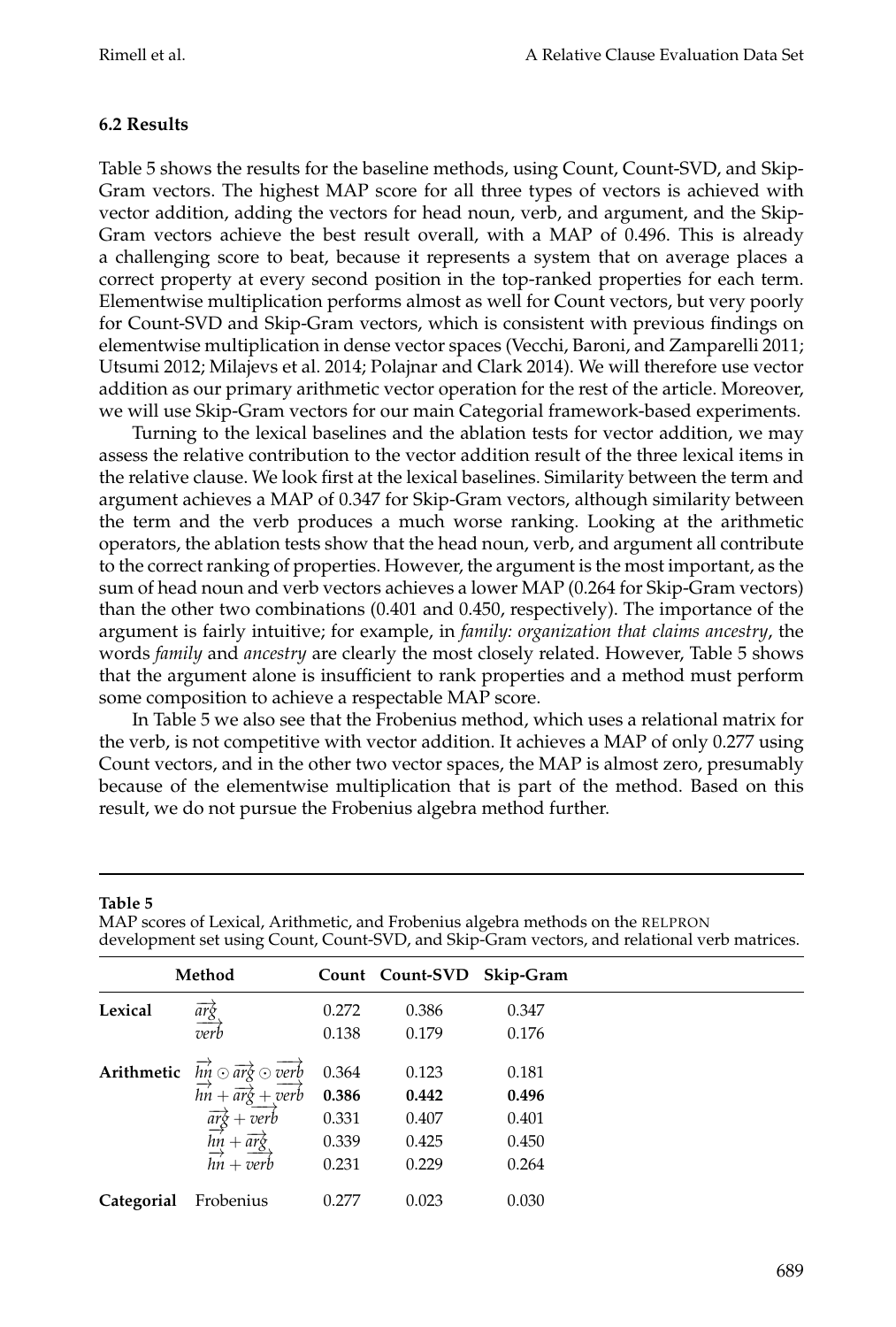|             | <b>SKIP-GIAIII VECTOIS.</b> |             |  |  |  |  |  |  |
|-------------|-----------------------------|-------------|--|--|--|--|--|--|
| Method      | Development                 | <b>Test</b> |  |  |  |  |  |  |
| <b>SPLF</b> | 0.496                       | 0.497       |  |  |  |  |  |  |
| Addition    | $0.496*$                    | $0.472*$    |  |  |  |  |  |  |
| PLF         | 0.444                       | $0.433*$    |  |  |  |  |  |  |
| <b>FPLF</b> | 0.405                       | $0.387*$    |  |  |  |  |  |  |
| RPTensor    | 0.380                       | 0.354       |  |  |  |  |  |  |
| VArg        | 0.448                       | 0.397       |  |  |  |  |  |  |
| Vhn         | 0.219                       | 0.204       |  |  |  |  |  |  |

MAP scores of composition methods on the RELPRON development and test sets using Skip-Gram vectors.

\* Significantly higher than next lowest result ( $p < 0.05$ ).

Table 6 shows the results of the composition methods and Categorial baselines on the RELPRON development and test data. The relative performance of the methods is very similar across the development and test portions of the data set. In both cases, SPLF and Addition are the top two performers, with SPLF having a higher MAP than Addition on the test data, although the difference is not significant. Both methods achieve a MAP of nearly 0.50, which corresponds to putting a correct property in every second place on average.

The next highest MAP is achieved by PLF. It is instructive to compare PLF with the Categorial baselines, VArg and Vhn, since PLF sums these two components. Vhn performs very badly, in line with the sum of the verb and head noun vectors in Table 5. However, the head noun does contribute to the composition of relative clause meaning, as we can see from the fact that on the test data, PLF achieves a significantly higher MAP than VArg. It is also relevant to compare PLF with SPLF. PLF learns a verb matrix for the interaction with the head noun, whereas SPLF approximates the head noun interaction as addition. SPLF significantly outperforms PLF on the development and test data, a difference that suggests that modeling the relative clause as an SVO sentence may not be the optimal approach for relative clause composition.

FPLF and RPTensor are the two methods that learn a relative pronoun function by regression. FPLF achieves a lower MAP than SPLF, Addition, and PLF, but a higher MAP than RPTensor, supporting the hypothesis that the available training data in the form of holistic vectors for relative clauses is insufficient for the number of parameters in the full tensor method. Both methods underperform the VArg functional baseline and some of the arithmetic baselines.

#### **7. Error Analysis**

In this section we examine in detail the performance of some of the main composition methods on the RELPRON development data. We are interested in four main points. First, we investigate whether the grammatical function (subject or object) of the relative clause plays a role in the MAP score. We find that most of the methods are relatively well-balanced across grammatical functions, but FPLF shows a lower MAP on object properties, where the amount of training data is substantially lower.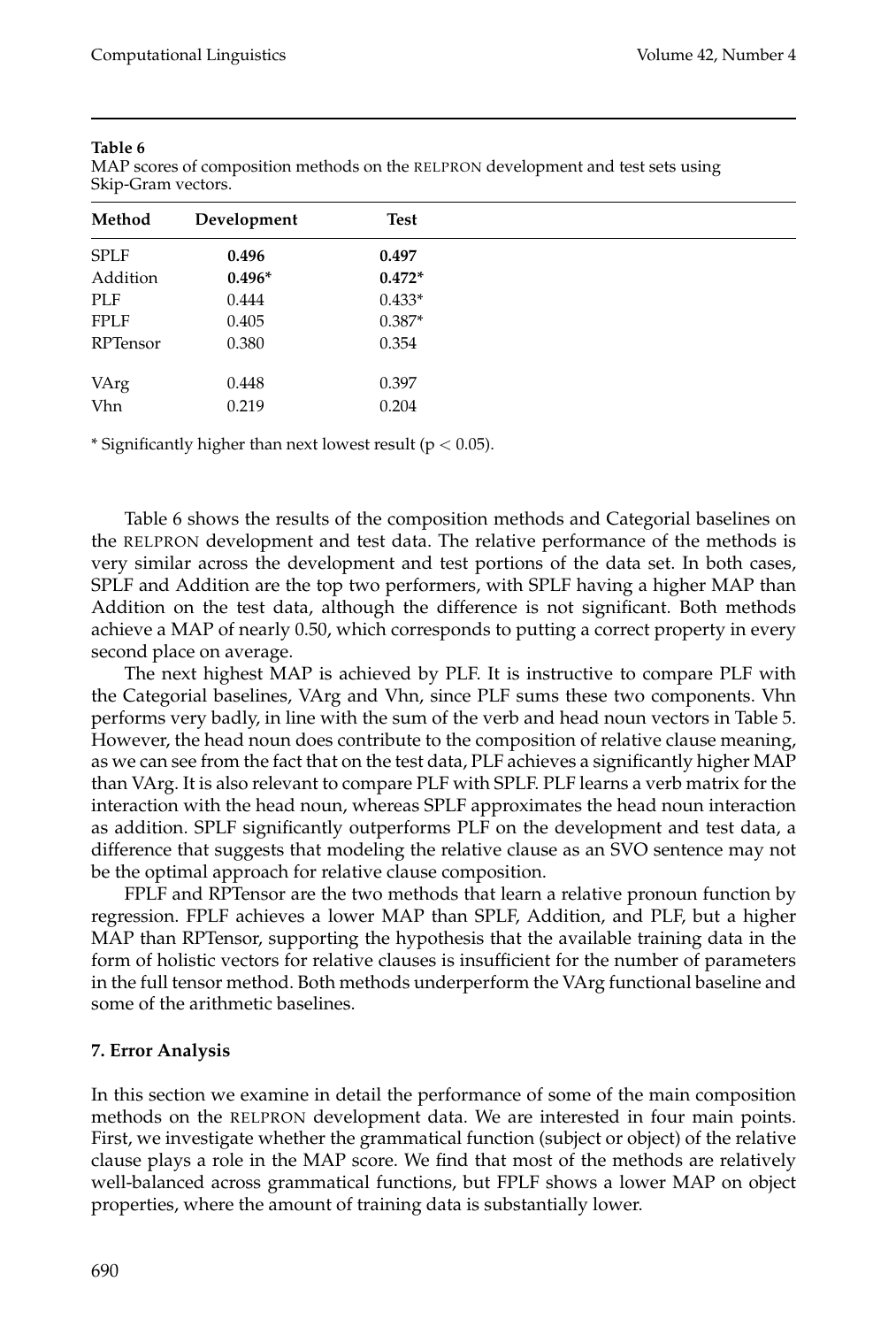Second, we investigate whether the different head nouns in the data set have any effect on MAP score. We find that the scores are relatively well-balanced across head nouns, but that more concrete terms and their properties may be easier to model. However, based on qualitative observations, a more important factor seems to be term polysemy.

Third, we look at how well the composition methods capture the intersective semantics of the relative clause construction. We break down the evaluation into two independent components: how often the methods are able to identify the correct head noun, and how often they are able to pick out correct properties when the head noun is known. We find that all methods do very well at identifying the correct head noun, but FPLF lags behind the others at picking the correct property.

Finally, we look at some common errors on the RELPRON development data. One source of errors is lexical overlap in terms and properties. We also observe that some of the systems assign high ranks to plausible but unannotated properties, and address this issue with an evaluation scenario where the property is the query and the task is to rank the correct term highest. We find that on average all the methods rank the correct term at approximately position two.

We focus in this section on four methods: SPLF and Addition, the two methods with the highest overall MAP score; FPLF, the better-performing method of the two which explicitly learn a relative pronoun representation; and VArg, as a high-performing Categorial baseline.

### **7.1 Accuracy by Grammatical Function**

An obvious first step in understanding the RELPRON results is to break them down by grammatical function. Because subjects and objects are asymmetric in their interaction with the verb—in particular, verbs show stronger selectional preferences for objects than for subjects (Marantz 1984; Kratzer 1996, 2002)—we might expect that relative clauses with different extraction sites are not equally easy to compose. In addition, for the methods that learn an explicit representation of the relative pronoun (FPLF in this analysis), the substantial difference in the amount of training data might affect the result.

The MAP scores for each grammatical function are shown in Table 7. The first row shows the subject results, in which only the subject properties from the development data are ranked by similarity for each term. The AP is calculated for each term, and MAP is calculated as the mean  $\overrightarrow{AP}$  over the set of all terms.<sup>13</sup> The object results are calculated analogously, although note that the MAP scores in Table 7 are not directly comparable to the scores on the full development set because the number of confounders is lower for each term.

For SPLF and Addition, Table 7 shows that the MAP scores are well balanced. For FPLF, on the other hand, the MAP scores are unbalanced: 0.570 for subject properties, in line with SPLF and Addition; and only 0.428 for object properties. This difference provides support for the hypothesis that the amount of training data available for subject vs. object relative clauses makes a difference to the resulting accuracy.<sup>14</sup> The term *navy* provides an an example of the differential performance between subject and object

<sup>13</sup> Any term that has no properties with the relevant grammatical function is omitted from the calculation; for example, *accuracy* has no subject properties, so it is not included in the MAP for Subject.

<sup>14</sup> As further support for this hypothesis, the RPTensor method (not in the table) showed the same discrepancy, with a MAP of 0.520 on subject properties, and 0.400 on object properties.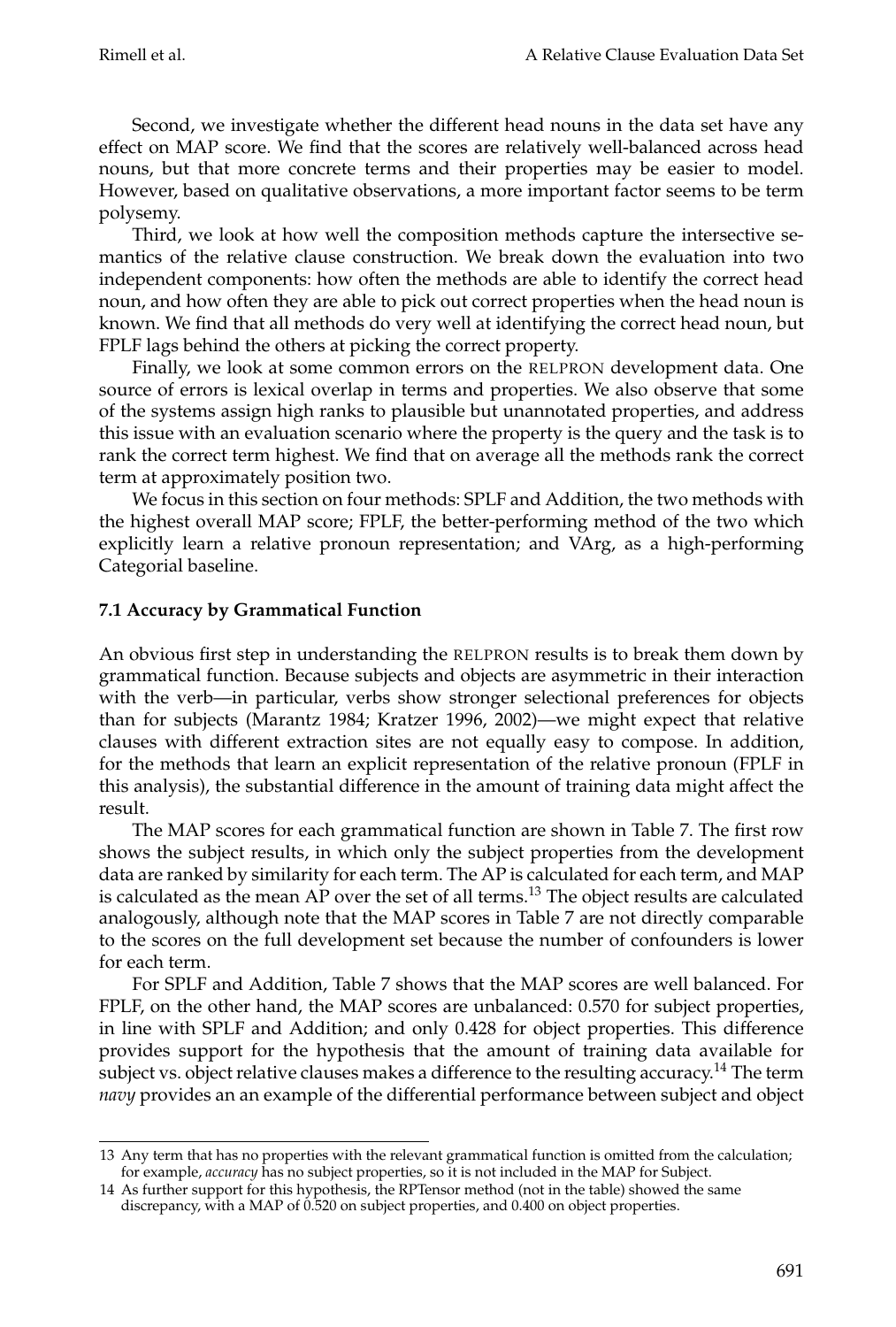MAP scores by grammatical function of extracted element in relative clause, on development set.

|  | SPLF Addition FPLF VArg         |  |  |
|--|---------------------------------|--|--|
|  | Subject 0.585 0.571 0.570 0.530 |  |  |
|  | Object 0.541 0.574 0.428 0.489  |  |  |

properties. SPLF ranks four correct subject and three correct object properties within its top ten ranked properties, whereas FPLF ranks five correct subject properties and only one correct object property within its top ten.<sup>15</sup>

The MAP scores for VArg are also unbalanced in favor of subject relative clauses, though the effect is not as pronounced. We attribute this difference to the strength of the selectional preference of a verb for its object compared to its subject, since verb–object combinations (for subject properties) may have greater semantic content, enabling a more accurate ranking of properties.

#### **7.2 Accuracy by Head Noun**

Breaking down the results on RELPRON by head noun—for example, *device* vs. *quality* is another obvious place to look for differential performance in the composition methods. Table 8 shows the MAP scores by head noun on the development set. The head nouns are ordered from left to right according to the average concreteness rating of their terms, based on the ratings of Brysbaert, Warriner, and Kuperman (2014). In Table 8, the AP for each term is based on a ranking of all properties in the development set, and the MAP for a head noun is the mean AP over all its terms.<sup>16</sup>

Table 8 shows that the MAP scores are relatively well-balanced across head nouns for all methods, suggesting that there are no real outliers among head nouns in the ability of the methods to compose relative clauses. The general distribution of scores across head nouns for the four methods is also roughly similar. *Building* and *player* are consistently high, with *building* in particular having a MAP of at least 0.5 for all methods. These head nouns have some of the most concrete terms, which might suggest that concrete terms have properties that are easier to model, or at least that concrete terms have better-quality word vectors that make the ranking easier. This is not a clear effect, however, because the methods mostly have average-to-high MAPs for *quality* and *organization*, which have terms with low concreteness, and average-to-low MAPs for *device*, which has the most concrete terms in the development set.

A factor that appears to play a role in MAP scores is term polysemy. All of the methods score low on *document*, and SPLF in particular achieves its lowest MAP for this

<sup>15</sup> The correct properties for SPLF are, in order, *organization that uses submarine (S), organization that blockades port (S), organization that fleet destroys (O), organization that battleship fights (O), organization that maintains blockade (S), organization that vessel serves (O), organization that defeats fleet (S)*. The correct properties for FPLF are, in order, *organization that uses submarine (S), organization that blockades port (S), organization that maintains blockade (S), organization that fleet destroys (O), organization that establishes blockade (S), organization that defeats fleet (S)*.

<sup>16</sup> Unlike in Section 7.1, these MAP scores are directly comparable to those on the full development set, since the number of confounders is the same.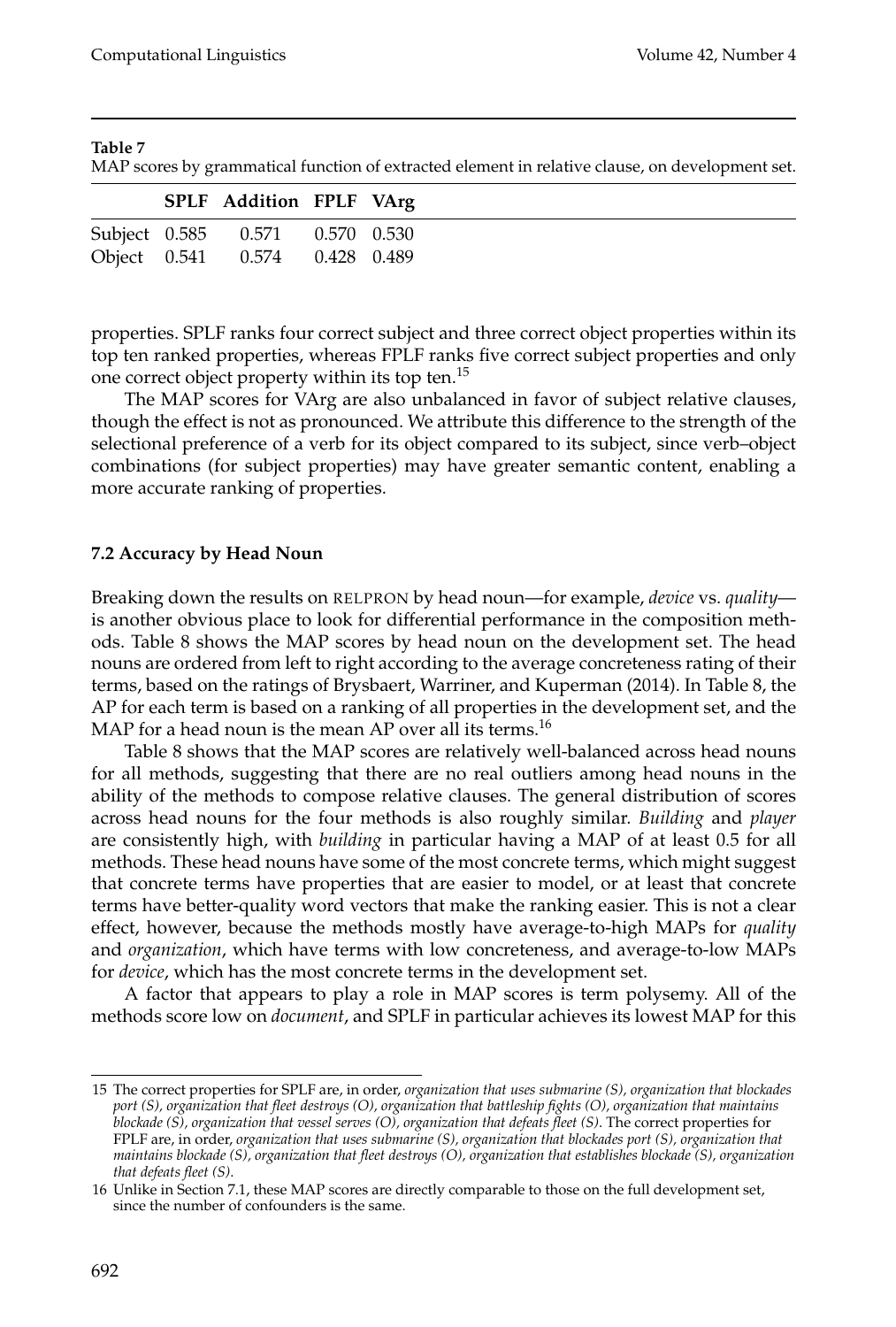| increasing concreteness. |         |                                                     |       |       |       |       |       |  |  |  |  |  |
|--------------------------|---------|-----------------------------------------------------|-------|-------|-------|-------|-------|--|--|--|--|--|
|                          |         | <b>Head Noun</b>                                    |       |       |       |       |       |  |  |  |  |  |
|                          | quality | organization person document building player device |       |       |       |       |       |  |  |  |  |  |
| <b>SPLF</b>              | 0.490   | 0.500                                               | 0.490 | 0.393 | 0.592 | 0.595 | 0.462 |  |  |  |  |  |
| Addition                 | 0.464   | 0.485                                               | 0.394 | 0.463 | 0.632 | 0.546 | 0.512 |  |  |  |  |  |
| <b>FPLF</b>              | 0.279   | 0.471                                               | 0.415 | 0.360 | 0.502 | 0.448 | 0.378 |  |  |  |  |  |
| VArg                     | 0.398   | 0.563                                               | 0.413 | 0.390 | 0.542 | 0.443 | 0.384 |  |  |  |  |  |

MAP scores by head noun on development set. AP is calculated over all properties for each term, and mean AP calculated for each head noun. Head nouns are ordered from left to right by increasing concreteness.

head noun. Several document terms (*lease, form, assignment, bond*) exhibit very low AP. The term *form* provides an example; it has an extremely low AP of 0.01. Although *form* was chosen by the annotators in its *document* sense, with correct properties including *document that parent signs* and *document that applicant completes*, other senses may be more dominant in the source corpus, confusing the similarity ranking.<sup>17</sup> Prior disambiguation of words in the data set, as in Kartsaklis and Sadrzadeh (2013), might improve performance.

We believe that polysemy may come into play with *device* terms as well, though the terms have high concreteness. One term with a very low AP is *watch*. Among the properties that SPLF ranks high for *watch* are *person that police hunt (killer)* and *device that views stars (telescope)*, both of which are related to different senses of *watch*.

### **7.3 Capturing the Semantics of Relative Clauses**

A system that successfully captures the semantics of relative clauses must integrate the semantic contribution of the head noun with the contributions of the verb and argument; for example, identifying that a *saw* is a *device*, and that among devices, it is the one that *cuts wood*. In this section we break down the results on the RELPRON development set into two measures that demonstrate performance on these subtasks independently.

We look first at how often the methods are able to identify the correct head noun. We consider the top ten ranked properties for each term from the full development set, and calculate the percentage of them that have the correct head noun, regardless of whether the whole property is correct. The results are shown in Table 9, where we omit the VArg method because it does not take the head noun into account. Table 9 shows that overall, nearly eight out of the top ten properties have the correct head noun. FPLF matches the performance of the other two methods, although it is the only one of the three that incorporates the head noun by an operation other than addition.

We next look at the MAP scores when the ranking of properties for each term is restricted to properties with the correct head noun. For example, given a *building* term such as *ruin*, the methods must rank only the *building* properties. The task here is to

<sup>17</sup> The top four properties for *form* as ranked by SPLF are: *organization that undergoes merger (division), organization that siblings form (family), organization that infantry reinforces (army), organization that restructuring creates (division)*.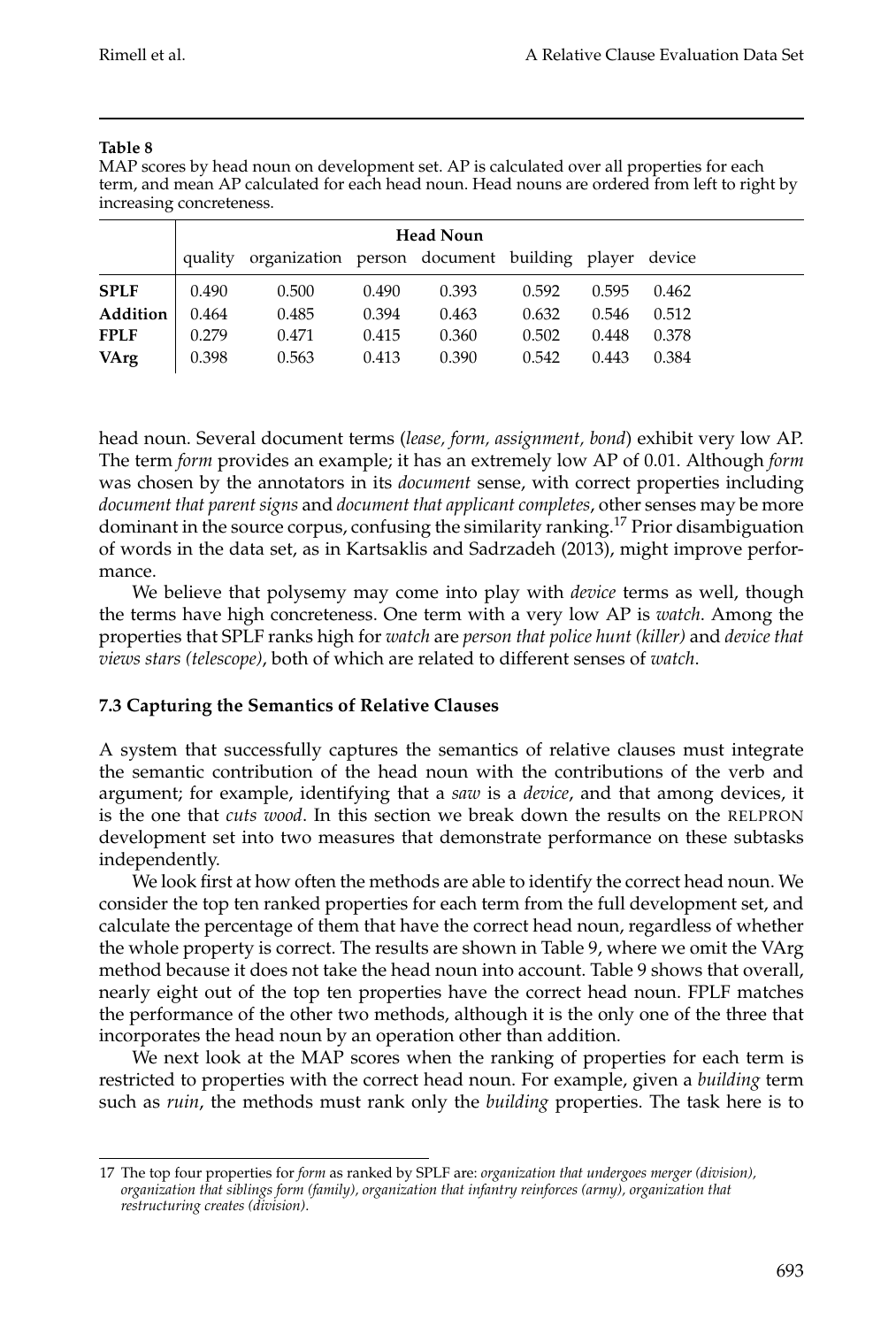Average proportion of top ten ranked properties that have the correct head noun, on development set.

|             |         | <b>Overall</b>                                      |      |      |      |      |      |      |
|-------------|---------|-----------------------------------------------------|------|------|------|------|------|------|
|             | quality | organization person document building player device |      |      |      |      |      |      |
| <b>SPLF</b> | 0.87    | 0.71                                                | 0.69 | 0.68 | 0.86 | 1.00 | 0.83 | 0.79 |
| Addition    | 0.84    | 0.75                                                | 0.60 | 0.64 | 0.88 | 1.00 | 0.78 | 0.77 |
| <b>FPLF</b> | 0.84    | 0.71                                                | 0.62 | 0.72 | 0.88 | 0.98 | 0.91 | 0.79 |

#### **Table 10**

MAP scores within head nouns on development set. Only the properties with the correct head noun are ranked for each term.

|             | <b>Head Noun</b> |                                                             |       |       |       |       |       |  |
|-------------|------------------|-------------------------------------------------------------|-------|-------|-------|-------|-------|--|
|             |                  | quality organization person document building player device |       |       |       |       |       |  |
| <b>SPLF</b> | 0.638            | 0.738                                                       | 0.616 | 0.511 | 0.666 | 0.596 | 0.564 |  |
| Addition    | 0.587            | 0.686                                                       | 0.563 | 0.602 | 0.711 | 0.551 | 0.580 |  |
| <b>FPLF</b> | 0.421            | 0.683                                                       | 0.579 | 0.466 | 0.569 | 0.467 | 0.424 |  |

distinguish *ruin* from *cinema, pub, observatory, house, mosque*, and so forth. The results are shown in Table 10.<sup>18</sup> We again omit VArg, because SPLF is equivalent to VArg when the head noun is held fixed.

Table 10 shows that SPLF and Addition perform similarly on distinguishing properties of terms that share a head noun, while FPLF lags behind. Combined with Table 9, this result shows that FPLF's overall lower MAP on the full development set is due to difficulty distinguishing terms from one another when the head noun is known, not to difficulty in identifying the correct head noun.

Comparing Tables 9 and 10 highlights cases where the methods struggle with one relative clause composition subtask or the other, an effect that appears to vary by head noun. For example, all methods demonstrate perfect or near-perfect ability to rank *player* properties at the top for *player* terms, but average-to-low ability to distinguish players from one another. This may be a feature of the topic domain, in that the activities undertaken by different kinds of sports players—*golfer, batter, pitcher, quarterback*, and so forth—are distributionally similar. On the other hand, all methods exhibit only average ability to identify the correct head noun for *organization* terms, but relatively high ability to select the correct *organization* properties when the head noun is known. For example, the SPLF ranking for *religion* shows a large amount of confusion with

<sup>18</sup> One question that might be asked is whether the ranking task within head nouns would be more difficult than the full ranking task, since all buildings (for example) share certain characteristics that might make their properties particularly good mutual confounders. In practice, this is difficult to measure, since the MAP scores in Table 10 are higher than the MAPs on the full development set because there are fewer confounders.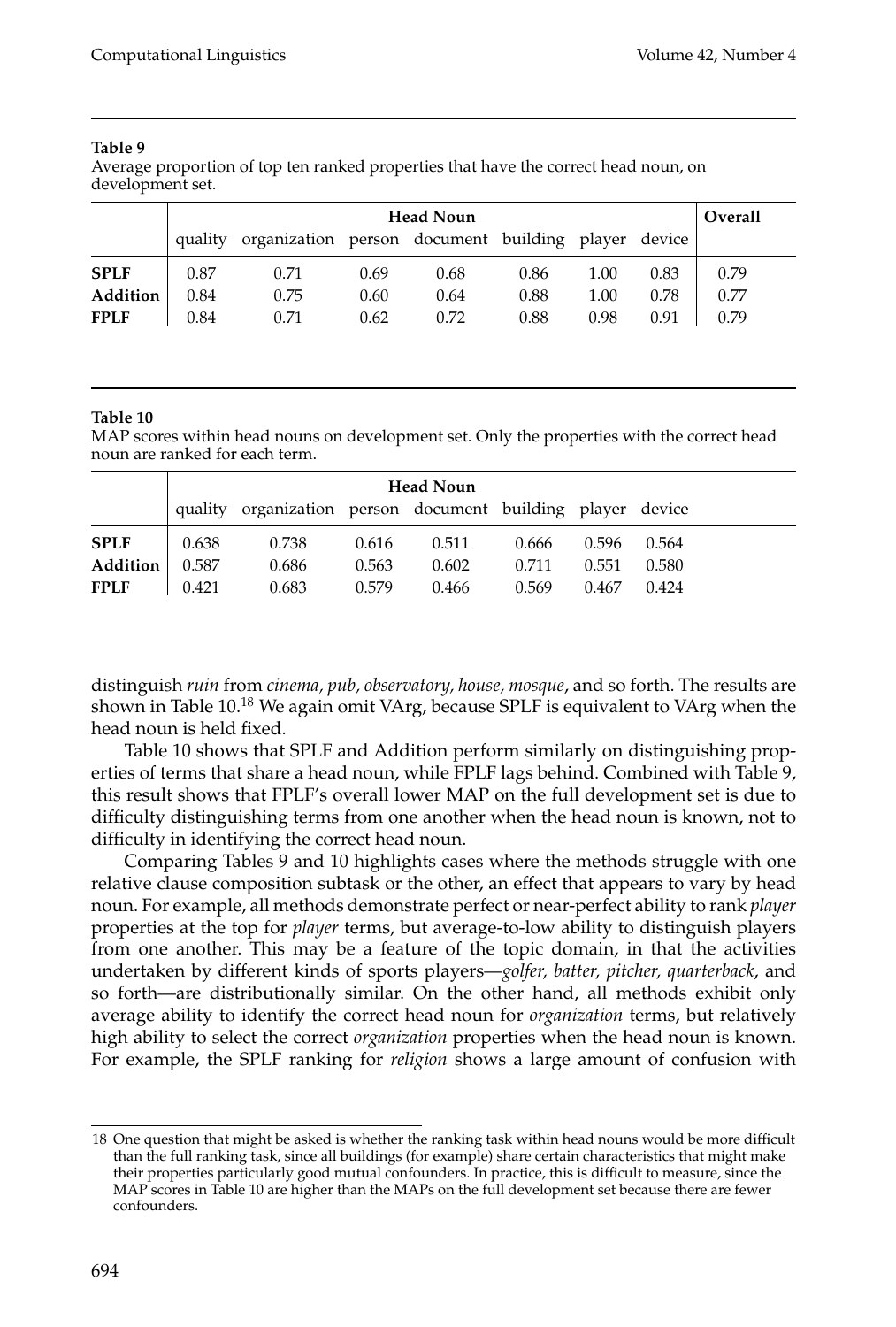*person* properties, such as *person that defends rationalism (philosopher)*. <sup>19</sup> However, when restricted to ranking *organization* properties, as in Table 10, SPLF achieves a perfect MAP of 1.0 for *religion*.

### **7.4 Common Errors and Evaluation with Properties as Queries**

In addition to poor performance on polysemous terms (Section 7.2), we observed two common sources of error on RELPRON. The first is lexical overlap between terms and properties, a type of confounder that we deliberately included in the data set (see Section 3.5). For example, the top two ranked properties for *batter* for all three methods are *player that walks batter (pitcher)* and *player that strikes batter (pitcher)*; and the top ranked property for *balance* for all three methods is *document that has balance (account)*. FPLF, despite its more sophisticated modeling of the relative pronoun, suffers from lexical overlap about as much as SPLF and Addition. However, we note that the RPTensor method is able to overcome this problem to a small extent, with the lexically confounding properties ranked a few positions below the top.

The second source of error is that the methods often assign high similarity to properties that are plausible descriptions for a term, but not annotated as gold positives. For example, the top-ranked property for *lease* for the RPTensor method is *document that government sells (bond)*. The highest-ranked properties for *intellectual* for SPLF include *person that promotes idea (advocate)* and *person that analyzes ontology (philosopher)*. <sup>20</sup> This phenomenon speaks to the difficulty of collecting distinctive properties during the manual annotation phase; future work may involve re-annotation of the data set for additional positives. At present, the effect is to artificially lower the MAP ceiling, which affects all methods equally.

To address this issue, we performed another type of evaluation, this time treating properties as queries and ranking terms by their similarity to a property. We used Mean Reciprocal Rank (MRR) as the evaluation measure, because there is only one correct term per property. MRR is given by the formula:

$$
MRR = \frac{1}{M} \sum_{p=1}^{M} \frac{1}{\text{rank}(p)}\tag{35}
$$

where *M* is the number of properties in the data set and rank $(p)$  is the rank at which the correct term  $t$  is found for property  $p$ . The reasoning behind the MRR evaluation is that even if a property is applicable to more than one term, there is always a single term which is *most* similar to it. The results are shown in Table 11. For all three methods, the correct term appears on average at approximately rank 2. The MRR evaluation is also another use of RELPRON that can be exploited in future work.

<sup>19</sup> The top five properties in the SPLF ranking are *person that defends rationalism (philosopher), person that religion has (follower), person that questions theology (philosopher), person that teaches epistemology (philosopher)*, and *person that accepts philosophy (follower)*.

<sup>20</sup> Some of the highly-ranked but incorrect properties are surprisingly plausible, although clearly not identifying properties for the term in question: SPLF ranks *building that sells popcorn (theater)* in second position for *pub*.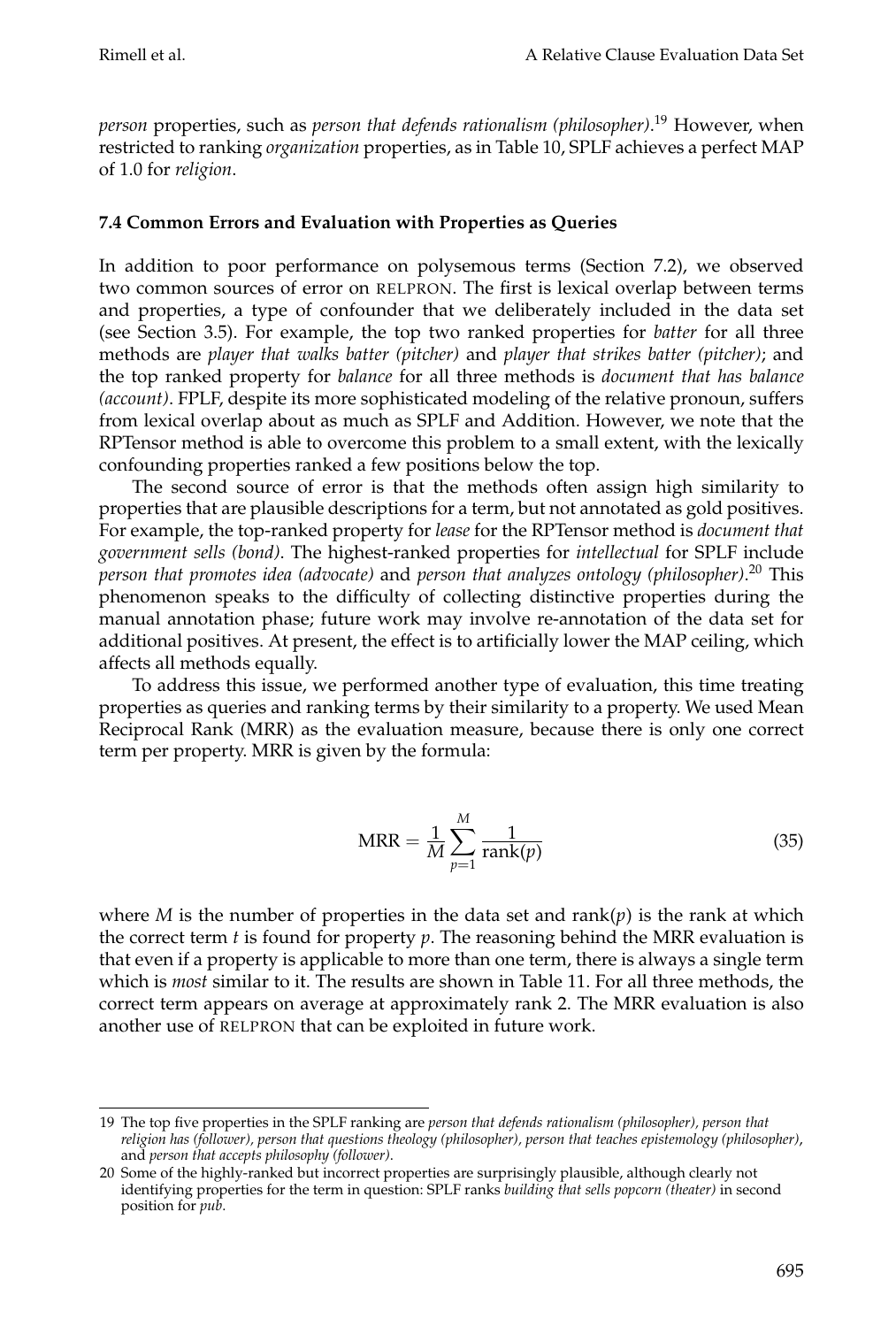| wican incerprocar namn or correct term which property is ascu as query, on ucveropment set. |         |                                              |       |       |       |       |        |       |  |
|---------------------------------------------------------------------------------------------|---------|----------------------------------------------|-------|-------|-------|-------|--------|-------|--|
|                                                                                             |         | <b>Overall</b>                               |       |       |       |       |        |       |  |
|                                                                                             | quality | organization person document building player |       |       |       |       | device |       |  |
| <b>SPLF</b>                                                                                 | 0.531   | 0.615                                        | 0.559 | 0.525 | 0.535 | 0.506 | 0.458  | 0.539 |  |
| Addition                                                                                    | 0.589   | 0.591                                        | 0.461 | 0.613 | 0.692 | 0.535 | 0.575  | 0.579 |  |
| <b>FPLF</b>                                                                                 | 0.462   | 0.498                                        | 0.457 | 0.434 | 0.518 | 0.427 | 0.409  | 0.461 |  |
| VArg                                                                                        | 0.606   | 0.662                                        | 0.547 | 0.567 | 0.619 | 0.556 | 0.545  | 0.591 |  |

Mean Reciprocal Rank of correct term when property is used as query, on development set.

#### **8. Conclusions**

RELPRON was designed to test compositional distributional semantic methods on a phrase type of intermediate size and complexity: more complex than two-word combinations, and involving a function word, but less complex than full sentences. The data set is challenging, but results are promising with current techniques; a MAP score of 0.5 corresponds to every other property being ranked correctly, given a term. Again, in line with a growing body of literature, we observe that vector addition performs extremely well, but we are able to match its performance with a more complex method based on the Practical Lexical Function model.

Based on the qualitative analysis, our contention is that, in order to improve substantially on the results presented in this article, methods more linguistically sophisticated than vector addition will be required. We base this contention on a few factors. First, vector addition has little room for improvement, with potential gains limited to those that come from improving the overall quality of the vectors. It seems unlikely that vector addition can achieve a MAP much higher than its current one of around 0.5. We also note that the relative clauses used in this article are well below the tenword length at which the quality of composed representations with vector addition has been suggested to degrade, so future data sets focusing on more complex linguistic constructions may require alternative methods.

For the more complex methods, on the other hand, there are likely to be readily achievable gains on RELPRON from increasing or changing the training data. This article represents the first large-scale implementation of methods that learn explicit categorial representations for relative pronouns, but the training data in the form of holistic vectors for relative clauses was still observed to be relatively small compared with the number of parameters learned by the methods, especially for object relative clauses. Larger corpora or different sources of data—for example, including dictionary definitions or paraphrase data sets in the training data—may improve the models.

Beyond the issue of training data, the qualitative analysis showed that the various methods were sometimes unable to integrate the semantic contributions of the head noun and the remainder of the relative clause. Vector addition will not be able to capture this relationship any better than it already does, but other learning methods (e.g., involving non-linear models) may be able to do so.

It is also possible that a learning method designed more specifically for the RELPRON ranking task would perform better, especially because many of the training examples in our existing data are non-restrictive relative clauses—although this would require an alternative data source, and RELPRON itself is too small to provide training data. We expect RELPRON and similar data sets to be important evaluation tools for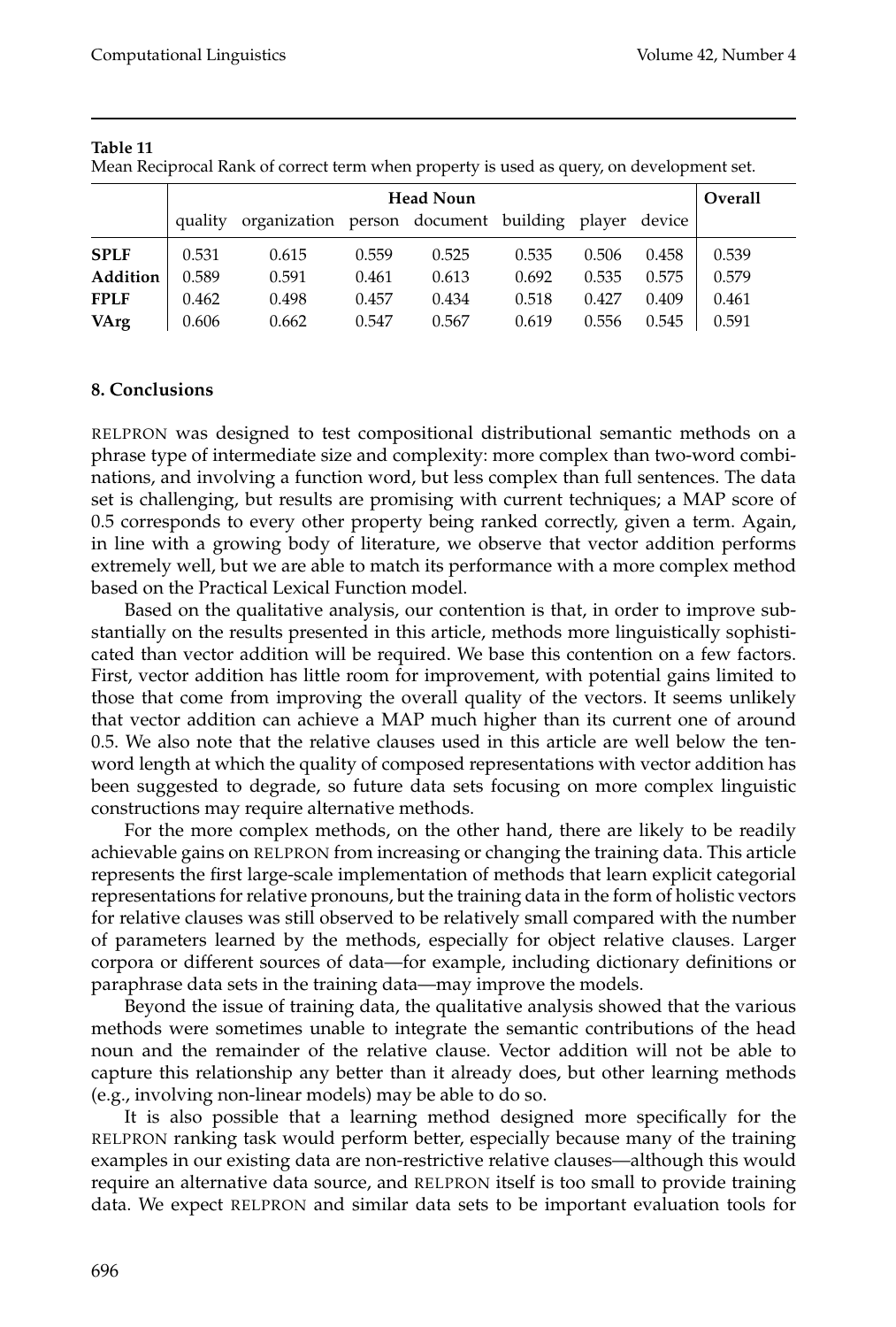future methods that combine formal and distributional semantics, and hope that the insights provided by RELPRON inspire new work focused on linguistically challenging grammatical constructions.

### **Data Access**

The RELPRON data set is available from the University of Cambridge data repository at http://dx.doi.org/10.17863/CAM.298. Source code related to this article is available at http://dx.doi.org/10.5281/ zenodo.56288.

# **Acknowledgments**

We are grateful to Mehrnoosh Sadrzadeh for many detailed and constructive discussions on the topic of relative clause composition, and comments on earlier drafts of this article. We would like to thank Bob Coecke, Dimitri Kartsaklis, Daoud Clarke, Jeremy Reffin, Julie Weeds, David Weir, and the anonymous reviewers for their detailed and helpful comments. Laura Rimell and Stephen Clark were supported by EPSRC grant EP/I037512/1. Jean Maillard is supported by an EPSRC Doctoral Training Grant and a St. John's Scholarship. Laura Rimell, Tamara Polajnar, and Stephen Clark are supported by ERC Starting Grant DisCoTex (306920).

# **References**

- Agirre, Eneko. 2015. SemEval-2015 Task 2: Semantic Textual Similarity, English, Spanish and pilot on interpretability. In *Proceedings of the 9th International Workshop on Semantic Evaluation (SemEval 2015)*, pages 252–268, Denver, CO.
- Agirre, Eneko, Daniel Cer, Mona Diab, and Aitor Gonzalez-Agirre. 2012. SemEval-2012 Task 6: A pilot on Semantic Textual Similarity. In *Proceedings of the First Joint Conference on Lexical and Computational Semantics (\*SEM 2012)*, pages 385–393, Montréal.
- Agirre, Eneko, Daniel Cer, Mona Diab, Aitor Gonzalez-Agirre, and WeiWei Guo. 2013. \*SEM 2013 Shared Task: Semantic Textual Similarity. In *Proceedings of the Second Joint Conference on Lexical and Computational Semantics (\*SEM 2013)*, pages 32–43, Atlanta, GA.
- Baroni, Marco, Raffaella Bernardi, and Roberto Zamparelli. 2014. Frege in space: A program for compositional distributional semantics. *Linguistic Issues in Language Technologies*, 9:5–110.
- Baroni, Marco, Georgiana Dinu, and Germán Kruszewski. 2014. Don't count, predict! A

systematic comparison of context-counting vs. context-predicting semantic vectors. In *Proceedings of the 52nd Annual Meeting of the Association for Computational Linguistics (ACL 2014)*, pages 238–247, Baltimore, MD.

- Baroni, Marco and Roberto Zamparelli. 2010. Nouns are vectors, adjectives are matrices: Representing adjective-noun constructions in semantic space. In *Proceedings of the 2010 Conference on Empirical Methods in Natural Language Processing (EMNLP)*, pages 1183–1193, Boston, MA.
- Bender, Emily M., Dan Flickinger, Stephan Oepen, and Yi Zhang. 2011. Parser evaluation over local and non-local deep dependencies in a large corpus. In *Proceedings of the 2011 Conference on Empirical Methods in Natural Language Processing (EMNLP)*, pages 397–408, Edinburgh, UK.
- Bernardi, Raffaella, Georgiana Dinu, Marco Marelli, and Marco Baroni. 2013. A relatedness benchmark to test the role of determiners in compositional distributional semantics. In *Proceedings of the 51st Annual Meeting of the Association for Computational Linguistics (ACL 2013)*, pages 53–57, Sofia, Bulgaria.
- Biemann, Chris and Eugenie Giesbrecht. 2011. Distributional semantics and compositionality 2011: Shared task description and results. In *Proceedings of the Workshop on Distributional Semantics and Compositionality (DiSCo 2011)*, pages 21–28, Portland, OR.
- Boleda, Gemma, Marco Baroni, Nghia The Pham, and Louise McNally. 2013. Intensionality was only alleged: On adjective-noun composition in distributional semantics. In *Proceedings of the Tenth International Conference on Computational Semantics (IWCS 2013)*, pages 35–46, Potsdam.
- Boleda, Gemma, Eva Maria Vecchi, Miquel Cornudella, and Louise McNally. 2012. First order vs. higher order modification in distributional semantics. In *Proceedings of the 2012 Joint Conference on Empirical Methods in Natural Language Processing and Computational Natural Language Learning (EMNLP-CoNLL)*, pages 1223–1233, Jeju Island.
- Brysbaert, Marc, Amy Beth Warriner, and Victor Kuperman. 2014. Concreteness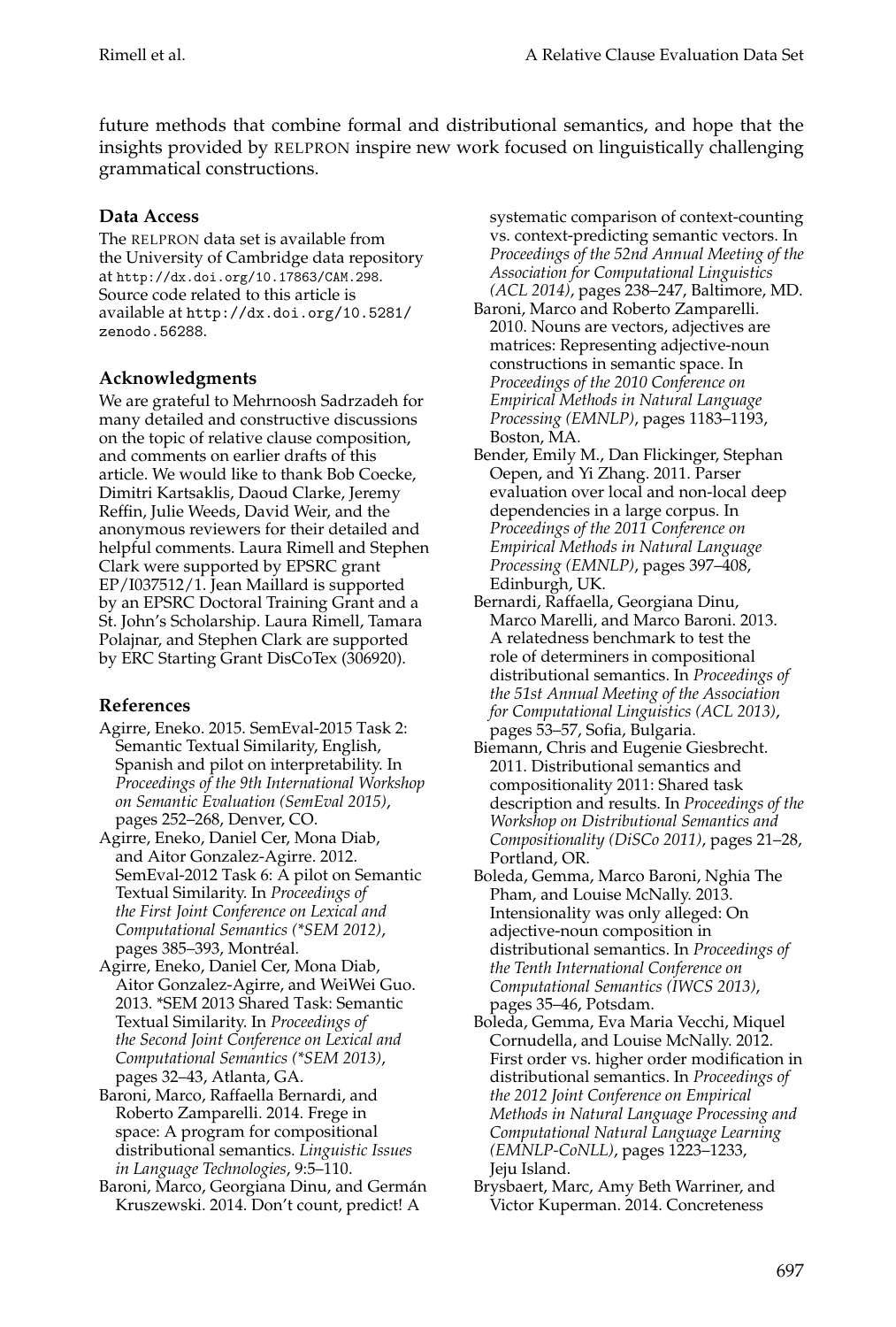ratings for 40 thousand generally known English word lemmas. *[Behavior Research](http://www.mitpressjournals.org/action/showLinks?crossref=10.3758%2Fs13428-013-0403-5) [Methods](http://www.mitpressjournals.org/action/showLinks?crossref=10.3758%2Fs13428-013-0403-5)*, 46:904–911.

- Burnard, Lou. 2007. The British National Corpus, version 3. Distributed by Oxford University Computing Services on behalf of the BNC Consortium.
- Chen, Danqi and Christopher D. Manning. 2014. A fast and accurate dependency parser using neural networks. In *Proceedings of the 2014 Conference on Empirical Methods in Natural Language Processing (EMNLP)*, pages 740–750, Doha.
- Cheung, Jackie C. K. and Gerald Penn. 2012. Evaluating distributional models of semantics for syntactically invariant inference. In *Proceedings of the 13th Conference of the European Chapter of the Association for Computational Linguistics (EACL 2012)*, pages 33–43, Avignon.
- Clark, Stephen. 2013. Type-driven syntax and semantics for composing meaning vectors. In Chris Heunen, Mehrnoosh Sadrzadeh, and Edward Grefenstette, editors, *Quantum Physics and Linguistics: A Compositional, Diagrammatic Discourse*. Oxford University Press, pages 359–377.
- Clark, Stephen. 2015. Vector space models of lexical meaning. In Shalom Lappin and Chris Fox, editors, *Handbook of Contemporary Semantic Theory - second edition*. Wiley-Blackwell, chapter 16, pages 493–522.
- Clark, Stephen, Bob Coecke, and Mehrnoosh Sadrzadeh. 2008. A compositional distributional model of meaning. In *Proceedings of the Second Symposium on Quantum Interaction (QI 2008)*, pages 133–140, Oxford.
- Clark, Stephen, Bob Coecke, and Mehrnoosh Sadrzadeh. 2013. The Frobenius anatomy of relative pronouns. In *Proceedings of the 13th Meeting on the Mathematics of Language (MoL 2013)*, pages 41–51, Sofia.
- Clark, Stephen and James R. Curran. 2007. Wide-coverage efficient statistical parsing with CCG and log-linear models. *[Computational Linguistics](http://www.mitpressjournals.org/action/showLinks?system=10.1162%2Fcoli.2007.33.4.493)*, 33(4):493–547.
- Clark, Stephen and Stephen Pulman. 2007. Combining symbolic and distributional models of meaning. In *Proceedings of the AAAI Spring Symposium on Quantum Interaction*, pages 52–55, Stanford, CA.
- Coecke, Bob, Mehrnoosh Sadrzadeh, and Stephen Clark. 2010. Mathematical foundations for a compositional distributional model of meaning. In *Linguistic Analysis 36: A Festschrift for Joachim Lambek*, pages 345–384.
- Curran, James R. 2004. *From Distributional to Semantic Similarity*. Ph.D. thesis, University of Edinburgh.
- Dowty, David R., Robert E. Wall, and Stanley Peters. 1981. *Introduction to Montague Semantics*. Dordrecht.
- Fodor, Jerry and Zenon Pylyshyn. 1988. Connectionism and cognitive architecture: A critical analysis. *[Cognition](http://www.mitpressjournals.org/action/showLinks?crossref=10.1016%2F0010-0277%2888%2990031-5)*, 28:3–71.
- Fried, Daniel, Tamara Polajnar, and Stephen Clark. 2015. Low-rank tensors for verbs in compositional distributional semantics. In *Proceedings of the 53rd Annual Meeting of the Association for Computational Linguistics (ACL 2015)*, pages 731–736, Beijing.
- Garrette, Dan, Katrin Erk, and Raymond Mooney. 2011. Integrating logical representations with probabilistic information using Markov Logic. In *Proceedings of the Ninth International Conference on Computational Semantics (IWCS 2011)*, pages 105–114, Oxford.
- Grefenstette, Edward. 2013. *Category-Theoretic Quantitative Compositional Distributional Models of Natural Language Semantics*. Ph.D. thesis, University of Oxford.
- Grefenstette, Edward, Georgiana Dinu, Yao-Zhong Zhang, Mehrnoosh Sadrzadeh, and Marco Baroni. 2013. Multi-step regression learning for compositional distributional semantics. In *Proceedings of the Tenth International Conference on Computational Semantics (IWCS 2013)*, pages 131–142, Potsdam.
- Grefenstette, Edward and Mehrnoosh Sadrzadeh. 2011. Experimental support for a categorical compositional distributional model of meaning. In *Proceedings of the 2011 Conference on Empirical Methods in Natural Language Processing (EMNLP)*, pages 1394–1404, Edinburgh.
- Grefenstette, Edward, Mehrnoosh Sadrzadeh, Stephen Clark, Bob Coecke, and Stephen Pulman. 2011. Concrete sentence spaces for compositional distributional models of meaning. In *Proceedings of the Ninth International Conference on Computational Semantics (IWCS 2011)*, pages 125–134, Oxford, UK.
- Gupta, Abhijeet, Jason Utt, and Sebastian Padó. 2015. Dissecting the practical lexical function model for compositional distributional semantics. In *Proceedings of the Fourth Joint Conference on Lexical and Computational Semantics (\*SEM 2015)*, pages 153–158, Denver, CO.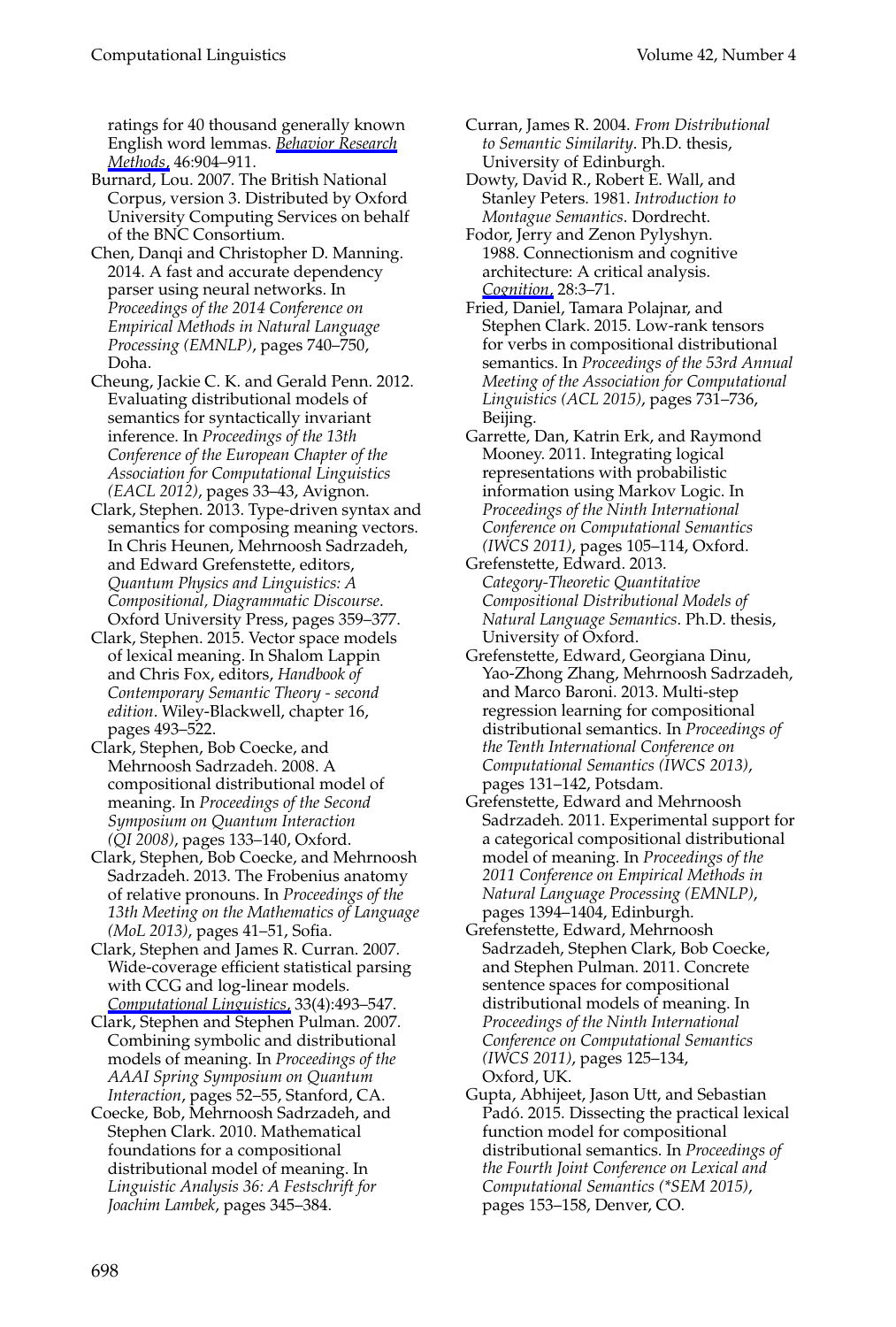- Haussler, David. 1999. Convolution kernels on discrete structures. Technical Report UCSC-CRL-99-10, Computer Science Department, University of California at Santa Cruz.
- Herbelot, Aurelie and Ann Copestake. 2015. Lexicalised compositionality. University of Cambridge Computer Laboratory, unpublished manuscript.
- Hermann, Karl Moritz, Edward Grefenstette, and Phil Blunsom. 2013. "Not not bad" is not "bad": A distributional account of negation. In *Proceedings of the ACL Workshop on Continuous Vector Space Models and their Compositionality (CVSC 2013)*, pages 74–82, Sofia.
- Hockenmaier, Julia and Mark Steedman. 2007. CCGbank: A corpus of CCG derivations and dependency structures extracted from the Penn Treebank. *[Computational Linguistics](http://www.mitpressjournals.org/action/showLinks?system=10.1162%2Fcoli.2007.33.3.355)*, 33(3):355–396.
- Hoerl, Arthur E. and Robert W. Kennard. 1970. Ridge regression: Biased estimation for nonorthogonal problems. *[Technometrics](http://www.mitpressjournals.org/action/showLinks?crossref=10.2307%2F1267351)*, 12:55–67.
- Jurgens, David, Mohammad Taher Pilehvar, and Roberto Navigli. 2014. SemEval-2014 Task 3: Cross-level semantic similarity. In *Proceedings of the 8th International Workshop on Semantic Evaluation (SemEval 2014)*, pages 17–26, Dublin.
- Kartsaklis, Dimitri and Mehrnoosh Sadrzadeh. 2013. Prior disambiguation of word tensors for constructing sentence vectors. In *Proceedings of the 2013 Conference on Empirical Methods in Natural Language Processing (EMNLP)*, pages 1590–1601, Seattle, WA.
- Kartsaklis, Dimitri and Mehrnoosh Sadrzadeh. 2014. A study of entanglement in a categorical framework of natural language. In *Proceedings of the 11th Workshop on Quantum Physics and Logic (QPL 2014)*, pages 249–261, Kyoto.
- Kartsaklis, Dimitri, Mehrnoosh Sadrzadeh, and Stephen Pulman. 2012. A unified sentence space for categorical distributional-compositional semantics: Theory and experiments. In *Proceedings of the 24th International Conference on Computational Linguistics (COLING)*, pages 549–558, Mumbai.
- Kiros, Ryan, Yukun Zhu, Ruslan Salakhutdinov, Richard S. Zemel, Antonio Torralba, Raquel Urtasun, and Sanja Fidler. 2015. Skip-thought vectors. In *Proceedings of the 29th Annual Conference on Neural Information Processing Systems (NIPS 2015)*, pages 3294-3302, Montréal.
- Kolda, Tamara G. and Brett W. Bader. 2009. Tensor decompositions and applications. *[SIAM Review](http://www.mitpressjournals.org/action/showLinks?crossref=10.1137%2F07070111X)*, 51(3):455–500.
- Kratzer, Angelika. 1996. Severing the external argument from its verb. In *Phrase Structure and the Lexicon*. Springer, Netherlands, pages 109–137.
- Kratzer, Angelika. 2002. The event argument and the semantics of verbs. University of Massachusetts, Amherst, unpublished manuscript.
- Krishnamurthy, Jayant and Tom M. Mitchell. 2013. Vector space semantic parsing: A framework for compositional vector space models. In *Proceedings of the ACL Workshop on Continuous Vector Space Models and their Compositionality (CVSC 2013)*, pages 1–10, Sofia.
- Lambek, Joachim. 2008. *From Word to Sentence. A Computational Algebraic Approach to Grammar*. Polimetrica.
- Lazaridou, Angeliki, Eva Maria Vecchi, and Marco Baroni. 2013. Fish transporters and miracle homes: How compositional distributional semantics can help NP parsing. In *Proceedings of the 2013 Conference on Empirical Methods in Natural Language Processing (EMNLP)*, pages 1908–1913, Seattle, WA.
- Levy, Omer, Yoav Goldberg, and Ido Dagan. 2015. Improving distributional similarity with lessons learned from word embeddings. *Transactions of the Association for Computational Linguitics*, 3:211–225.
- Levy, Omer and Yoav Goldberg. 2014. Neural word embeddings as implicit matrix factorization. In *Proceedings of the 28th Annual Conference on Neural Information Processing Systems (NIPS 2014)*, pages 2177-2185, Montréal.
- Lewis, Mike and Mark Steedman. 2013. Combined distributional and logical semantics. *Transactions of the Association for Computational Linguistics*, 1:179–192.
- Maillard, Jean and Stephen Clark. 2015. Learning adjective meanings with a tensor-based skip-gram model. In *Proceedings of the 19th Conference on Computational Natural Language Learning (CoNLL 2015)*, pages 327–331, Beijing.
- Maillard, Jean, Stephen Clark, and Edward Grefenstette. 2014. A type-driven tensor-based semantics for CCG. In *Proceedings of the EACL Workshop on Type Theory and Natural Language Semantics (TTNLS 2014)*, pages 46–54, Gothenburg.
- Manning, Christopher D., Prabhakar Raghavan, and Hinrich Schütze. 2008.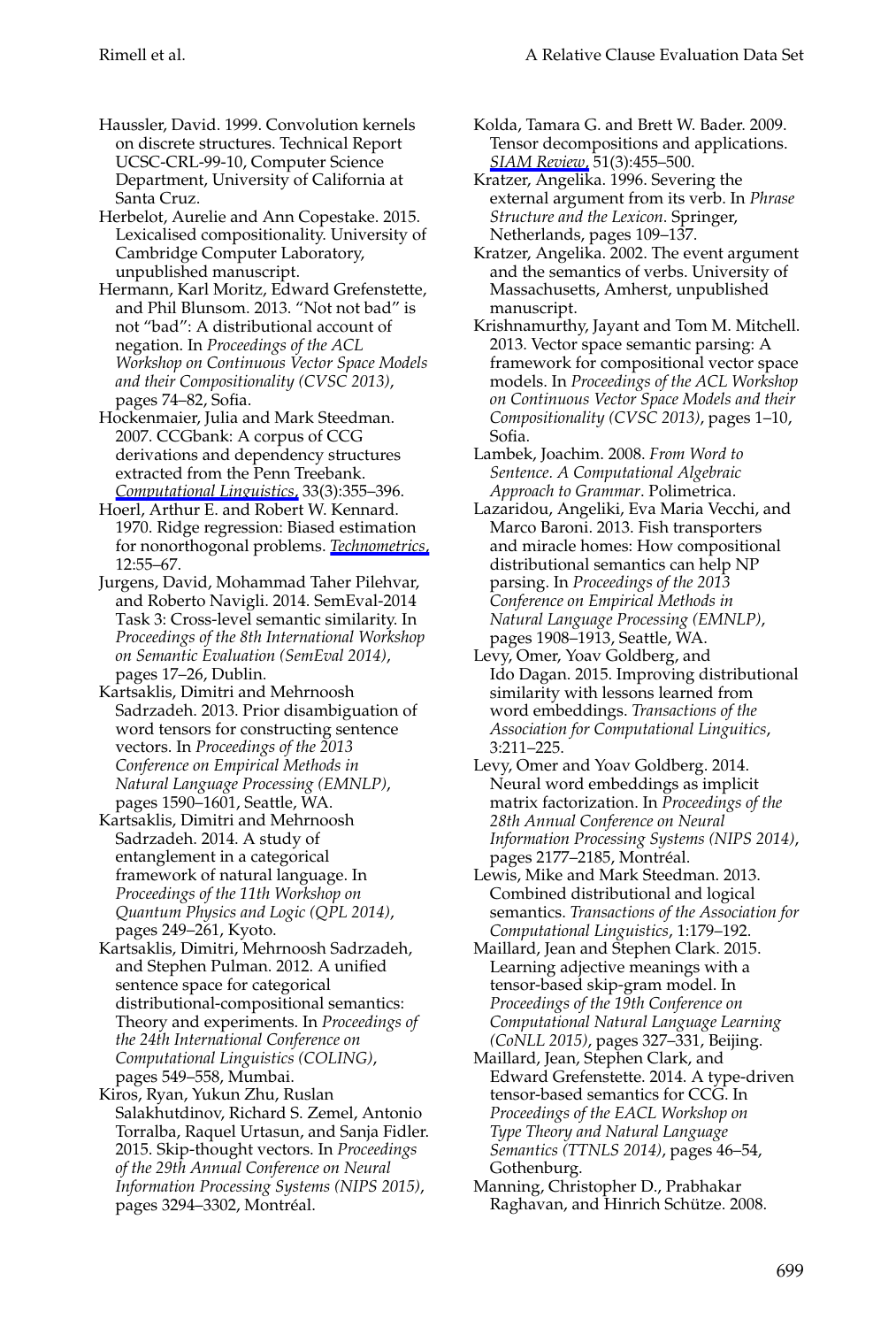*Introduction to Information Retrieval*. Cambridge University Press.

- Marantz, Alec. 1984. *On the Nature of Grammatical Relations*. MIT Press, Cambridge, MA.
- Marelli, Marco, Luisa Bentivogli, Marco Baroni, Raffaella Bernardi, Stefano Menini, and Roberto Zamparelli. 2014. SemEval-2014 Task 1: Evaluation of compositional distributional semantic models on full sentences through semantic relatedness and textual entailment. In *Proceedings of the 8th International Workshop on Semantic Evaluation (SemEval 2014)*, pages 1–8, Dublin.
- Mikolov, T., W. Yih, and G. Zweig. 2013. Linguistic regularities in continuous space word representations. In *Proceedings of the 2013 Conference of the North American Chapter of the Association for Computational Linguistics (NAACL)*, pages 746–751, Atlanta, GA.
- Mikolov, Tomas, Ilya Sutskever, Kai Chen, Gregory S. Corrado, and Jeffrey Dean. 2013. Distributed representations of words and phrases and their compositionality. In *Proceedings of the 27th Annual Conference on Neural Information Processing Systems (NIPS 2013)*, pages 3111–3119, Lake Tahoe, NV.
- Milajevs, Dmitrijs, Dimitri Kartsaklis, Mehrnoosh Sadrzadeh, and Matthew Purver. 2014. Evaluating neural word representations in tensor-based compositional settings. In *Proceedings of the 2014 Conference on Empirical Methods in Natural Language Processing (EMNLP)*, pages 708–719, Doha.
- Miller, George A. 1995. WordNet: A lexical database for English. *[Communications of the](http://www.mitpressjournals.org/action/showLinks?crossref=10.1145%2F219717.219748) [ACM](http://www.mitpressjournals.org/action/showLinks?crossref=10.1145%2F219717.219748)*, 38(11):39–41.
- Minnen, Guido, John Carroll, and Darren Pearce. 2001. Applied morphological processing of English. *[Natural Language](http://www.mitpressjournals.org/action/showLinks?crossref=10.1017%2FS1351324901002728) [Engineering](http://www.mitpressjournals.org/action/showLinks?crossref=10.1017%2FS1351324901002728)*, 7(3):207–223.
- Mitchell, Jeff and Mirella Lapata. 2008. Vector-based models of semantic composition. In *Proceedings of the 46th Annual Meeting of the Association for Computational Linguistics (ACL 2008)*, pages 236–244, Columbus, OH.
- Mitchell, Jeff and Mirella Lapata. 2010. Composition in distributional models of semantics. *[Cognitive Science](http://www.mitpressjournals.org/action/showLinks?crossref=10.1111%2Fj.1551-6709.2010.01106.x)*, 34:1388–1439.
- Montague, Richard. 1970. English as a formal language. In B. Visentini et al., editor, *Linguaggi nella Societ`a et nella Technica*. Edizioni di Communita, Milan, pages 188–221. Reprinted in Richmond H.

Thomason (ed.), 1974, *Formal Philosophy: Selected Papers of Richard Montague*. Yale University Press.

- Padó, Sebastian and Yves Peirsman. 2011. Introduction. In *Proceedings of the EMNLP Workshop on Geometrical Models for Natural Language Semantics (GEMS 2011)*, page iii, Edinburgh.
- Paperno, Denis, Nghia The Pham, and Marco Baroni. 2014. A practical and linguistically-motivated approach to compositional distributional semantics. In *Proceedings of the 52nd Annual Meeting of the Association for Computational Linguistics (ACL 2014)*, pages 90–99, Baltimore, MD.
- Pham, Nghia, Raffaella Bernardi, Yao Zhong Zhang, and Marco Baroni. 2013. Sentence paraphrase detection: When determiners and word order make the difference. In *Proceedings of the IWCS 2013 Towards a Formal Distributional Semantics Workshop*, pages 21–29, Potsdam.
- Plate, Tony A. 1991. Holographic reduced representations: Convolution algebra for compositional distributed representations. In *Proceedings of the 12th International Joint Conference on Artificial Intelligence (IJCAI 1991)*, pages 30–35, Sydney.
- Plate, Tony A. 2000. Analogy retrieval and processing with distributed vector representations. *[Expert Systems](http://www.mitpressjournals.org/action/showLinks?crossref=10.1111%2F1468-0394.00125)*, 17(1):29–40.
- Polajnar, Tamara and Stephen Clark. 2014. Improving distributional semantic vectors through context selection and normalisation. In *Proceedings of the 14th Conference of the European Chapter of the Association for Computational Linguistics (EACL 2014)*, pages 230–238, Gothenburg.
- Polajnar, Tamara, Luana Fagarasan, and Stephen Clark. 2014. Reducing dimensions of tensors in type-driven distributional semantics. In *Proceedings of the 2014 Conference on Empirical Methods in Natural Language Processing (EMNLP)*, pages 1036–1046, Doha.
- Polajnar, Tamara, Laura Rimell, and Stephen Clark. 2014. Evaluation of simple distributional compositional operations on longer texts. In *Proceedings of the 9th Language Resources and Evaluation Conference (LREC 2014)*, pages 4440–4443, Reykjavik.
- Polajnar, Tamara, Laura Rimell, and Stephen Clark. 2015. An exploration of discourse-based sentence spaces for compositional distributional semantics. In *Proceedings of the EMNLP Workshop on*